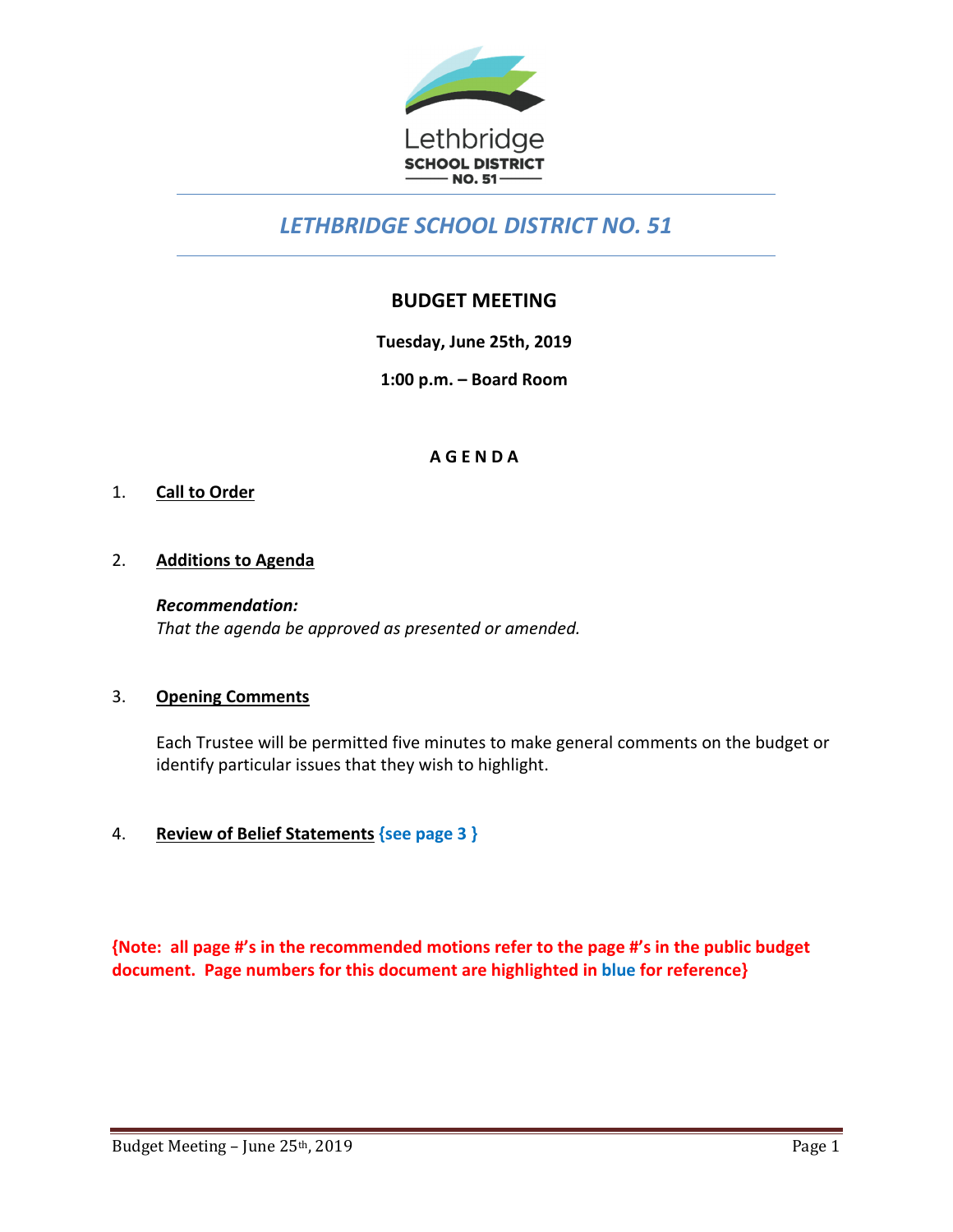### 5. **Revenues**

Debate in this section will focus on revenues, including fees, inter-fund transfers, etc. Total revenues and the allocation to each block will be finalized.

### Fees

 Fee information is attached to this agenda, including fee overview, the summary of significant changes, and the 2019‐2020 detailed proposed school fee listing.

### *Recommendation:*

 *That the Board approve the 2019‐2020 School Fee Schedule as presented or amended*

Overall Revenues **{see pages 26 ‐ 28}**

### *Recommendation:*

*That the Board approve the Revenues for the 2019‐2020 Budget as per pages 26‐28 as presented or amended.* 

# 6. **Expenditures {see pages 29 ‐ 43 }**

Debate will occur in five sections:

Instructional Block {**see pages 31 ‐ 33}**

### *Recommendation:*

*That the Board approve the Instructional Block expenditures as per pages 31‐33 of the 2019‐2020 Budget as presented or amended.* 

# Governance and System Administration **{see pages 34‐36}**

# *Recommendation:*

*That the Board approve the expenditures for Governance and System Administration as outlined on pages 34‐36 of the 2019‐2020 Budget as presented or amended and not to exceed the 3.6% cap.*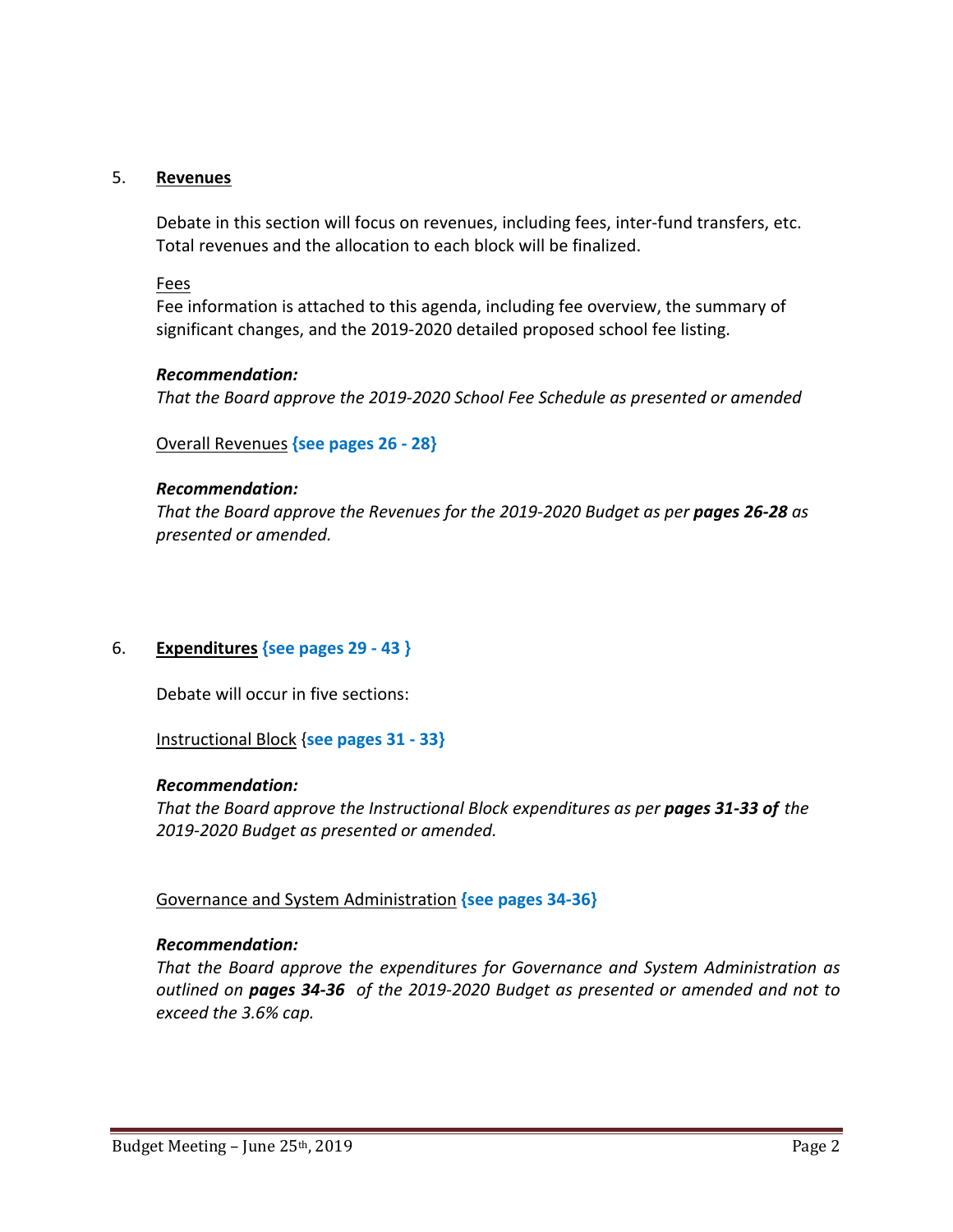# Operations and Maintenance **{see pages 37‐39}**

### *Recommendation:*

*That the Board approve the expenditures for Operations and Maintenance as outlined on pages 37‐39 of the 2019‐2020 Budget as presented or amended* 

### Transportation **(see pages 40‐41}**

# *Recommendation:*

*That the Board approve the expenditures for Transportation as outlined on pages 40-41 of the 2019‐2020 Budget as presented or amended.* 

# Capital **{see pages 42‐43}**

### *Recommendation:*

*That the Board approve the Capital and Debt Services expenditures as outlined on pages 42‐43 of the 2019‐2020 Budget.* 

### 7. **Budget Approval**

### *Recommendation:*

After consideration of the budget assumptions used in developing the budget and board budget beliefs and priorities:

*That the Board approve the 2019‐2020 Budget for Lethbridge School District No. 51 as detailed in the previous motions and authorize administration to allocate and expend funds in accordance with the budget.* 

8. **Other** 

### 9. **Adjournment**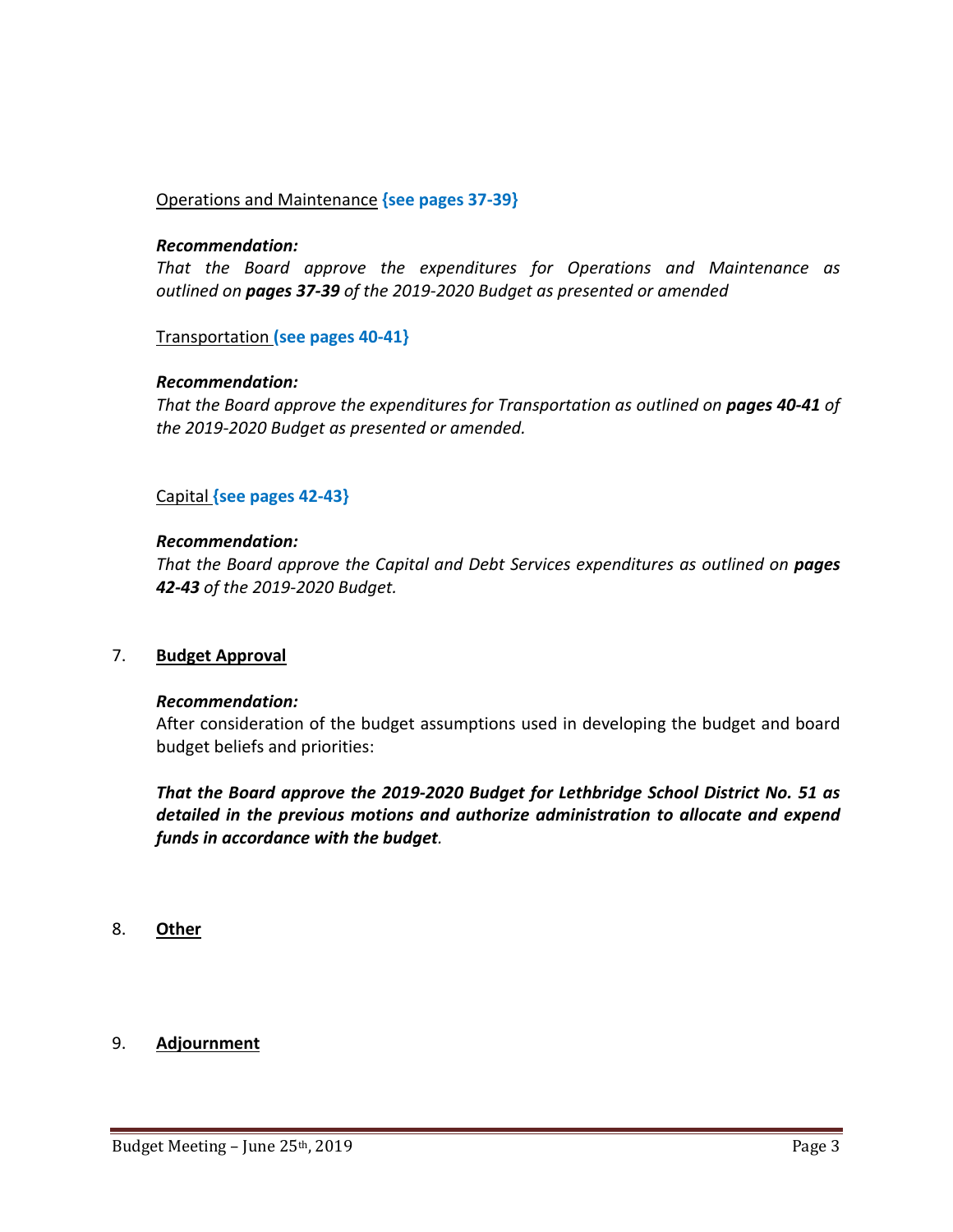# **School Fees 2019‐2020 Operating Budget**

As of the 2017‐2018 school year, through Bill 1, An Act to reduce School Fees, fees for specific instructional supplies and materials as well as transportation fees for student who live 2.4 kilometers or more away from their designated school are prohibited from being charged fees by school jurisdictions.

### **All District Levied School Fees were eliminated one year prior to Bill 1, as of the 2016‐2017 school year. The District has never charged a fee to transport students to or from their designated school.**

| District Levied Student Fees History:                                                                                                      |                                                          |  |  |  |  |  |  |
|--------------------------------------------------------------------------------------------------------------------------------------------|----------------------------------------------------------|--|--|--|--|--|--|
| District fee assessed to all students to cover costs of basic supplies and materials<br>provided by the school, including textbook rentals |                                                          |  |  |  |  |  |  |
| Level                                                                                                                                      | Amount                                                   |  |  |  |  |  |  |
| Kindergarten                                                                                                                               | no fee                                                   |  |  |  |  |  |  |
| <b>Elementary</b>                                                                                                                          | eliminated in 2011-2012 was \$41                         |  |  |  |  |  |  |
|                                                                                                                                            | eliminated in 2016-2017 was \$53<br><b>Middle School</b> |  |  |  |  |  |  |
| eliminated in 2016-2017 was \$70<br><b>High School</b>                                                                                     |                                                          |  |  |  |  |  |  |
|                                                                                                                                            |                                                          |  |  |  |  |  |  |

### **Foreign Student Fees**

Fees charged to students who are not Canadian citizens, and are attending our schools. They do not meet the conditions of a funded student as per Alberta Education.

### **Foreign Student Fee \$11,000**

There is no change to the Foreign Student Fee from 2018‐2019.

### **Early Education Fees**

Fees charged to students who are attending one of the Early Education Programs (Pre‐school) in our District who are not eligible for funding under the Program Unit Grant will be charged a fee of *\$175 per month for 10 months.*

### **Other Optional Instructional and Programming Fees**

Under Bill *1,* for the 2019‐2020 school year, school jurisdictions may continue to charge optional and programming fees to enhance the student's educational experience. Middle School and Elementary Schools may charge nominal fees for agendas, and options that enhance a student's basic educational experience.

A summary of the other optional instructional fees assessed are included in the following page(s).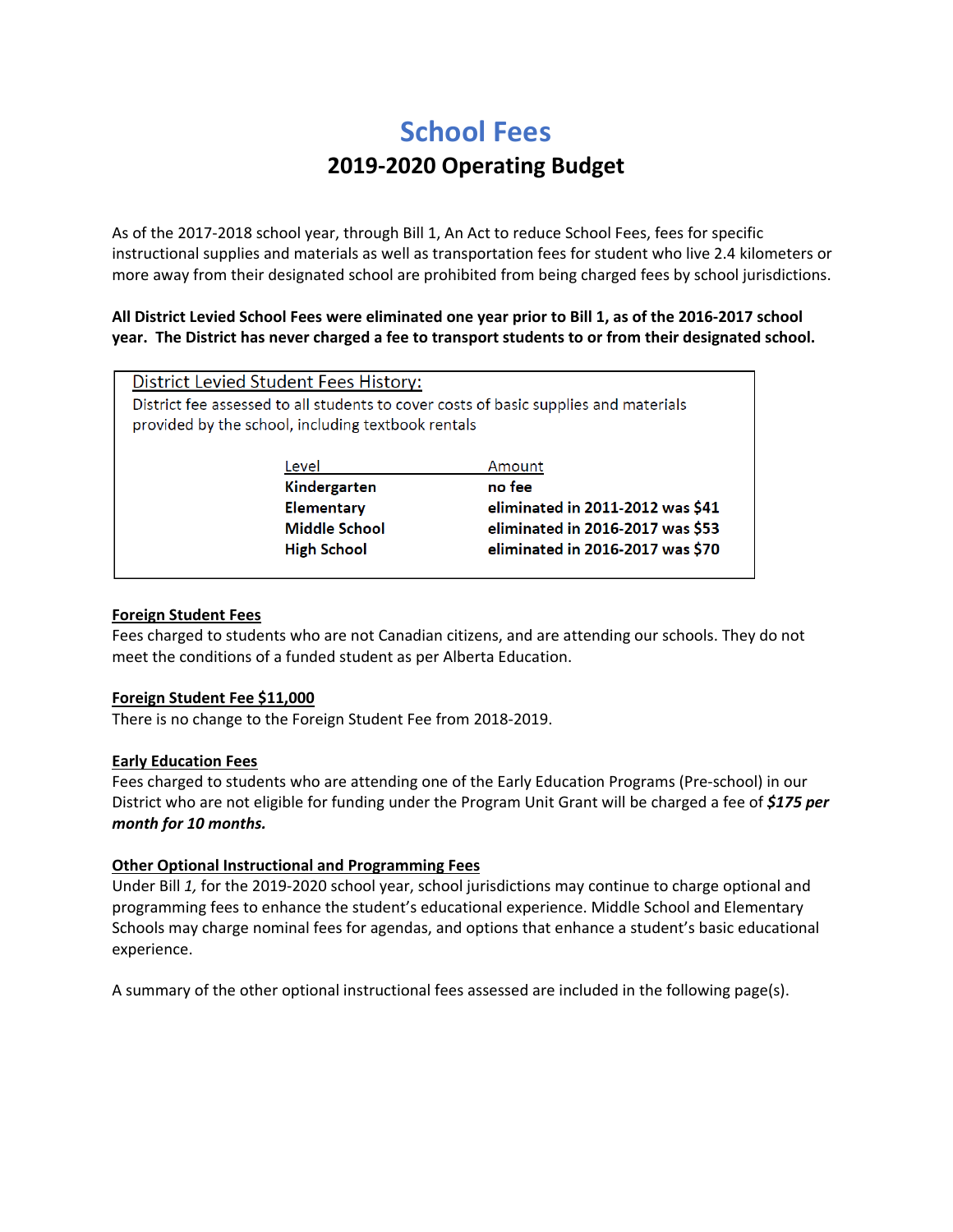| 3040 Lethbridge School District No. 51<br><b>CONSOLIDATED FEE REVENUE SCHEDULE</b> |                                                                                                                      |                    |                                                          |                    |                                                                            |                  |                              |  |  |
|------------------------------------------------------------------------------------|----------------------------------------------------------------------------------------------------------------------|--------------------|----------------------------------------------------------|--------------------|----------------------------------------------------------------------------|------------------|------------------------------|--|--|
|                                                                                    | For the Budget Year September 1, 2019 - August 31, 2020<br><b>Total Budgeted</b><br><b>Proposed Fees</b><br>2019/20* |                    | <b>Total Forecasted</b><br><b>Actual Fees</b><br>2018/19 |                    | <b>Budgeted</b><br><b>Increase</b><br>(Decrease) from<br><b>Forecasted</b> |                  | %<br><b>Budget</b><br>Change |  |  |
| <b>Total Transportation Fees</b>                                                   | $\zeta$                                                                                                              | 2,950              | $\ddot{\bm{\zeta}}$                                      | 2,950              | $\overline{\mathbf{S}}$                                                    |                  | 0.0%                         |  |  |
| <b>Total Basic Instruction Supplies</b>                                            | \$                                                                                                                   | 9,950              | -\$                                                      | 8,810              | \$                                                                         | 1,140            | 12.9%                        |  |  |
| <b>Total Technology User Fees</b>                                                  | \$                                                                                                                   | 142,500            | \$                                                       |                    | \$                                                                         | 142,500          | 100.0%                       |  |  |
| <b>Total Alternative Program Fees</b>                                              | \$                                                                                                                   | 20,820             | \$                                                       | 20,070             | \$                                                                         | 750              | 3.7%                         |  |  |
| <b>Total Fees for Optional Courses</b>                                             | \$                                                                                                                   | 502,418            | $\zeta$                                                  | 403,844            | \$                                                                         | 98,574           | 24.4%                        |  |  |
| <b>Total Non-Curricular Travel</b>                                                 | \$                                                                                                                   | 1,352,725          | \$                                                       | 1,073,825          | \$                                                                         | 278,900          | 26.0%                        |  |  |
| <b>Total Early Childhood Services</b>                                              | \$                                                                                                                   |                    | $\mathbf{\hat{S}}$                                       |                    | \$                                                                         |                  | 0.0%                         |  |  |
| <b>Total Extracurricular Fees</b>                                                  | \$                                                                                                                   | 779,313            | $\mathbf{S}$                                             | 712.293            | \$                                                                         | 67,019           | 9.4%                         |  |  |
| Total Activity Fees                                                                | <b>S</b>                                                                                                             | 504,709            | $\mathsf{S}$                                             | 432,790            | \$                                                                         | 71,919           | 16.6%                        |  |  |
| Total Lunch Supervision & Noon Hour Activity Fees                                  | $\ddot{\mathsf{S}}$                                                                                                  |                    | $\frac{1}{2}$                                            |                    | \$                                                                         |                  | 0.0%                         |  |  |
| <b>Total Non-Curricular Goods and Services</b>                                     | \$                                                                                                                   | 402,589            | $\zeta$                                                  | 421,904            | -\$                                                                        | 19,315           | $-4.6%$                      |  |  |
| <b>Total Other Fees to Enhance Education</b>                                       | \$                                                                                                                   | 41,389             | \$                                                       | 33,387             | \$                                                                         | 8,002            | 24.0%                        |  |  |
| <b>Total Other Fees</b><br><b>TOTAL FEES</b>                                       | \$<br>\$                                                                                                             | 2,720<br>3,762,082 | \$<br>$\ddot{\varsigma}$                                 | 1,090<br>3,110,963 | \$<br>$\overline{\xi}$                                                     | 1,630<br>651,119 | 149.5%<br>20.9%              |  |  |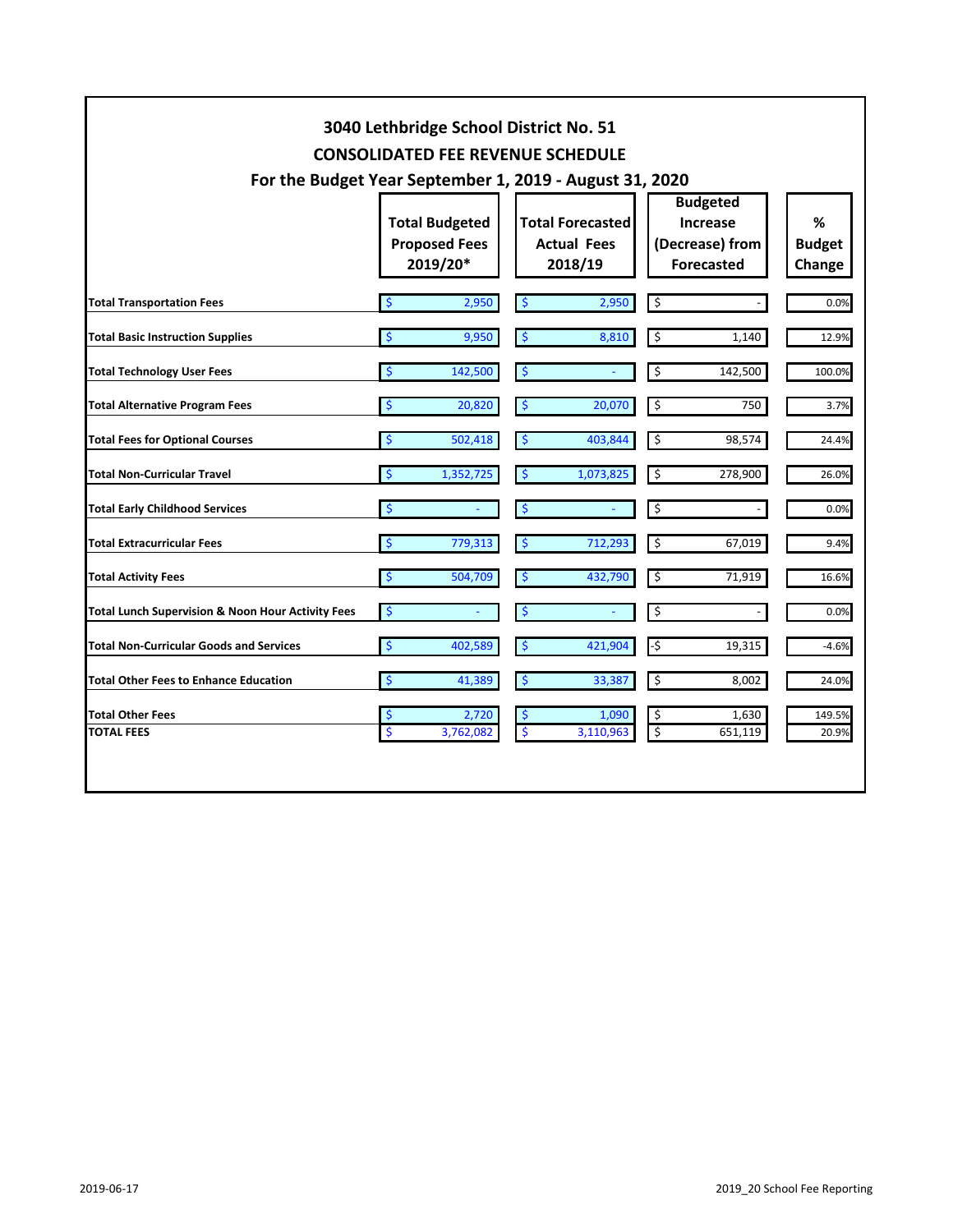# **School Fees 2019‐2020 Operating Budget**

# **Summary of significant changes of Optional Instructional and Program Fees**

- **Transportation** No changes projected. These are fee for enhanced transit passes (after school and weekends).
- **Basic Instruction** Minimal Increase due to estimated increase in students. These are generally for optional school supply lists fees.
- **Technology User Fees**  New fees for the Laptop Leases and Insurance. These are being charged at Senator Joyce Fairbairn and potentially added for GS Lakie.
- **Alternative Program** slight increase for ADLC and Life Skills programs (not that the District does not include Society for Christian Education fees in budget calculation).
- **Optional Courses** A total estimated increase of \$98,574 (24.4%); in which, approx. \$133,300 relates to new optional courses offered by the schools (ranging from \$5‐\$500 per course – average \$60 per course). There was approx. \$64,700 of fees charged last year that were not being charged/applicable for 2019/2020 school year. Remaining increase relates to estimated increases in students and updating some of the fees based on actual costs.
- **Non‐Curricular Travel** A total estimated increase of \$278,900 (26.0%); in which, approx. \$196,750 relates to new travel opportunities being offered at other schools (including larger out of Province/County trips for transportation and accommodations). Remaining increase relates to estimated increases in students and updating some of the fees based on actual costs.
- **Extracurricular** A total estimated increase of \$67,019 (9.4%); in which, approx. \$8,840 relates to new extracurricular opportunities being offered at other schools. Remaining increase relates to estimated increases in students and updating some of the fees based on actual costs.
- **Activity Fees** A total estimated increase of \$71,919 (16.6%); in which, approx. \$33,100 relates to new activities being offered at other schools. Remaining increase relates to estimated increases in students and updating some of the fees based on actual costs.
- **Non‐Curricular Goods and Services** A total estimated decrease of \$19,315 (13.9%); in which, approx. \$1,770 relates to new non-curricular goods/services being offered at other schools. There was approx. \$24,800 of fees charged last year that were not being charged/applicable for 2019/2020 school year. Remaining increase relates to estimated increases in students and updating some of the fees based on actual costs.
- **Other Fees to Enhance Education** Increase relates to estimated increases in students and updating some of the fees based on actual costs.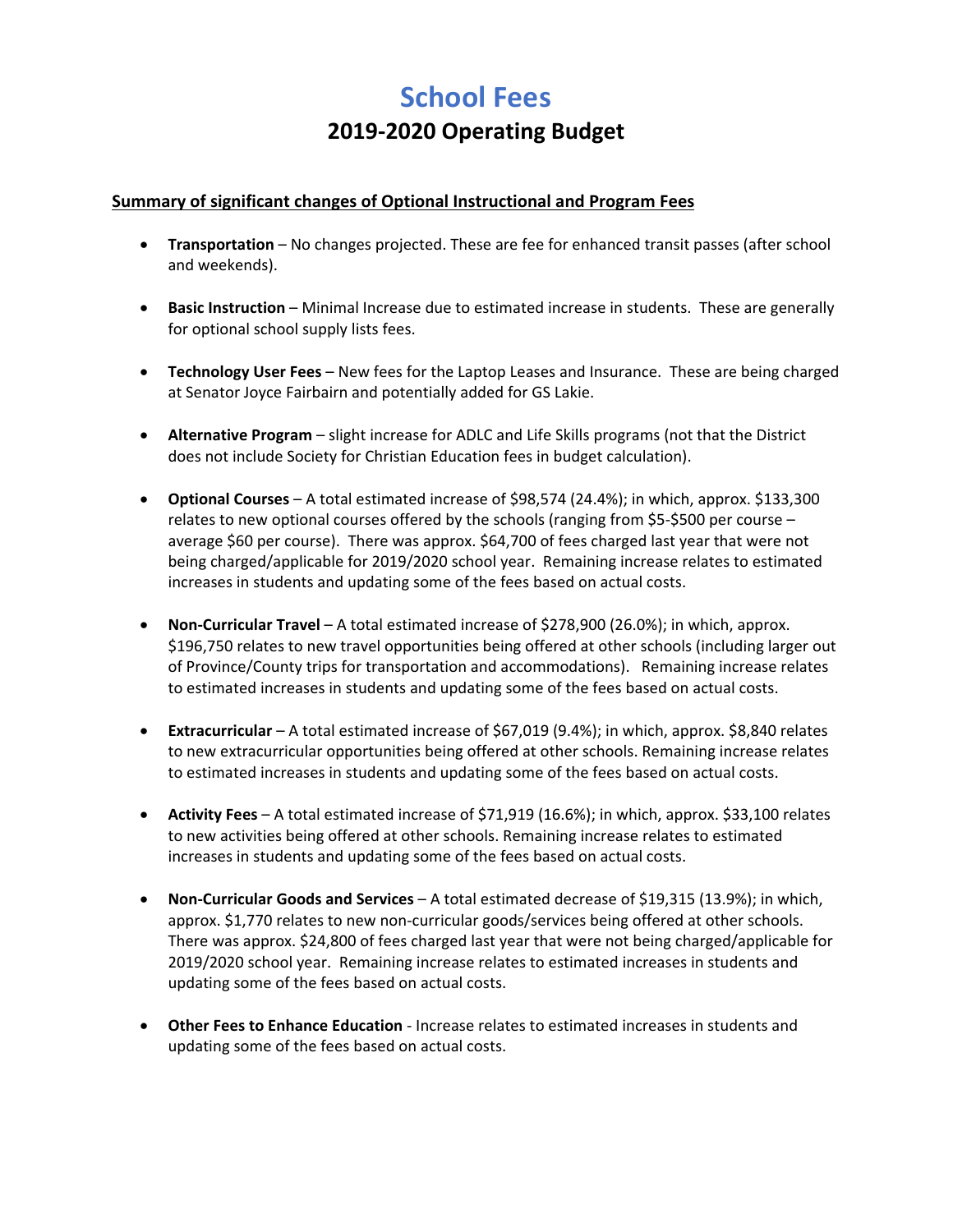|                                                  | <b>Proposed Per</b> | <b>Actual Per</b>  |                                         |                                            |
|--------------------------------------------------|---------------------|--------------------|-----------------------------------------|--------------------------------------------|
|                                                  | <b>Student Fee</b>  | <b>Student Fee</b> |                                         |                                            |
|                                                  | 2019/20             | 2018/19            |                                         | Location / School Name (List by individual |
| Fee Name / Description                           | <b>School Year</b>  | <b>School Year</b> | <b>Fee Category</b>                     | School or "ALL" for all schools)           |
| <b>Field Trips in Town</b>                       | 5.00                |                    | 5.00 Activity Fees                      | Senator Buchanan School - 6450             |
| Field Trips Outside of Lethbridge                | 10.00               |                    | 10.00 Activity Fees                     | Senator Buchanan School - 6450             |
| Agenda Fee                                       | 20.00               |                    | 10.00 Non-curricular Goods and Services | Senator Buchanan School - 6450             |
| Library - Lost or damaged books (up to per book) | 40.00               |                    | 40.00 Non-curricular Goods and Services | Senator Buchanan School - 6450             |
| <b>Music Recorders</b>                           | $8.00$   9          |                    | 8.00 Other Fees to Enhance Education    | Senator Buchanan School - 6450             |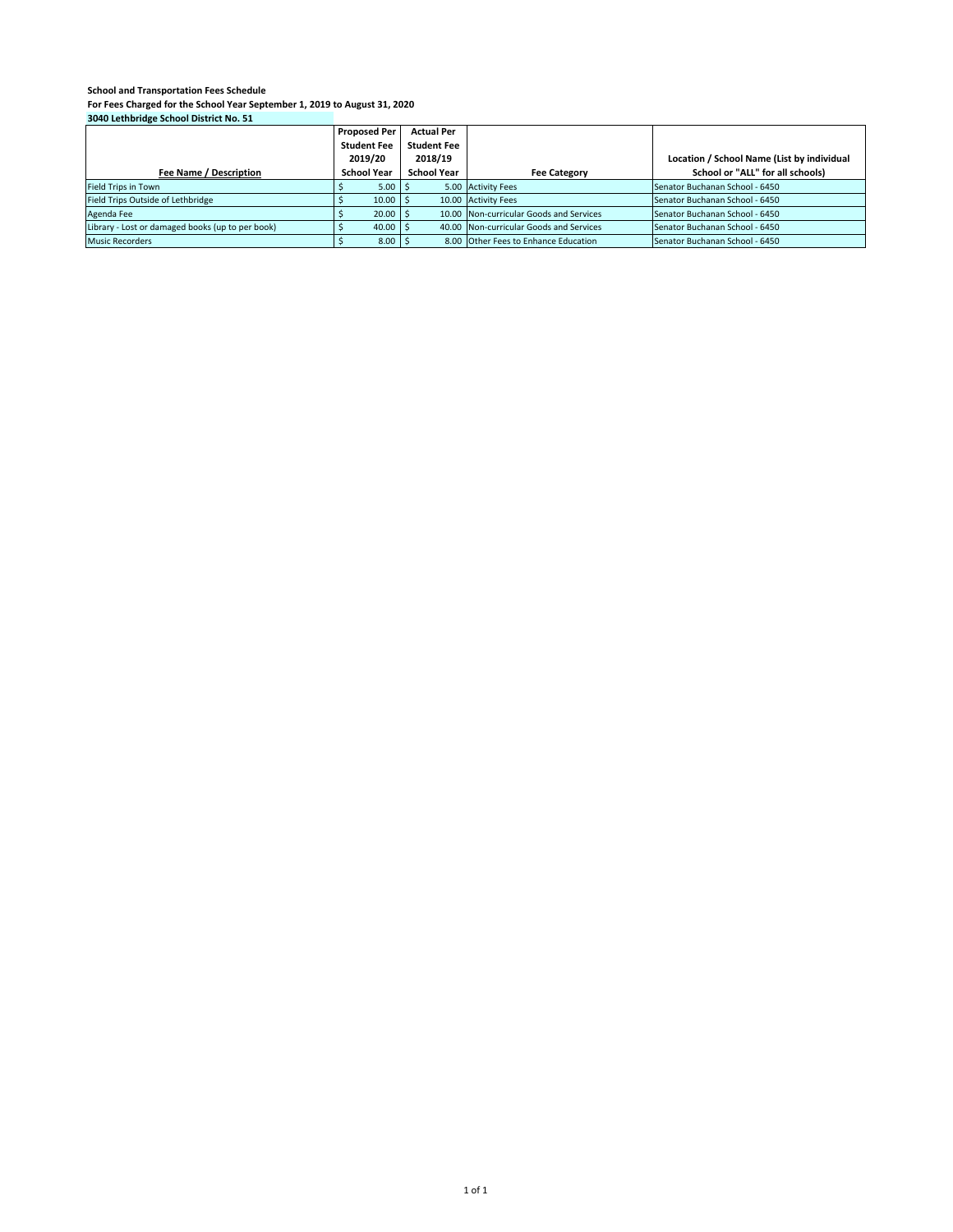|                                                  | <b>Proposed Per</b> | <b>Actual Per</b>  |                                   |                                             |
|--------------------------------------------------|---------------------|--------------------|-----------------------------------|---------------------------------------------|
|                                                  | <b>Student Fee</b>  | <b>Student Fee</b> |                                   |                                             |
|                                                  | 2019/20             | 2018/19            |                                   | Location / School Name (List by individual  |
| Fee Name / Description                           | <b>School Year</b>  | <b>School Year</b> | <b>Fee Category</b>               | School or "ALL" for all schools)            |
| Mother's Day Projects                            | 5.00                | 1 I S              | 5.00 Activity Fees                | Immanuel Christian Elementary School - 0305 |
| Father's night activity (kindergarten)           | $5.00$ S            |                    | 5.00 Activity Fees                | Immanuel Christian Elementary School - 0305 |
| Field Trips (outside of City)                    | $5.00$ S            |                    | 5.00 Activity Fees                | Immanuel Christian Elementary School - 0305 |
| Fees paid to the Society for Christian Education | $$1,745.00$ \$      |                    | 1,745.00 Alternative Program Fees | Immanuel Christian Elementary School - 0305 |
| Band Equipment Rentals (Grade 5)                 | $90.00$ \$          |                    | 90.00 Fees for Optional Courses   | Immanuel Christian Elementary School - 0305 |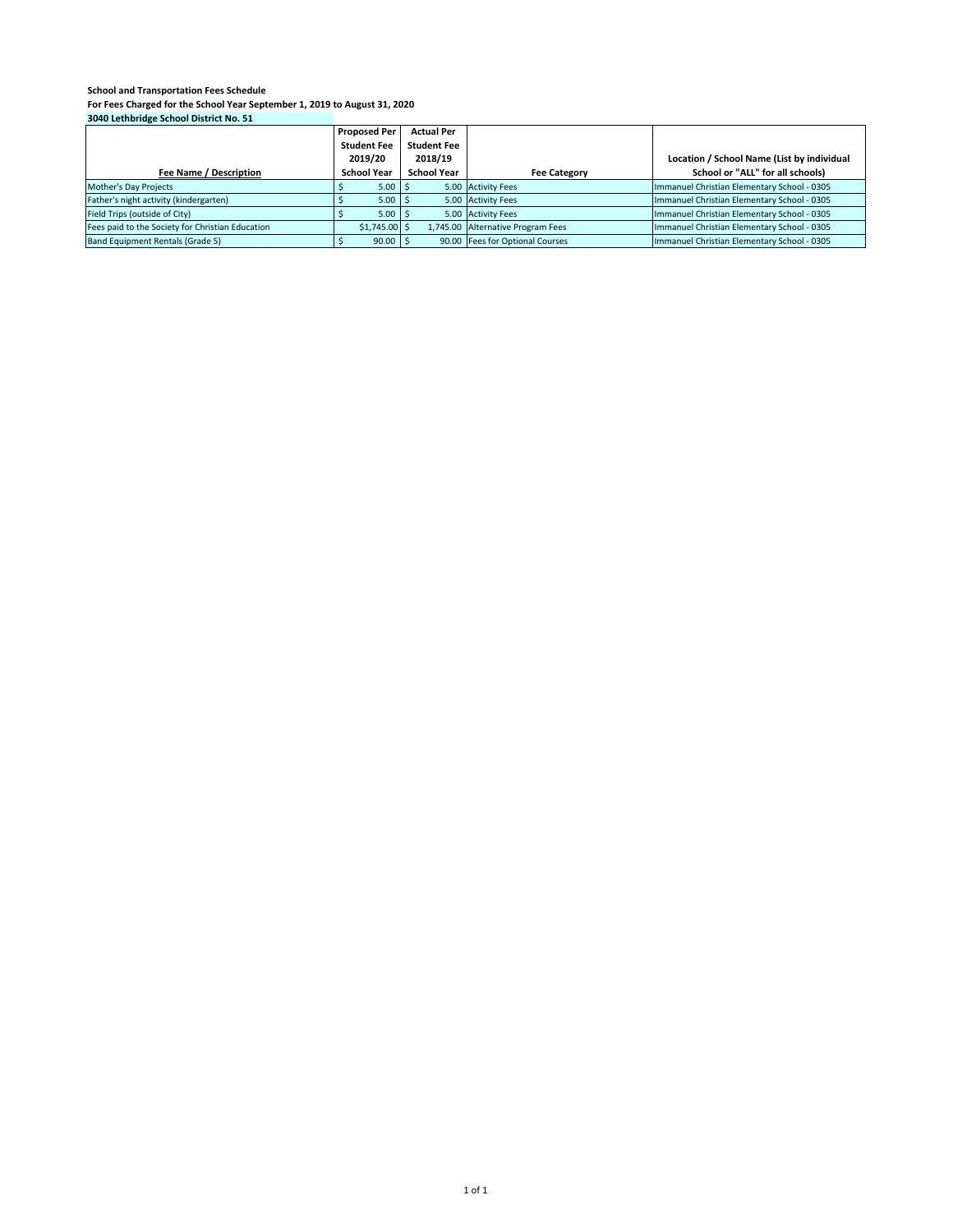| $30 - 6$ . Center take serioor processes too. 31                                                                                                                               |                     |                    |                                         |                                            |
|--------------------------------------------------------------------------------------------------------------------------------------------------------------------------------|---------------------|--------------------|-----------------------------------------|--------------------------------------------|
|                                                                                                                                                                                | <b>Proposed Per</b> | <b>Actual Per</b>  |                                         |                                            |
|                                                                                                                                                                                | <b>Student Fee</b>  | <b>Student Fee</b> |                                         |                                            |
|                                                                                                                                                                                | 2019/20             | 2018/19            |                                         | Location / School Name (List by individual |
| Fee Name / Description                                                                                                                                                         | <b>School Year</b>  | <b>School Year</b> | <b>Fee Category</b>                     | School or "ALL" for all schools)           |
| Field Trips (In Lethbridge) (per field trip) \$5.00                                                                                                                            | 5.00                |                    | 5.00 Activity Fees                      | École Agnes Davidson School - 6435         |
| Field Trip Outside of Lethbridge (100 <km) 10.00<="" per="" td="" trip=""><td>10.00</td><td></td><td>10.00 Activity Fees</td><td>École Agnes Davidson School - 6435</td></km)> | 10.00               |                    | 10.00 Activity Fees                     | École Agnes Davidson School - 6435         |
| Field Trip Outside of Lethbridge (100>KM) per trip 20.00                                                                                                                       | 20.00               |                    | 20.00 Activity Fees                     | École Agnes Davidson School - 6435         |
| Annual Christmas Activity                                                                                                                                                      | $3.00$ S            |                    | 3.00 Activity Fees                      | École Agnes Davidson School - 6435         |
| Other - Elementary Extra Curricular                                                                                                                                            | $15.00$   \$        |                    | 15.00 Extracurricular Fees              | École Agnes Davidson School - 6435         |
| Agenda Books                                                                                                                                                                   | 10.00               |                    | 10.00 Non-Curricular Goods and Services | École Agnes Davidson School - 6435         |
| Library - Lost or Damaged books (up to per book)                                                                                                                               | 40.00               |                    | 40.00 Non-Curricular Goods and Services | École Agnes Davidson School - 6435         |
| Violin \$ 150.00                                                                                                                                                               | 150.00              |                    | 150.00 Other Fees to Enhance Education  | École Agnes Davidson School - 6435         |
| Violin summer rental                                                                                                                                                           | 25.00               |                    | 25.00 Other Fees to Enhance Education   | École Agnes Davidson School - 6435         |
| Dance Fee                                                                                                                                                                      | 150.00              |                    | <b>Other Fees to Enhance Education</b>  | École Agnes Davidson School - 6435         |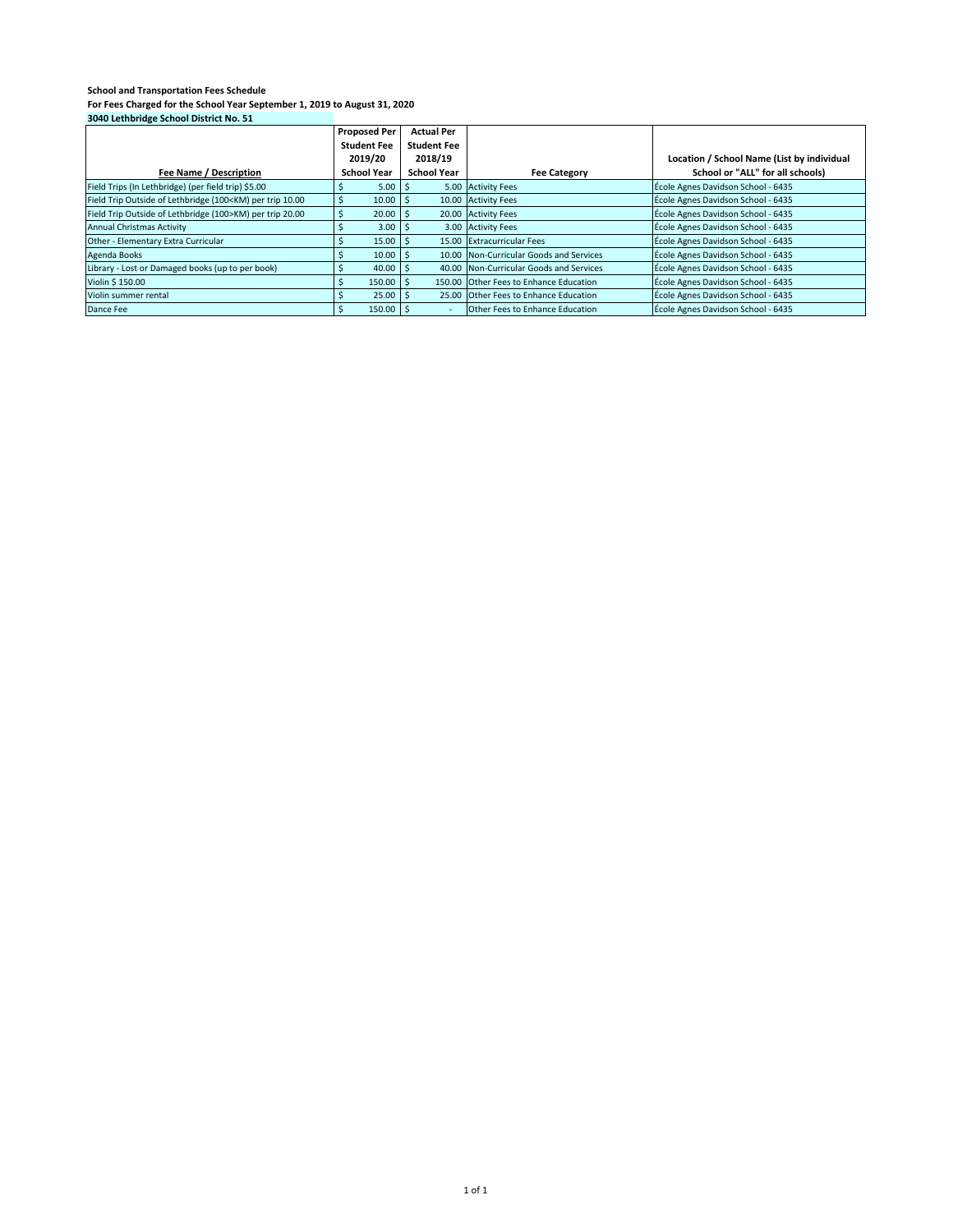| 3040 LELIIDI IUNE SEIIOOI DISLIIEL ITOI 31         |                     |                    |                                         |                                            |
|----------------------------------------------------|---------------------|--------------------|-----------------------------------------|--------------------------------------------|
|                                                    | <b>Proposed Per</b> | <b>Actual Per</b>  |                                         |                                            |
|                                                    | <b>Student Fee</b>  | <b>Student Fee</b> |                                         |                                            |
|                                                    | 2019/20             | 2018/19            |                                         | Location / School Name (List by individual |
| Fee Name / Description                             | <b>School Year</b>  | <b>School Year</b> | <b>Fee Category</b>                     | School or "ALL" for all schools)           |
| Major Annual Field Trip Fee                        | 25.00               |                    | 15.00 Activity Fees                     | Fleetwood Bawden Elementary School - 6438  |
| Field Trip within City Limits                      | 5.00                | -5                 | 5.00 Activity Fees                      | Fleetwood Bawden Elementary School - 6438  |
| Field Trip outside of Lethbridge (less than 100km) | 10.00               |                    | 10.00 Activity Fees                     | Fleetwood Bawden Elementary School - 6438  |
| Choir                                              | 20.00               |                    | 20.00 Activity Fees                     | Fleetwood Bawden Elementary School - 6438  |
| Field Trip (greater than 100km)                    | 20.00               |                    | 20.00 Activity Fees                     | Fleetwood Bawden Elementary School - 6438  |
| Montessori (Alternative Program Fee)               | 15.00               |                    | 15.00 Alternative Program Fees          | Fleetwood Bawden Elementary School - 6438  |
| <b>Recorder for Music Class</b>                    | 10.00               |                    | 10.00 Basic Instruction Supplies        | Fleetwood Bawden Elementary School - 6438  |
| Grade 5 Basketball                                 | 25.00               |                    | 15.00 Extracurricular Fees              | Fleetwood Bawden Elementary School - 6438  |
| Yearbook                                           | 30.00               |                    | 30.00 Non-curricular Goods and Services | Fleetwood Bawden Elementary School - 6438  |
| Monthly Hot Lunch                                  | 8.00                | -5                 | 7.00 Other Fees                         | Fleetwood Bawden Elementary School - 6438  |
| Library (lost or damaged book)                     | 40.00               |                    | 40.00 Other Fees                        | Fleetwood Bawden Elementary School - 6438  |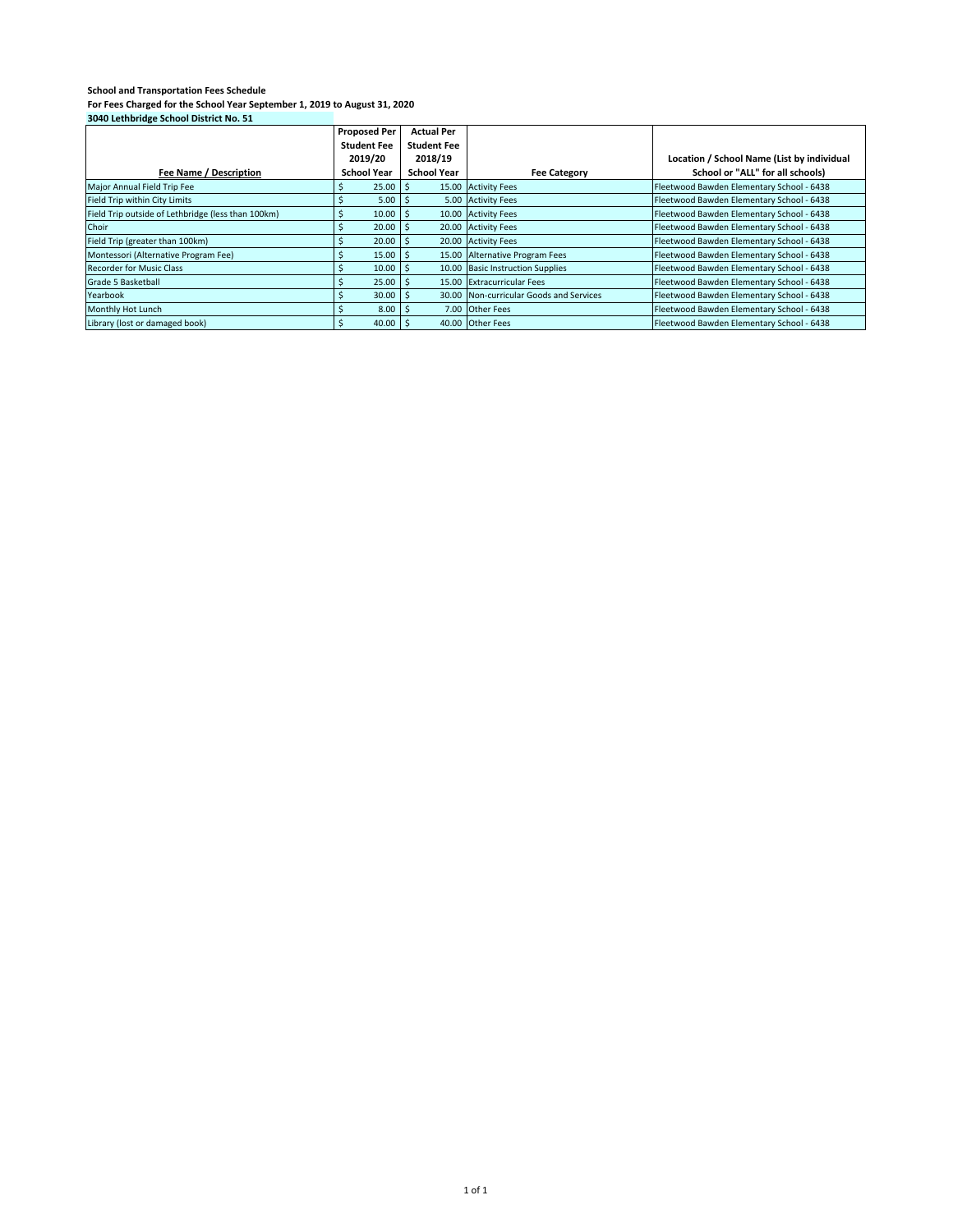|                               | <b>Proposed Per</b> | <b>Actual Per</b>  |                             |                                            |
|-------------------------------|---------------------|--------------------|-----------------------------|--------------------------------------------|
|                               | <b>Student Fee</b>  | <b>Student Fee</b> |                             |                                            |
|                               | 2019/20             | 2018/19            |                             | Location / School Name (List by individual |
| Fee Name / Description        | <b>School Year</b>  | <b>School Year</b> | <b>Fee Category</b>         | School or "ALL" for all schools)           |
| Grade 4/5 Recorders           | $5.00$ S            |                    | 5.00 Extracurricular Fees   | Galbraith Elementary School - 6439         |
| Grade 5 Wilson Play Entry fee | $2.00$ S            |                    | <b>Extracurricular Fees</b> | Galbraith Elementary School - 6439         |
| Grade 5 Year End Fieldtrip    | $40.00$ \$          |                    | 40.00 Transportation Fees   | Galbraith Elementary School - 6439         |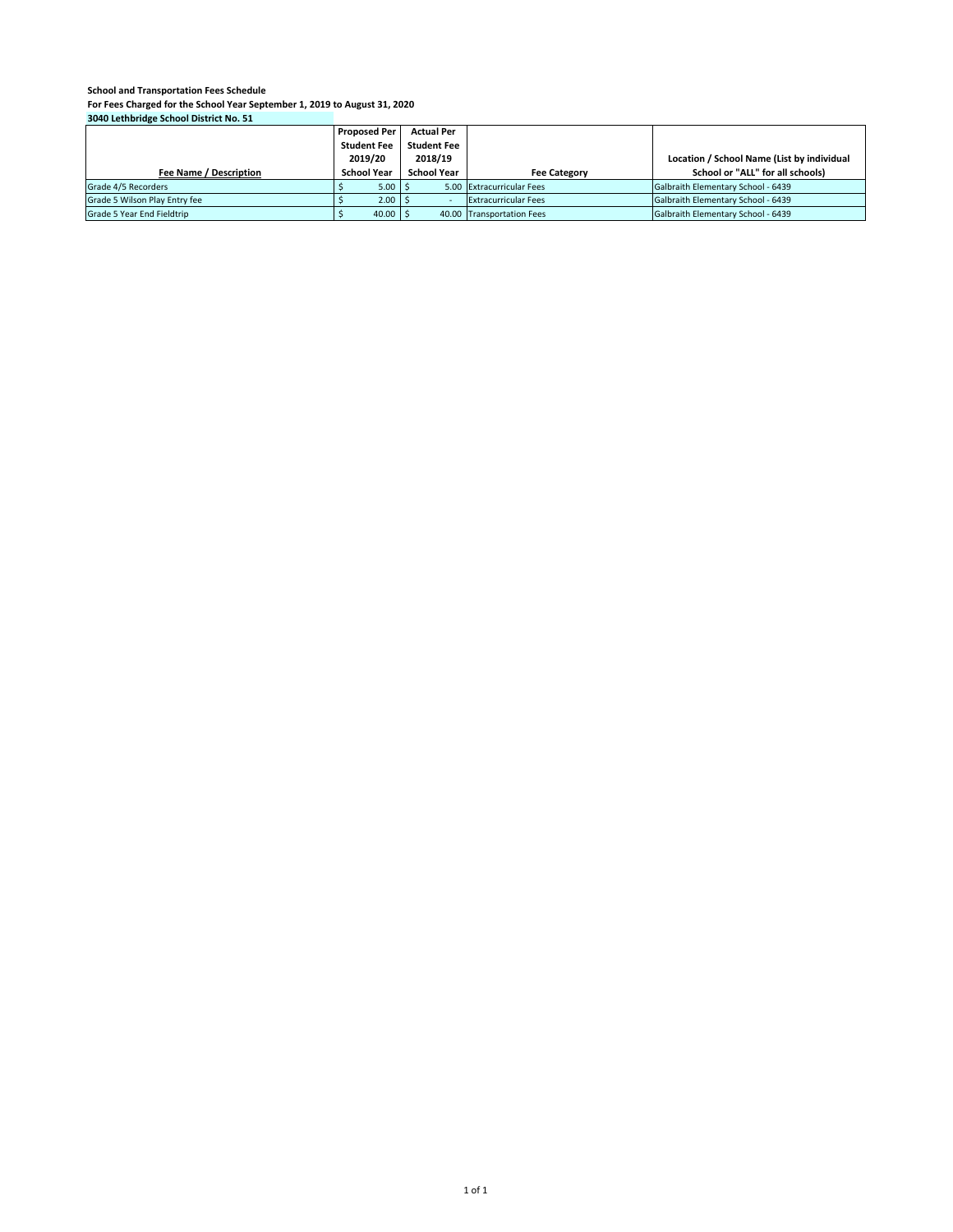|                                                                      | <b>Proposed Per</b> | <b>Actual Per</b>  |                                         |                                            |
|----------------------------------------------------------------------|---------------------|--------------------|-----------------------------------------|--------------------------------------------|
|                                                                      | <b>Student Fee</b>  | <b>Student Fee</b> |                                         |                                            |
|                                                                      | 2019/20             | 2018/19            |                                         | Location / School Name (List by individual |
| Fee Name / Description                                               | <b>School Year</b>  | <b>School Year</b> | <b>Fee Category</b>                     | School or "ALL" for all schools)           |
| Field Trips (in Town)                                                | 20.00               |                    | 20.00 Activity Fees                     | Lakeview Elementary School - 6444          |
| Field Trips (Out of Town)                                            | 50.00               |                    | 50.00 Activity Fees                     | Lakeview Elementary School - 6444          |
| Extra Curricular Clubs (per club - Basketball, Choir, Ball Hockey, S | 15.00               |                    | 15.00 Extracurricular Fees              | Lakeview Elementary School - 6444          |
| Agendas                                                              | $12.00$ S           |                    | 12.00 Non-curricular Goods and Services | Lakeview Elementary School - 6444          |
| Library - Lost or Damaged Books                                      | 40.00               |                    | 40.00 Non-curricular Goods and Services | Lakeview Elementary School - 6444          |
| Memory Books (Photo Developing etc)                                  | 15.00               |                    | 15.00 Non-curricular Goods and Services | Lakeview Elementary School - 6444          |
| Year Books                                                           | 30.00               |                    | 30.00 Non-curricular Goods and Services | Lakeview Elementary School - 6444          |
| Power to Play Nutrition Unit (Healthy Snacks)                        | $5.00$ $\vert$ \$   |                    | 5.00 Other Fees to Enhance Education    | Lakeview Elementary School - 6444          |
| Recorder and Lanyard for Grade 4/5 Music                             | $15.00$   \$        |                    | 12.00 Other Fees to Enhance Education   | Lakeview Elementary School - 6444          |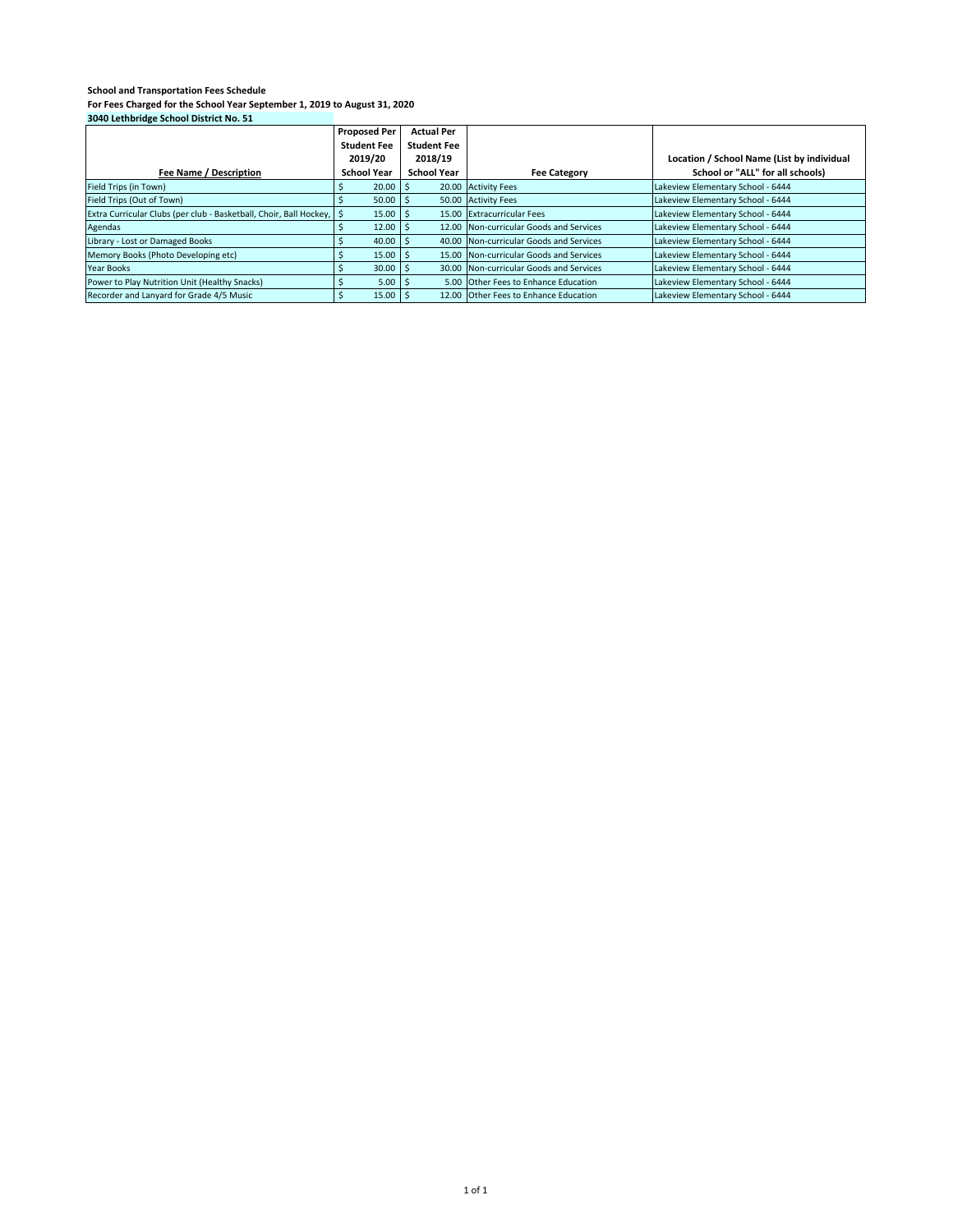| $30 - 6$ . Center take serioor processes too. 31 |                     |                    |                                   |                                            |
|--------------------------------------------------|---------------------|--------------------|-----------------------------------|--------------------------------------------|
|                                                  | <b>Proposed Per</b> | <b>Actual Per</b>  |                                   |                                            |
|                                                  | <b>Student Fee</b>  | <b>Student Fee</b> |                                   |                                            |
|                                                  | 2019/20             | 2018/19            |                                   | Location / School Name (List by individual |
| Fee Name / Description                           | <b>School Year</b>  | <b>School Year</b> | <b>Fee Category</b>               | School or "ALL" for all schools)           |
| <b>Field Trip Fee</b>                            | 65.00               |                    | <b>Activity Fees</b>              | General Stewart School - 6440              |
| Quilting Fee (Grade 4)                           | 5.00                |                    | <b>Activity Fees</b>              | General Stewart School - 6440              |
| Recorder and landyard Fee                        | 12.00               |                    | <b>Basic Instruction Supplies</b> | General Stewart School - 6440              |
| Monthly Hot Lunch                                | 8.00                |                    | Non-curricular Goods and Services | General Stewart School - 6440              |
| Agenda                                           | 8.00                |                    | 6.00 Other Fees                   | General Stewart School - 6440              |
| Lost Library Book Fee                            | 30.00               |                    | <b>Other Fees</b>                 | General Stewart School - 6440              |
| T-Shirt Fee                                      | 15.00               |                    | <b>Other Fees</b>                 | General Stewart School - 6440              |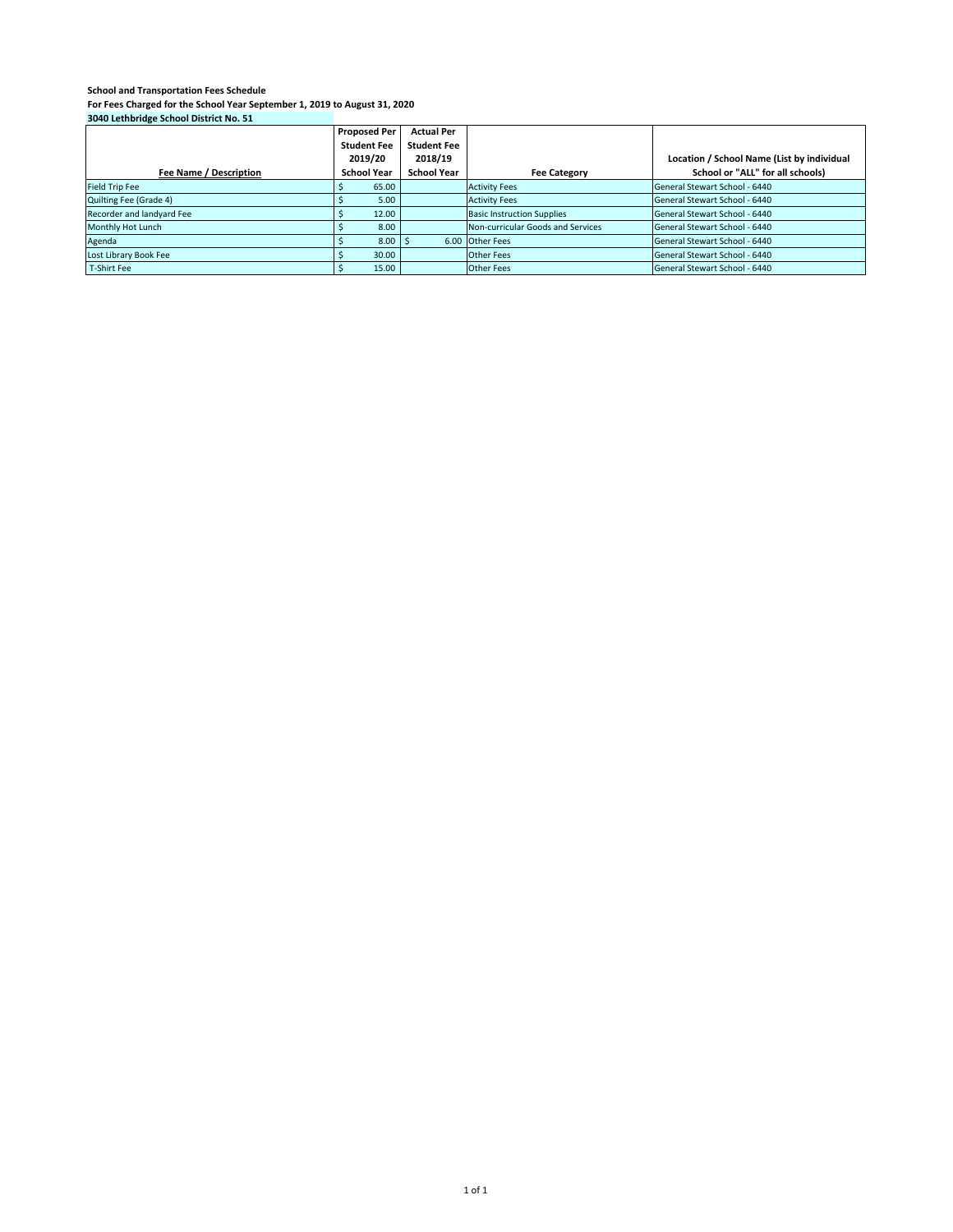|                             | <b>Proposed Per</b> | <b>Actual Per</b>  |                     |                                            |
|-----------------------------|---------------------|--------------------|---------------------|--------------------------------------------|
|                             | <b>Student Fee</b>  | <b>Student Fee</b> |                     |                                            |
|                             | 2019/20             | 2018/19            |                     | Location / School Name (List by individual |
| Fee Name / Description      | <b>School Year</b>  | <b>School Year</b> | <b>Fee Category</b> | School or "ALL" for all schools)           |
| Field Trip for Kindergarten | $5.00$ S            |                    | 5.00 Activity Fees  | Westminster Elementary School - 6452       |
| <b>Music Recorders</b>      | $10.00$ \$          |                    | 10.00 Other Fees    | Westminster Elementary School - 6452       |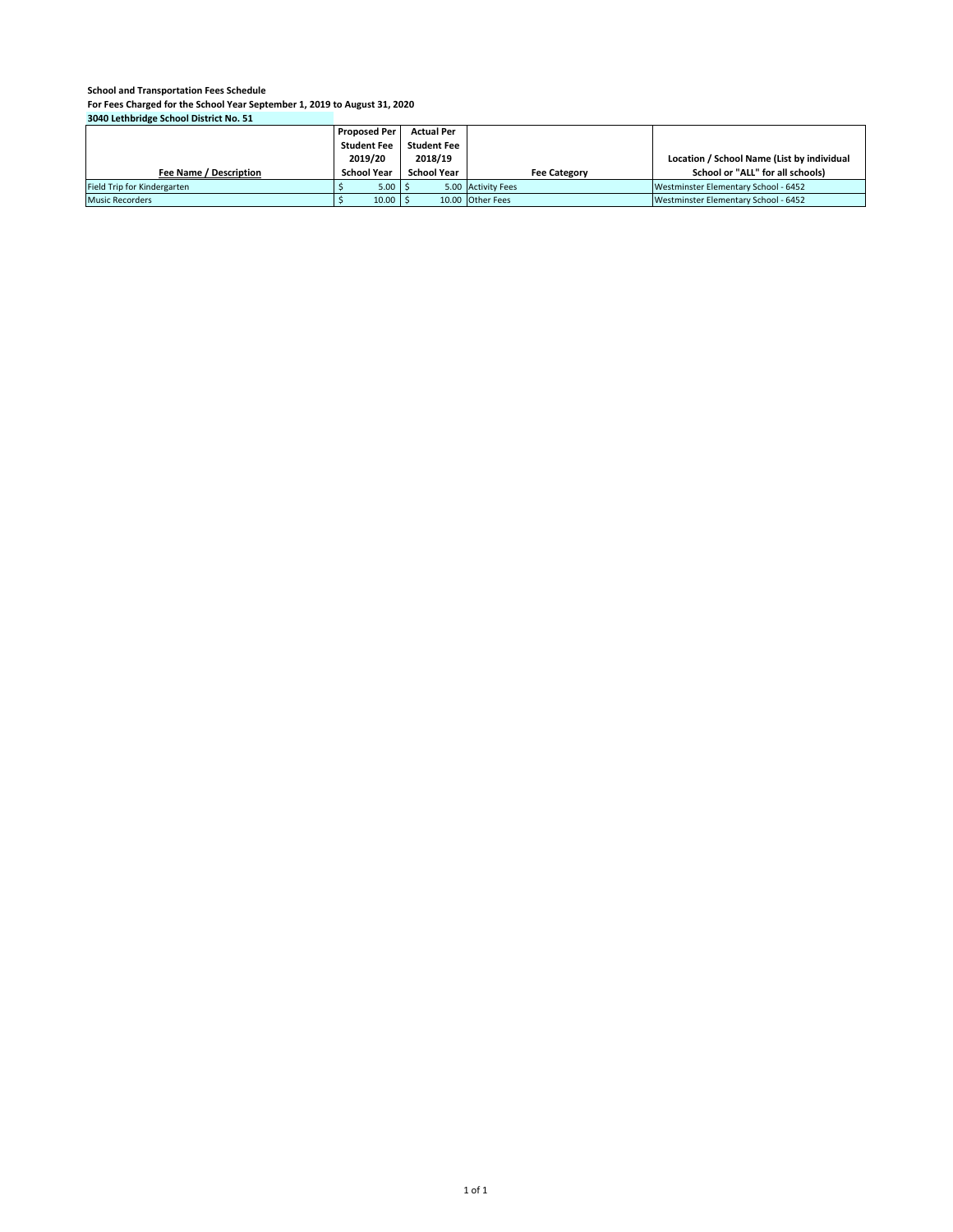| 3040 Lethbridge School District No. 51                                 |                       |                    |                                         |                                            |
|------------------------------------------------------------------------|-----------------------|--------------------|-----------------------------------------|--------------------------------------------|
|                                                                        | <b>Proposed Per</b>   | <b>Actual Per</b>  |                                         |                                            |
|                                                                        | <b>Student Fee</b>    | <b>Student Fee</b> |                                         |                                            |
|                                                                        | 2019/20               | 2018/19            |                                         | Location / School Name (List by individual |
| Fee Name / Description                                                 | <b>School Year</b>    | <b>School Year</b> | <b>Fee Category</b>                     | School or "ALL" for all schools)           |
| Cheerleading                                                           | 300.00                | <sup>5</sup>       | 300.00 Extracurricular Fees             | Coalbanks Elementary School - 2144         |
| Other: extracurricular clubs, basketball, choir, running club, ball \$ | 15.00                 | -S                 | 15.00 Extracurricular Fees              | Coalbanks Elementary School - 2144         |
| Club Fees (robotics, skating, dance, etc)                              | 50.00                 | -\$                | 50.00 Extracurricular Fees              | Coalbanks Elementary School - 2144         |
| Field Trips Grade 1                                                    | 10.00                 | -\$                | 10.00 Extracurricular Fees              | Coalbanks Elementary School - 2144         |
| Field Trips Grade 2/3                                                  | 20.00                 | -\$                | 20.00 Extracurricular Fees              | Coalbanks Elementary School - 2144         |
| Field Trips Grade 4                                                    | 50.00                 | -Ś                 | 30.00 Extracurricular Fees              | Coalbanks Elementary School - 2144         |
| Field Trips Grade 5                                                    | 50.00                 | -Ś                 | 50.00 Extracurricular Fees              | Coalbanks Elementary School - 2144         |
| Field Trips Kindergarten                                               | Ś<br>10.00            | -\$                | 10.00 Extracurricular Fees              | Coalbanks Elementary School - 2144         |
| <b>Agenda Fees</b>                                                     | \$<br>12.00           | -\$                | 12.00 Non-curricular Goods and Services | Coalbanks Elementary School - 2144         |
| Library (up to cost of book)                                           | 40.00                 | -\$                | 40.00 Non-curricular Goods and Services | Coalbanks Elementary School - 2144         |
| Year Books                                                             | 30.00                 |                    | 30.00 Non-curricular Goods and Services | Coalbanks Elementary School - 2144         |
| Other: Power to Play Nutrition Unit Snacks Gr 2/3                      | 5.00                  | -S                 | 5.00 Other Fees to Enhance Education    | Coalbanks Elementary School - 2144         |
| Science Sizzle at UofL Gr 1-5                                          | 60.00<br>Ś            | -\$                | 60.00 Other Fees to Enhance Education   | Coalbanks Elementary School - 2144         |
| Violin                                                                 | Ś<br>150.00           | -\$                | 150.00 Other Fees to Enhance Education  | Coalbanks Elementary School - 2144         |
| Other: Recorder & Lanyard for music course                             | $\mathsf{S}$<br>12.00 | -\$                | 12.00 Other Fees to Enhance Education   | Coalbanks Elementary School - 2144         |
| Other: Year End BBQ                                                    | $5.00$   \$           |                    | 5.00 Other Fees to Enhance Education    | Coalbanks Elementary School - 2144         |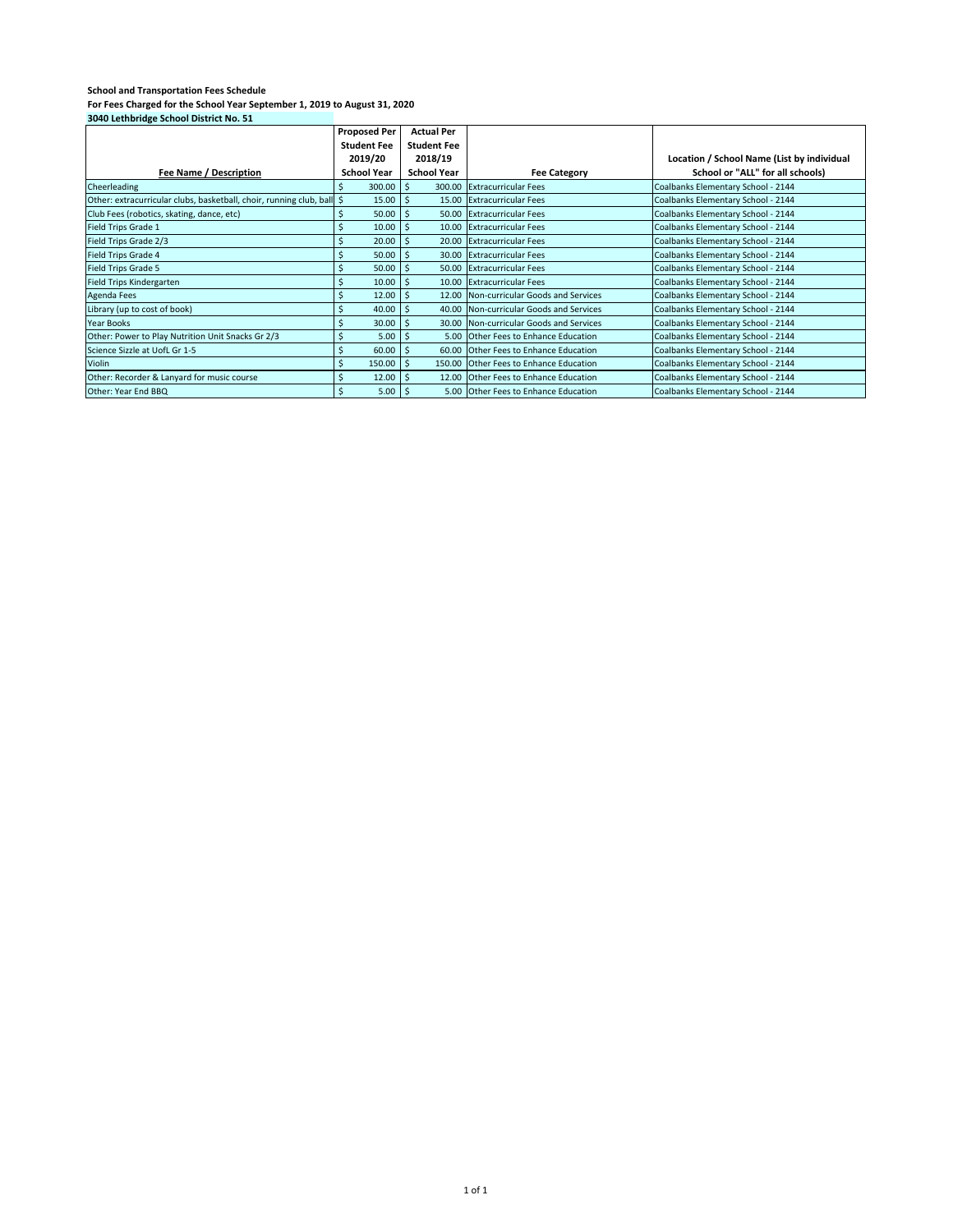| 3040 Lethbridge School District No. 51                            |                     |                    |                                         |                                            |
|-------------------------------------------------------------------|---------------------|--------------------|-----------------------------------------|--------------------------------------------|
|                                                                   | <b>Proposed Per</b> | <b>Actual Per</b>  |                                         |                                            |
|                                                                   | <b>Student Fee</b>  | <b>Student Fee</b> |                                         |                                            |
|                                                                   | 2019/20             | 2018/19            |                                         | Location / School Name (List by individual |
| Fee Name / Description                                            | <b>School Year</b>  | <b>School Year</b> | <b>Fee Category</b>                     | School or "ALL" for all schools)           |
| Grade 4 & 5 Field Trip                                            | 50.00               | -\$                | 50.00 Activity Fees                     | Ecole Nicholas Sheran School - 6445        |
| Grade 2 Field Trip                                                | 10.00               | -S                 | 10.00 Activity Fees                     | Ecole Nicholas Sheran School - 6445        |
| Grade 2 & 3 Field Trip                                            | 30.00               | -\$                | 30.00 Activity Fees                     | Ecole Nicholas Sheran School - 6445        |
| General Activity/Field Trip Entrance Fee                          | 10.00               | -Ś                 | 10.00 Activity Fees                     | Ecole Nicholas Sheran School - 6445        |
| In Town Field Trip Fee                                            | 5.00                | -S                 | 5.00 Activity Fees                      | Ecole Nicholas Sheran School - 6445        |
| Out of Town Field Trip Fee                                        | 10.00               |                    | 10.00 Activity Fees                     | Ecole Nicholas Sheran School - 6445        |
| Performance Fee                                                   | 5.00                | l \$               | 5.00 Activity Fees                      | Ecole Nicholas Sheran School - 6445        |
| Kindergarten Community Supply Fee (Optional - also pro-rated 1 \$ | 40.00               |                    | 40.00 Basic Instruction Supplies        | Ecole Nicholas Sheran School - 6445        |
| <b>Agenda Books</b>                                               | 12.00               | -S                 | 12.00 Non-curricular Goods and Services | Ecole Nicholas Sheran School - 6445        |
| Library                                                           | 40.00               | -\$                | 40.00 Non-curricular Goods and Services | Ecole Nicholas Sheran School - 6445        |
| <b>Choir Ticket Fee</b>                                           | 20.00               | -\$                | 20.00 Non-curricular Goods and Services | Ecole Nicholas Sheran School - 6445        |
| <b>Grade 1 Dictionary</b>                                         | 5.00                | -S                 | 5.00 Non-curricular Goods and Services  | Ecole Nicholas Sheran School - 6445        |
| Recorder                                                          | 10.00<br>.s         | l S                | 10.00 Non-curricular Goods and Services | Ecole Nicholas Sheran School - 6445        |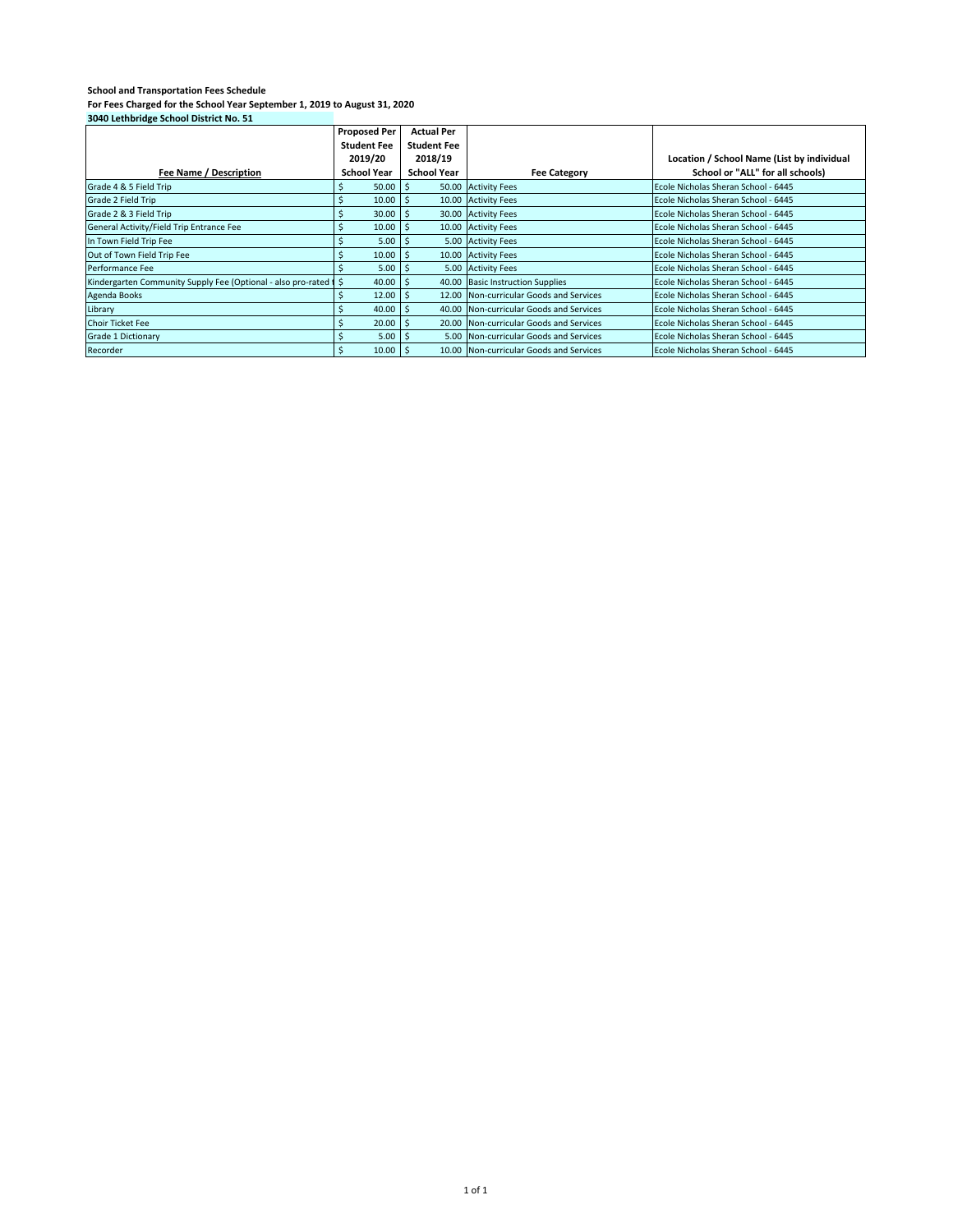|                                                                      | <b>Proposed Per</b> | <b>Actual Per</b>  |                                         |                                            |
|----------------------------------------------------------------------|---------------------|--------------------|-----------------------------------------|--------------------------------------------|
|                                                                      | <b>Student Fee</b>  | <b>Student Fee</b> |                                         |                                            |
|                                                                      | 2019/20             | 2018/19            |                                         | Location / School Name (List by individual |
| Fee Name / Description                                               | <b>School Year</b>  | <b>School Year</b> | <b>Fee Category</b>                     | School or "ALL" for all schools)           |
| <b>Field Trips</b>                                                   | $20.00$ \$          |                    | 20.00 Activity Fees                     | Park Meadows School - 6447                 |
| Outside of Lethbridge Field Trips                                    | 50.00               |                    | 50.00 Activity Fees                     | Park Meadows School - 6447                 |
| Elementary Extra Curricular Clubs (basketball, choir, ball hockey \$ | $15.00$   \$        |                    | 15.00 Extracurricular Fees              | Park Meadows School - 6447                 |
| Clay Building Art Club                                               | $10.00$ \$          |                    | 10.00 Extracurricular Fees              | Park Meadows School - 6447                 |
| Cheerleading                                                         | 400.00              |                    | 400.00 Extracurricular Fees             | Park Meadows School - 6447                 |
| Library - Lost or Damaged books (up to per book)                     | $40.00$ \$          |                    | 40.00 Non-curricular Goods and Services | Park Meadows School - 6447                 |
| Other - Recorder & Lanyard for Music Course                          | $12.00$ \$          |                    | 12.00 Other Fees to Enhance Education   | Park Meadows School - 6447                 |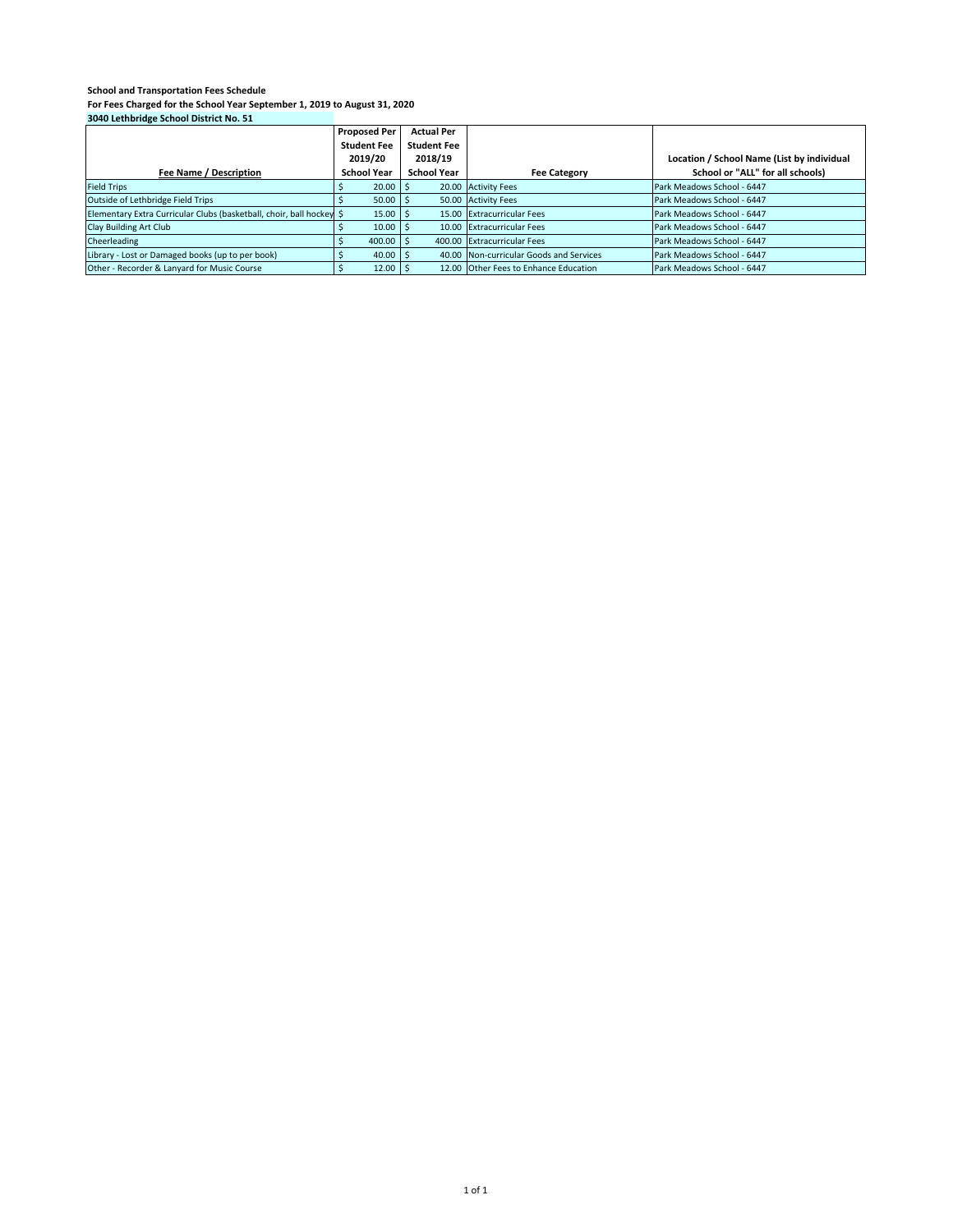|                                              | <b>Proposed Per</b> | <b>Actual Per</b>  |                                         |                                            |
|----------------------------------------------|---------------------|--------------------|-----------------------------------------|--------------------------------------------|
|                                              | <b>Student Fee</b>  | <b>Student Fee</b> |                                         |                                            |
|                                              | 2019/20             | 2018/19            |                                         | Location / School Name (List by individual |
| Fee Name / Description                       | <b>School Year</b>  | <b>School Year</b> | <b>Fee Category</b>                     | School or "ALL" for all schools)           |
| Field Trips within Lethbridge                | $30.00$   \$        |                    | 20.00 Activity Fees                     | Mike Mountain Horse School - 6457          |
| Field Trips outside of Lethbridge            | 65.00               |                    | 65.00 Activity Fees                     | Mike Mountain Horse School - 6457          |
| Other (such as Science Sizzle)               | $60.00$ \$          |                    | 60.00 Activity Fees                     | Mike Mountain Horse School - 6457          |
| <b>Bussing</b>                               | 15.00               |                    | <b>Activity Fees</b>                    | Mike Mountain Horse School - 6457          |
| <b>Student Agenda</b>                        | 12.00               |                    | 12.00 Non-curricular Goods and Services | Mike Mountain Horse School - 6457          |
| Caution Fees/Refundable Deposits/Damage Fees | 40.00               |                    | 40.00 Non-curricular Goods and Services | Mike Mountain Horse School - 6457          |
| <b>Student Recorders</b>                     | $12.00$   \$        |                    | 12.00 Non-curricular Goods and Services | Mike Mountain Horse School - 6457          |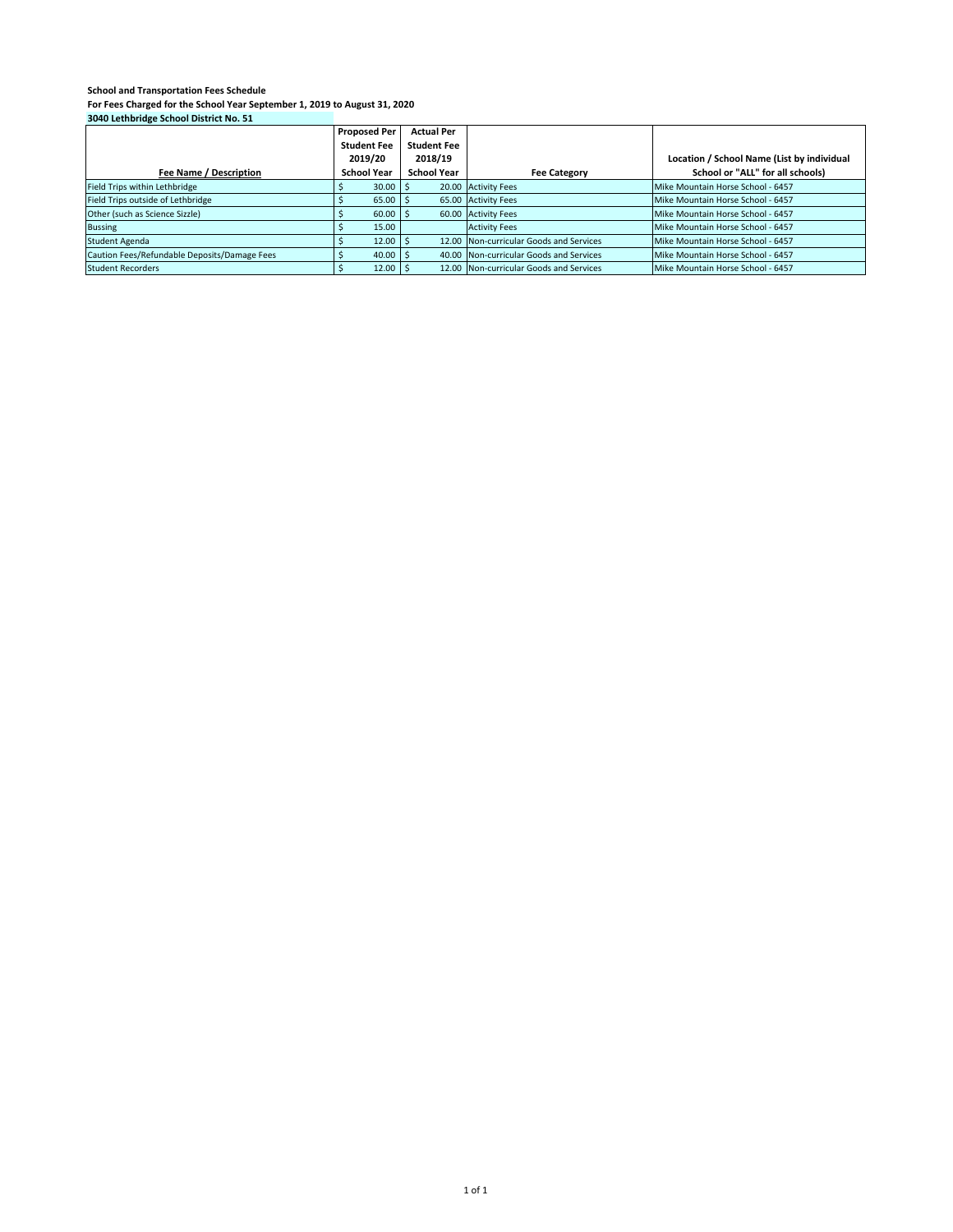| $30 - 6$ . Currently control is interested to $3 + 1$                |                     |                    |                                         |                                            |
|----------------------------------------------------------------------|---------------------|--------------------|-----------------------------------------|--------------------------------------------|
|                                                                      | <b>Proposed Per</b> | <b>Actual Per</b>  |                                         |                                            |
|                                                                      | <b>Student Fee</b>  | <b>Student Fee</b> |                                         |                                            |
|                                                                      | 2019/20             | 2018/19            |                                         | Location / School Name (List by individual |
| Fee Name / Description                                               | <b>School Year</b>  | <b>School Year</b> | <b>Fee Category</b>                     | School or "ALL" for all schools)           |
| <b>Field Trips</b>                                                   | 20.00               |                    | 20.00 Activity Fees                     | Dr. Probe Elementary School - 6451         |
| Outside of Lethbridge Field Trips                                    | $50.00$ \$          |                    | 50.00 Activity Fees                     | Dr. Probe Elementary School - 6451         |
| Other - Elementary Extra Curricular Clubs (basketball, choir, run \$ | $15.00$ \$          |                    | 15.00 Extracurricular Fees              | Dr. Probe Elementary School - 6451         |
| Agenda Books                                                         | $15.00$   \$        |                    | 15.00 Non-curricular Goods and Services | Dr. Probe Elementary School - 6451         |
| Library - Lost or Damaged books (up to per book)                     | 40.00               |                    | 40.00 Non-curricular Goods and Services | Dr. Probe Elementary School - 6451         |
| Memory Books (photo developing etc)                                  | 15.00               |                    | 15.00 Non-curricular Goods and Services | Dr. Probe Elementary School - 6451         |
| Year Books                                                           | 30.00               |                    | 30.00 Non-curricular Goods and Services | Dr. Probe Elementary School - 6451         |
| Other - Recorder for Music                                           | $10.00$ S           |                    | 10.00 Other Fees to Enhance Education   | Dr. Probe Elementary School - 6451         |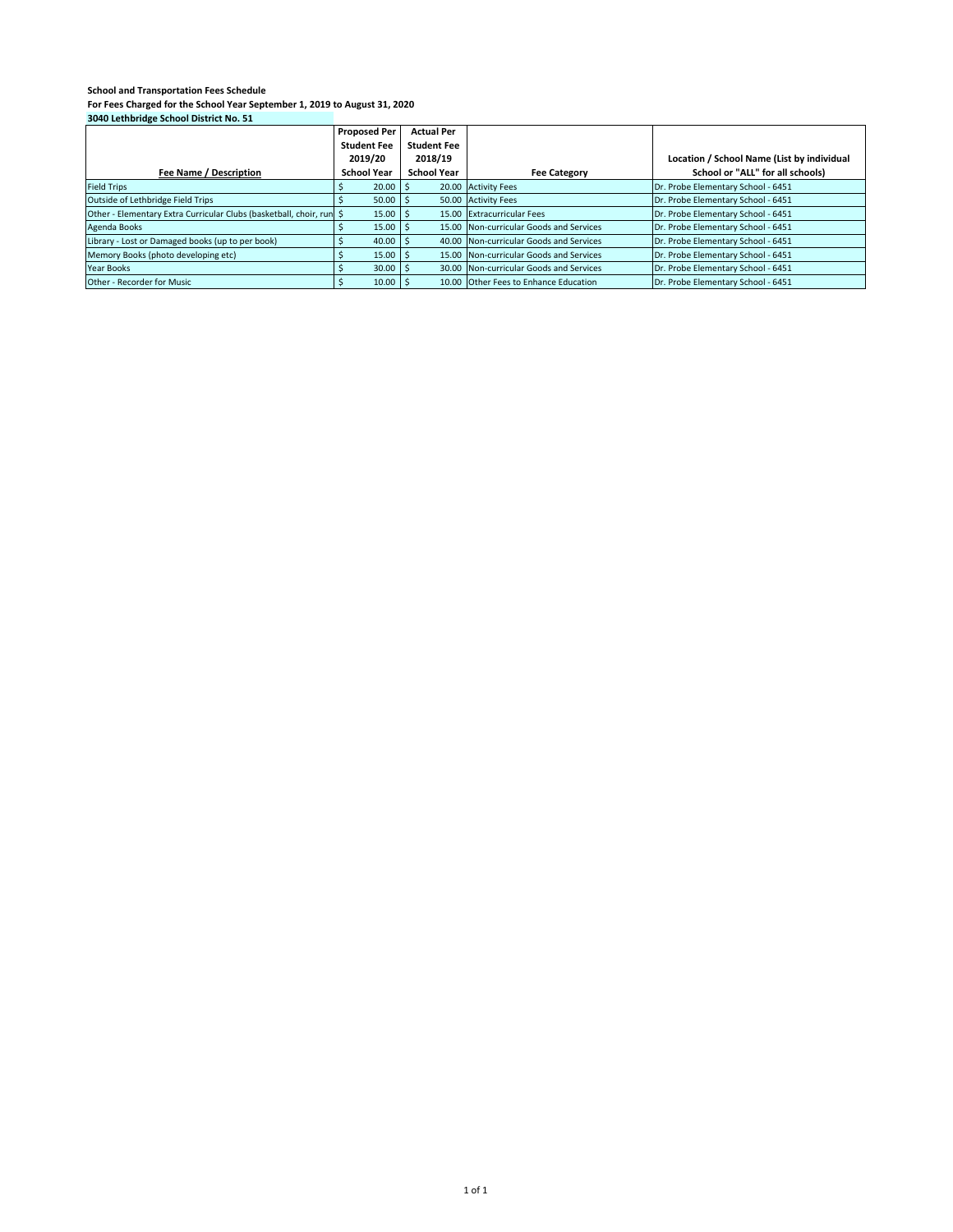|                                                                        | <b>Proposed Per</b>          | <b>Actual Per</b>                  |                                                                      |                                            |
|------------------------------------------------------------------------|------------------------------|------------------------------------|----------------------------------------------------------------------|--------------------------------------------|
|                                                                        | <b>Student Fee</b>           | <b>Student Fee</b>                 |                                                                      |                                            |
|                                                                        | 2019/20                      | 2018/19                            |                                                                      | Location / School Name (List by individual |
| Fee Name / Description                                                 | <b>School Year</b>           | <b>School Year</b>                 | <b>Fee Category</b>                                                  | School or "ALL" for all schools)           |
| Grade 6 Fall Activity (BBQ)                                            | Ś<br>7.50                    | \$                                 | <b>Activity Fees</b>                                                 | G.S Lakie Middle School - 1097             |
| Grade 6 Winter Activity (Wagon/Sleigh ride and supplies)               | \$<br>5.00                   | $\ddot{\varsigma}$                 | <b>Activity Fees</b>                                                 | G.S Lakie Middle School - 1097             |
| Grade 6 Year End Activity (Travel, admission, and cold treat)          | \$<br>7.50                   | $\frac{1}{2}$<br>5.00              | <b>Activity Fees</b>                                                 | G.S Lakie Middle School - 1097             |
| Grade 6 Flight Trip                                                    | $\dot{\mathsf{S}}$<br>42.00  | $\ddot{\mathsf{s}}$<br>40.00       |                                                                      | G.S Lakie Middle School - 1097             |
| Grade 6 Birds of Prey                                                  | $\dot{\mathsf{S}}$<br>10.00  | \$                                 | <b>Activity Fees</b>                                                 | G.S Lakie Middle School - 1097             |
| Grade 6 Class Activity - Movie (Cineplex/Movie Mill) (Admission \$     | 11.00                        | $\frac{1}{2}$                      | <b>Activity Fees</b>                                                 |                                            |
|                                                                        |                              | 10.00                              | <b>Activity Fees</b>                                                 | G.S Lakie Middle School - 1097             |
| Grade 7 Corn Maze                                                      | \$<br>8.00                   | \$<br>6.00                         | <b>Activity Fees</b>                                                 | G.S Lakie Middle School - 1097             |
| Grade 7 Frank Slide                                                    | \$<br>25.00                  | $\ddot{\varsigma}$<br>$\sim$       | <b>Activity Fees</b>                                                 | G.S Lakie Middle School - 1097             |
| Grade 7 End of the year Activity (Movie Mill)                          | \$<br>10.00                  | \$<br>5.00                         | <b>Activity Fees</b>                                                 | G.S Lakie Middle School - 1097             |
| Grade 7 End of the Term (1,2,3) Activity                               | \$<br>35.00                  | $\ddot{\varsigma}$<br>$\sim$       | <b>Activity Fees</b>                                                 | G.S Lakie Middle School - 1097             |
| Grade 7 Curricular Activity Fee (Social, Math, Science, LA)            | \$<br>25.00                  | \$<br>25.00                        | <b>Activity Fees</b>                                                 | G.S Lakie Middle School - 1097             |
| Grade 8 Calaway Field Trip                                             | \$<br>55.00                  | \$<br>50.00                        | <b>Activity Fees</b>                                                 | G.S Lakie Middle School - 1097             |
| Grade 8 Curricular Activity Fee (Social, Math, Science, LA)            | $\zeta$<br>50.00             | \$<br>2.00                         | <b>Activity Fees</b>                                                 | G.S Lakie Middle School - 1097             |
| Basketball - Rep Boys/Girls - Base on 10 players (Basketballs, pra \$  | 115.00                       | \$<br>108.50                       | <b>Extracurricular Fees</b>                                          | G.S Lakie Middle School - 1097             |
| Basketball - Rep Tournament Fee - Base on 10 players (Boys/Gir \$      | 120.00                       | \$<br>94.50                        | <b>Extracurricular Fees</b>                                          | G.S Lakie Middle School - 1097             |
| Basketball Rep Accomodations - Base on 10 players (Boys/Girls) \$      | 70.00                        | \$<br>$\sim$                       | <b>Extracurricular Fees</b>                                          | G.S Lakie Middle School - 1097             |
| Basketball - D-Club Boys/Girls - Base on 10 player - (Tournamen \$     | 75.00                        | $\ddot{\varsigma}$<br>60.00        | <b>Extracurricular Fees</b>                                          | G.S Lakie Middle School - 1097             |
| G-Club - Base on 10 player (Volleyball, Basketball, Badminton) (I \$   | 11.00                        | $\zeta$                            | 10.00 Extracurricular Fees                                           | G.S Lakie Middle School - 1097             |
| Badminton - Base fee (Boys/Girls) (Includes Wrap up Party, Equi \$     | 40.00                        | $\ddot{\varsigma}$                 | 40.00 Extracurricular Fees                                           | G.S Lakie Middle School - 1097             |
| Badminton - Tournament Fee with Zones (Gr. 7,8)                        | \$<br>20.00                  | \$<br>20.00                        | <b>Extracurricular Fees</b>                                          | G.S Lakie Middle School - 1097             |
| Badminton - Tournament Fee with NO Zones (Gr. 6)                       | \$<br>20.00                  | 20.00<br>\$                        | <b>Extracurricular Fees</b>                                          | G.S Lakie Middle School - 1097             |
| Cheerleading - Base Fee (Uniforms, Competition fees, Practice G        | $\zeta$<br>500.00            | \$<br>465.00                       | <b>Extracurricular Fees</b>                                          | G.S Lakie Middle School - 1097             |
| Cross Country - Base fee (Boys/Girls) (Includes Zones)                 | 10.00                        | \$<br>10.00                        | <b>Extracurricular Fees</b>                                          | G.S Lakie Middle School - 1097             |
| Co-Curricular Activity Fee (Academic/Athletic Awards, Facility Ru \$   | 14.00                        | \$<br>14.00                        | <b>Extracurricular Fees</b>                                          | G.S Lakie Middle School - 1097             |
| Track n Field Base fee (Boys/Girls)                                    | 12.00                        | \$<br>10.00                        | <b>Extracurricular Fees</b>                                          | G.S Lakie Middle School - 1097             |
| Volleyball Rep Boys - Base Fee - Base on 10 players (Volleyballs,      | $\ddot{\varsigma}$<br>103.00 | \$<br>98.50                        | <b>Extracurricular Fees</b>                                          | G.S Lakie Middle School - 1097             |
| Volleyball Rep Girls - Base Fee - Base on 10 players (Volleyballs,     | \$<br>130.50                 | \$<br>128.50                       | <b>Extracurricular Fees</b>                                          | G.S Lakie Middle School - 1097             |
|                                                                        | 115.00                       | \$<br>92.50                        | <b>Extracurricular Fees</b>                                          | G.S Lakie Middle School - 1097             |
| Volleyball Rep Tournament Fee - Base on 10 players (Boys/Girls) \$     |                              |                                    |                                                                      |                                            |
| Volleyball Tournament Accomodations - Base on 10 Players               | \$<br>65.00                  | \$                                 | <b>Extracurricular Fees</b>                                          | G.S Lakie Middle School - 1097             |
| D-Club Volleyball - Boys - Base fee - Base on 10 Players (Reffing, \$  | 26.00                        | $\mathsf{S}$<br>25.00              | <b>Extracurricular Fees</b>                                          | G.S Lakie Middle School - 1097             |
| D-Club Volleyball - Girls - Base fee - Base on 10 Players (Reffing, \$ | 60.00                        | \$                                 | 57.50 Extracurricular Fees                                           | G.S Lakie Middle School - 1097             |
| D-Club Volleyball Tournament Fee - Base on 10 Players (Boys/Gi \$      | 70.00                        | $\ddot{\varsigma}$<br>46.00        | <b>Extracurricular Fees</b>                                          | G.S Lakie Middle School - 1097             |
| Production Performance Fees [Rentals, Memorabilia (T-Shirt or   \$     | 35.00                        | $\ddot{\varsigma}$<br>30.00        | <b>Extracurricular Fees</b>                                          | G.S Lakie Middle School - 1097             |
| Production Back Stage Fees [Rentals, Memorabilia (T-Shirts or B \$     | 22.00                        | \$<br>20.00                        | <b>Extracurricular Fees</b>                                          | G.S Lakie Middle School - 1097             |
| Curling Club (Facility Rental, Transportation)                         | \$<br>30.00                  | \$<br>$\sim$                       | <b>Extracurricular Fees</b>                                          | G.S Lakie Middle School - 1097             |
| Girls Fitness Club (YMCA & YWCA Classes, T-Shirt)                      | \$<br>35.00                  | $\zeta$<br>35.00                   | <b>Extracurricular Fees</b>                                          | G.S Lakie Middle School - 1097             |
| Robotics Club (Robotics Supplies)                                      | \$<br>10.50                  | \$<br>10.00                        | <b>Extracurricular Fees</b>                                          | G.S Lakie Middle School - 1097             |
| Shop Club (Specialized Materials and additional resources)             | \$<br>15.00                  | \$<br>$\sim$                       | <b>Extracurricular Fees</b>                                          | G.S Lakie Middle School - 1097             |
| YQL Movement Company Club (Performance Group) (Guest Tea \$            | 75.00                        | \$<br>$\overline{\phantom{a}}$     | <b>Extracurricular Fees</b>                                          | G.S Lakie Middle School - 1097             |
| Arting Around the World (Supplies and Individual Project mater \$      | 10.00                        | \$<br>$\sim$                       | Fees for Optional Courses                                            | G.S Lakie Middle School - 1097             |
| Arting Through time (Supplies and Individual Project Materials)        | <b>S</b><br>10.00            | \$<br>$\sim$                       | <b>Fees for Optional Courses</b>                                     | G.S Lakie Middle School - 1097             |
| Band - Headstart Clinic (Gr.6)                                         | \$<br>22.00                  | \$<br>19.00                        | <b>Fees for Optional Courses</b>                                     | G.S Lakie Middle School - 1097             |
| Band - Instrumental Performance (Edmonton, Overnight, Park H \$        | 235.00                       | $\mathsf{\hat{S}}$                 | 190.00 Fees for Optional Courses                                     | G.S Lakie Middle School - 1097             |
| Band - Instrument Rental Fee (Gr. 6,7,8)                               | \$<br>100.00                 | $\frac{1}{2}$<br>85.00             | <b>Fees for Optional Courses</b>                                     | G.S Lakie Middle School - 1097             |
| <b>Baseball Development</b>                                            | \$<br>50.00                  | $\ddot{\varsigma}$<br>$\sim$       | Fees for Optional Courses                                            | G.S Lakie Middle School - 1097             |
| Choral Retreat (Overnight, transportation, meals)                      | $\ddot{\varsigma}$<br>85.00  | \$<br>$\sim$                       | <b>Fees for Optional Courses</b>                                     | G.S Lakie Middle School - 1097             |
| <b>Cosmotology (Materials)</b>                                         | \$<br>15.00                  | $\ddot{\varsigma}$                 | <b>Fees for Optional Courses</b>                                     | G.S Lakie Middle School - 1097             |
| Design (Gr. 6,7,8)                                                     | \$<br>12.00                  | $\zeta$                            | 10.00 Fees for Optional Courses                                      | G.S Lakie Middle School - 1097             |
| Dance Performance (Hip Hop/Fusion/Music in Motion) [Rentals] \$        | 35.00                        | \$<br>30.00                        | <b>Fees for Optional Courses</b>                                     | G.S Lakie Middle School - 1097             |
|                                                                        | \$                           |                                    |                                                                      | G.S Lakie Middle School - 1097             |
| Food (6,7,8)<br>Golf                                                   | 10.00<br>\$<br>75.00         | \$<br>$\ddot{\varsigma}$<br>$\sim$ | <b>Fees for Optional Courses</b><br><b>Fees for Optional Courses</b> |                                            |
|                                                                        |                              |                                    |                                                                      | G.S Lakie Middle School - 1097             |
| <b>Hockey Development</b>                                              | \$<br>90.00                  | $\zeta$                            | Fees for Optional Courses                                            | G.S Lakie Middle School - 1097             |
| Ion Science                                                            | $\zeta$<br>10.00             | \$<br>$\sim$                       | Fees for Optional Courses                                            | G.S Lakie Middle School - 1097             |
| Outdoor Adventure (Off campus activities)                              | $\mathsf{\hat{S}}$<br>30.00  | $\ddot{\mathsf{s}}$<br>30.00       | <b>Fees for Optional Courses</b>                                     | G.S Lakie Middle School - 1097             |
| Outdoor Adventure 6-7 (Off campus activities to include Rock (         | $\ddot{\mathsf{s}}$<br>30.00 | $\mathsf{\hat{S}}$                 | <b>Fees for Optional Courses</b>                                     | G.S Lakie Middle School - 1097             |
| Outdoor Adventure 8 (Off campus activities to include Rock Clin \$     | 70.00                        | $\ddot{\mathsf{S}}$                | Fees for Optional Courses                                            | G.S Lakie Middle School - 1097             |
| Outdoor Adventure 6-7-8 Field Trip in Province (Camping, hiking \$     | 300.00                       | \$<br>$\sim$                       | Fees for Optional Courses                                            | G.S Lakie Middle School - 1097             |
| Outdoor Ed. Wilderness                                                 | \$<br>20.00                  | $\ddot{\varsigma}$<br>٠            | <b>Fees for Optional Courses</b>                                     | G.S Lakie Middle School - 1097             |
| Outdoor Ed. Archery                                                    | \$<br>30.00                  | \$<br>$\sim$                       | Fees for Optional Courses                                            | G.S Lakie Middle School - 1097             |
| Outdoor Ed. Fishing                                                    | \$<br>25.00                  | \$<br>÷                            | <b>Fees for Optional Courses</b>                                     | G.S Lakie Middle School - 1097             |
| Parting Around The World (Food and Guest Speakers)                     | \$<br>15.00                  | \$                                 | <b>Fees for Optional Courses</b>                                     | G.S Lakie Middle School - 1097             |
| Shop (Gr. 6,7,8)                                                       | \$<br>10.00                  | \$<br>10.00                        | <b>Fees for Optional Courses</b>                                     | G.S Lakie Middle School - 1097             |
| Sewing (Gr. 6,7,8)                                                     | \$<br>5.00                   | \$<br>5.00                         | <b>Fees for Optional Courses</b>                                     | G.S Lakie Middle School - 1097             |
| <b>Sports Enrichment</b>                                               | \$<br>10.00                  | \$<br>10.00                        | <b>Fees for Optional Courses</b>                                     | G.S Lakie Middle School - 1097             |
| Performing Arts Company                                                | \$<br>300.00                 | \$                                 | <b>Fees for Optional Courses</b>                                     | G.S Lakie Middle School - 1097             |
| Outsiders book                                                         | \$<br>7.00                   | \$.<br>$\sim$                      | Non-curricular Goods and Services                                    | G.S Lakie Middle School - 1097             |
| Replacement cost for Lost or Damaged books (Library or Text Bo \$      | 80.00                        | $\ddot{\varsigma}$<br>80.00        | Non-curricular Goods and Services                                    | G.S Lakie Middle School - 1097             |
| Year Book                                                              | $\zeta$<br>30.00             | $\mathsf{\hat{S}}$                 | 30.00 Non-curricular Goods and Services                              | G.S Lakie Middle School - 1097             |
| Canadian Music Frestival Anaheim (Transportation, accommoda \$         | 2,000.00                     | \$<br>1,700.00                     | Non-Curricular Travel                                                | G.S Lakie Middle School - 1097             |
| Dance/Drama Trip In Province (Transportation, accomodations, \$        | 700.00                       | \$<br>700.00                       | Non-Curricular Travel                                                | G.S Lakie Middle School - 1097             |
| Dance/Drama Trip Out of Province/Country (Transportation, act \$       | 3,000.00                     | $\zeta$<br>3,000.00                |                                                                      |                                            |
|                                                                        |                              |                                    | Non-Curricular Travel                                                | G.S Lakie Middle School - 1097             |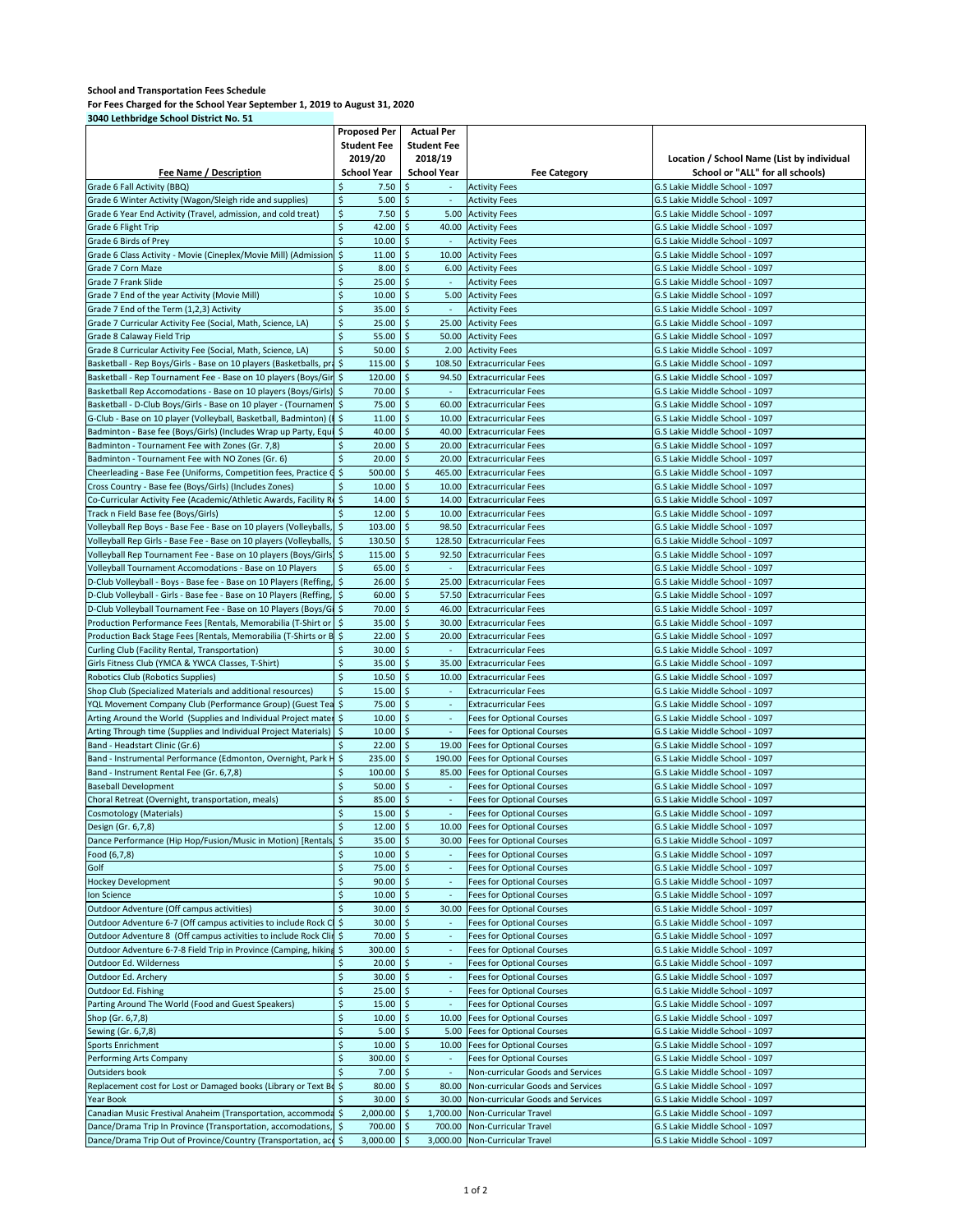| $-0.1$                                                                 |                       |                    |                                |                                            |
|------------------------------------------------------------------------|-----------------------|--------------------|--------------------------------|--------------------------------------------|
|                                                                        | <b>Proposed Per</b>   | <b>Actual Per</b>  |                                |                                            |
|                                                                        | <b>Student Fee</b>    | <b>Student Fee</b> |                                |                                            |
|                                                                        | 2019/20               | 2018/19            |                                | Location / School Name (List by individual |
| Fee Name / Description                                                 | School Year           | <b>School Year</b> | <b>Fee Category</b>            | School or "ALL" for all schools)           |
| Marine Biology Vancouver (Transportation, accommodations, so \$        | 1.600.00              |                    | 1.500.00 Non-Curricular Travel | G.S Lakie Middle School - 1097             |
| Production Field Trip (Local) (Bus Rental and tickets to local prod \$ | 10.00                 |                    | 10.00 Non-Curricular Travel    | G.S Lakie Middle School - 1097             |
| Ottowa Field Trip (Transportation, accommodations, some mea \$         | 2,500.00              |                    | 2.500.00 Non-Curricular Travel | G.S Lakie Middle School - 1097             |
| Laptop Lease                                                           | 140.00                |                    | <b>Technology User Fees</b>    | G.S Lakie Middle School - 1097             |
| Laptop Insurance                                                       | $30.00$ $\frac{3}{5}$ |                    | <b>Technology User Fees</b>    | G.S Lakie Middle School - 1097             |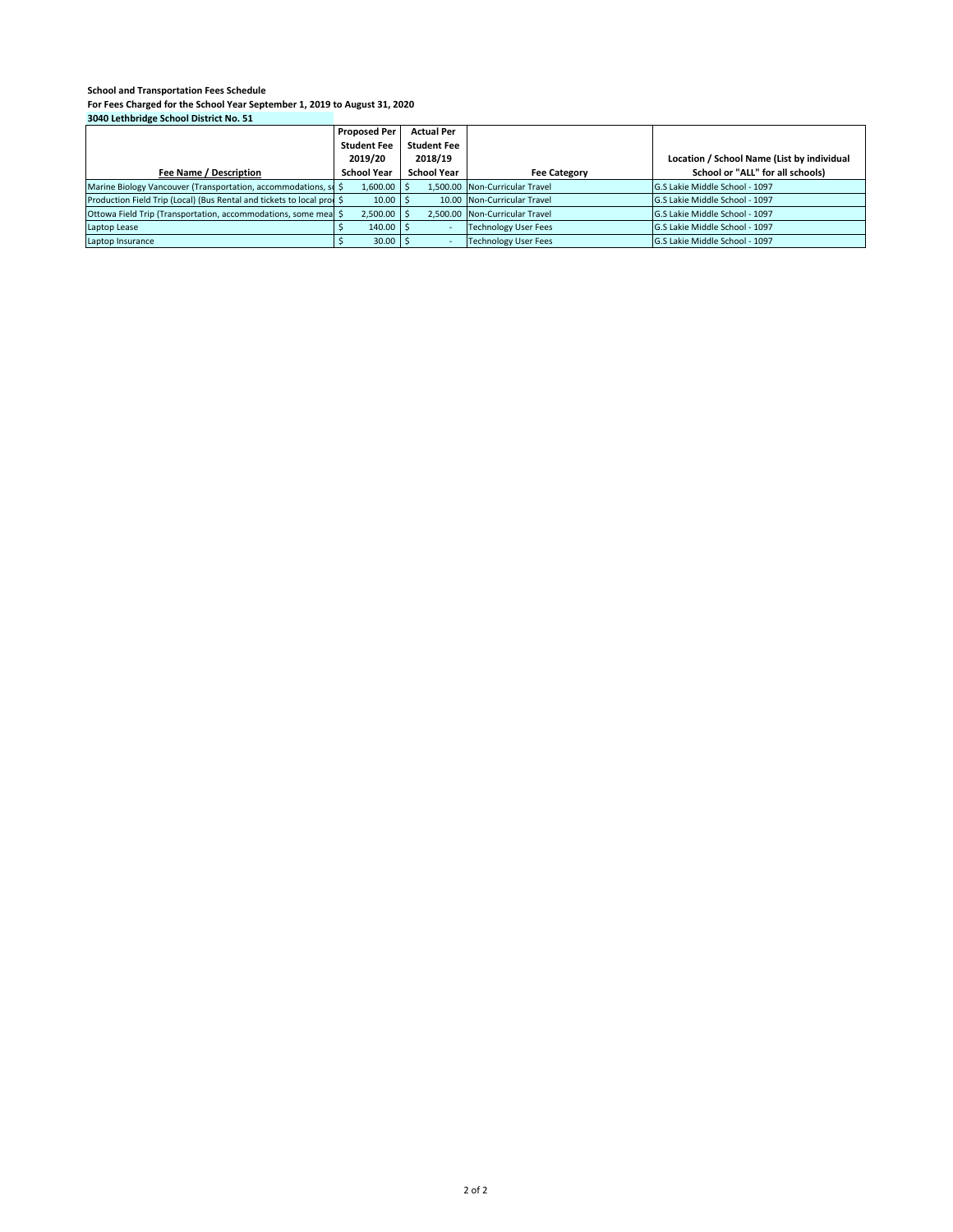| 3040 Lethbridge School District No. 51               |                              |                                |                                      |                                            |
|------------------------------------------------------|------------------------------|--------------------------------|--------------------------------------|--------------------------------------------|
|                                                      | <b>Proposed Per</b>          | <b>Actual Per</b>              |                                      |                                            |
|                                                      | <b>Student Fee</b>           | <b>Student Fee</b>             |                                      |                                            |
|                                                      | 2019/20                      | 2018/19                        |                                      | Location / School Name (List by individual |
| Fee Name / Description                               | <b>School Year</b>           | <b>School Year</b>             | <b>Fee Category</b>                  | School or "ALL" for all schools)           |
| <b>Outdoor Pursuits</b>                              | 20.00<br>\$                  | \$<br>20.00                    | <b>Activity Fees</b>                 | Wilson Middle School - 6455                |
| Golf                                                 | $\mathsf{\hat{S}}$<br>20.00  | $\mathsf{\hat{S}}$<br>20.00    | <b>Activity Fees</b>                 | Wilson Middle School - 6455                |
| Swim club                                            | $\mathsf{\hat{S}}$<br>80.00  | \$<br>80.00                    | <b>Activity Fees</b>                 | Wilson Middle School - 6455                |
| Student activity clothing                            | \$<br>8.00                   | \$                             | 8.00 Activity Fees                   | Wilson Middle School - 6455                |
| School curricular field trips                        | \$<br>30.00                  | \$<br>30.00                    | <b>Activity Fees</b>                 | Wilson Middle School - 6455                |
| <b>Robotics</b>                                      | \$<br>25.00                  | \$<br>$\sim$                   | Alternative Program Fees             | Wilson Middle School - 6455                |
| <b>Production Performance Fees</b>                   | $\mathsf{\hat{S}}$<br>50.00  | $\ddot{\mathsf{s}}$<br>50.00   | <b>Extracurricular Fees</b>          | Wilson Middle School - 6455                |
| Sports Teams junior varsity                          | \$<br>150.00                 | $\ddot{\mathsf{s}}$<br>125.00  | <b>Extracurricular Fees</b>          | Wilson Middle School - 6455                |
| Sports Teams senior varsity                          | $\mathsf{\hat{S}}$<br>250.00 | $\mathsf{\hat{S}}$<br>225.00   | <b>Extracurricular Fees</b>          | Wilson Middle School - 6455                |
| Spring Basketball program                            | $\dot{\mathsf{S}}$<br>50.00  | $\ddot{\mathsf{s}}$<br>×       | <b>Extracurricular Fees</b>          | Wilson Middle School - 6455                |
| Sports Clubs ie basketball, badminton                | \$<br>30.00                  | Ś<br>30.00                     | <b>Extracurricular Fees</b>          | Wilson Middle School - 6455                |
| Baseball training & development                      | \$<br>135.00                 | \$<br>135.00                   | <b>Extracurricular Fees</b>          | Wilson Middle School - 6455                |
| Art/Sewing                                           | \$<br>10.00                  | $\dot{\mathsf{S}}$<br>10.00    | <b>Fees for Optional Courses</b>     | Wilson Middle School - 6455                |
| <b>Band Instrument Rental</b>                        | \$<br>75.00                  | \$<br>75.00                    | <b>Fees for Optional Courses</b>     | Wilson Middle School - 6455                |
| Band 6/7/8 - Method Book                             | \$<br>12.00                  | $\ddot{\mathsf{s}}$<br>12.00   | <b>Fees for Optional Courses</b>     | Wilson Middle School - 6455                |
| Band 6 - Clinic                                      | $\mathsf{\hat{S}}$<br>25.00  | $\ddot{\mathsf{s}}$<br>25.00   | <b>Fees for Optional Courses</b>     | Wilson Middle School - 6455                |
| Choir 6/7/8 - Course Fee (music, performance shirts) | \$<br>20.00                  | $\dot{\mathsf{S}}$             | <b>Fees for Optional Courses</b>     | Wilson Middle School - 6455                |
| Handbells - Course Fee (music, performance shirts)   | \$<br>20.00                  | \$<br>×.                       | <b>Fees for Optional Courses</b>     | Wilson Middle School - 6455                |
| Shop                                                 | $\dot{\mathsf{S}}$<br>10.00  | \$<br>10.00                    | <b>Fees for Optional Courses</b>     | Wilson Middle School - 6455                |
| <b>Weight Training</b>                               | \$<br>5.00                   | \$<br>5.00                     | <b>Fees for Optional Courses</b>     | Wilson Middle School - 6455                |
| <b>Food Studies</b>                                  | Ś<br>20.00                   | \$<br>5.00                     | <b>Fees for Optional Courses</b>     | Wilson Middle School - 6455                |
| <b>Baking Basics</b>                                 | \$<br>10.00                  | \$<br>×.                       | <b>Fees for Optional Courses</b>     | Wilson Middle School - 6455                |
| Culture & Cuisine (Foods Enrichment)                 | \$<br>10.00                  | \$<br>$\sim$                   | <b>Fees for Optional Courses</b>     | Wilson Middle School - 6455                |
| Babysitting                                          | \$<br>15.00                  | $\mathsf{\hat{S}}$<br>15.00    | <b>Fees for Optional Courses</b>     | Wilson Middle School - 6455                |
| Rockband                                             | Ś<br>25.00                   | $\zeta$<br>25.00               | <b>Fees for Optional Courses</b>     | Wilson Middle School - 6455                |
| Hockey option                                        | \$                           | \$<br>35.00                    | <b>Fees for Optional Courses</b>     | Wilson Middle School - 6455                |
| Cosmotology                                          | \$<br>10.00                  | $\dot{\mathsf{S}}$<br>×.       | <b>Fees for Optional Courses</b>     | Wilson Middle School - 6455                |
| CO <sub>2</sub> Cars                                 | \$<br>10.00                  | \$<br>$\overline{\phantom{a}}$ | <b>Fees for Optional Courses</b>     | Wilson Middle School - 6455                |
| Gardening                                            | \$<br>5.00                   | $\dot{\mathsf{S}}$             | <b>Fees for Optional Courses</b>     | Wilson Middle School - 6455                |
| Agenda books                                         | Ś<br>÷.                      | \$<br>5.00                     | Non-curricular Goods and Services    | Wilson Middle School - 6455                |
| Locker rental                                        | \$<br>5.00                   | \$<br>5.00                     | Non-curricular Goods and Services    | Wilson Middle School - 6455                |
| Locks                                                | Ś<br>7.00                    | \$<br>7.00                     | Non-curricular Goods and Services    | Wilson Middle School - 6455                |
| Student ID                                           | \$<br>5.00                   | $\ddot{\mathsf{s}}$<br>5.00    | Non-curricular Goods and Services    | Wilson Middle School - 6455                |
| Yearbook                                             | \$<br>40.00                  | $\dot{\mathsf{S}}$<br>35.00    | Non-curricular Goods and Services    | Wilson Middle School - 6455                |
| Library books - lost or damaged                      | \$<br>50.00                  | \$<br>50.00                    | Non-curricular Goods and Services    | Wilson Middle School - 6455                |
| Band/Choir Retreat (gr 7 & 8)                        | $\mathsf{\hat{S}}$<br>400.00 | Ś<br>400.00                    | <b>Non-Curricular Travel</b>         | Wilson Middle School - 6455                |
| Choir Fest - Overnight trip                          | \$<br>100.00                 | \$                             | Non-Curricular Travel                | Wilson Middle School - 6455                |
| <b>Science Club Trip</b>                             | \$<br>100.00                 | \$<br>100.00                   | Non-Curricular Travel                | Wilson Middle School - 6455                |
| <b>Marine Biology Trip</b>                           | \$<br>1,750.00               | $\zeta$<br>1,500.00            | Non-Curricular Travel                | Wilson Middle School - 6455                |
| Ski Trip                                             | \$<br>200.00                 | $\ddot{\mathsf{s}}$<br>200.00  | Non-Curricular Travel                | Wilson Middle School - 6455                |
| <b>Archery Tournament</b>                            | $\mathsf{\hat{S}}$<br>25.00  | $\mathsf{\hat{S}}$<br>×.       | <b>Non-Curricular Travel</b>         | Wilson Middle School - 6455                |
| <b>Robotics Tournament</b>                           | \$<br>300.00                 | $\mathsf{\hat{S}}$             | Non-Curricular Travel                | Wilson Middle School - 6455                |
| Library fee                                          | Ś<br>5.00                    | \$                             | 5.00 Other Fees to Enhance Education | Wilson Middle School - 6455                |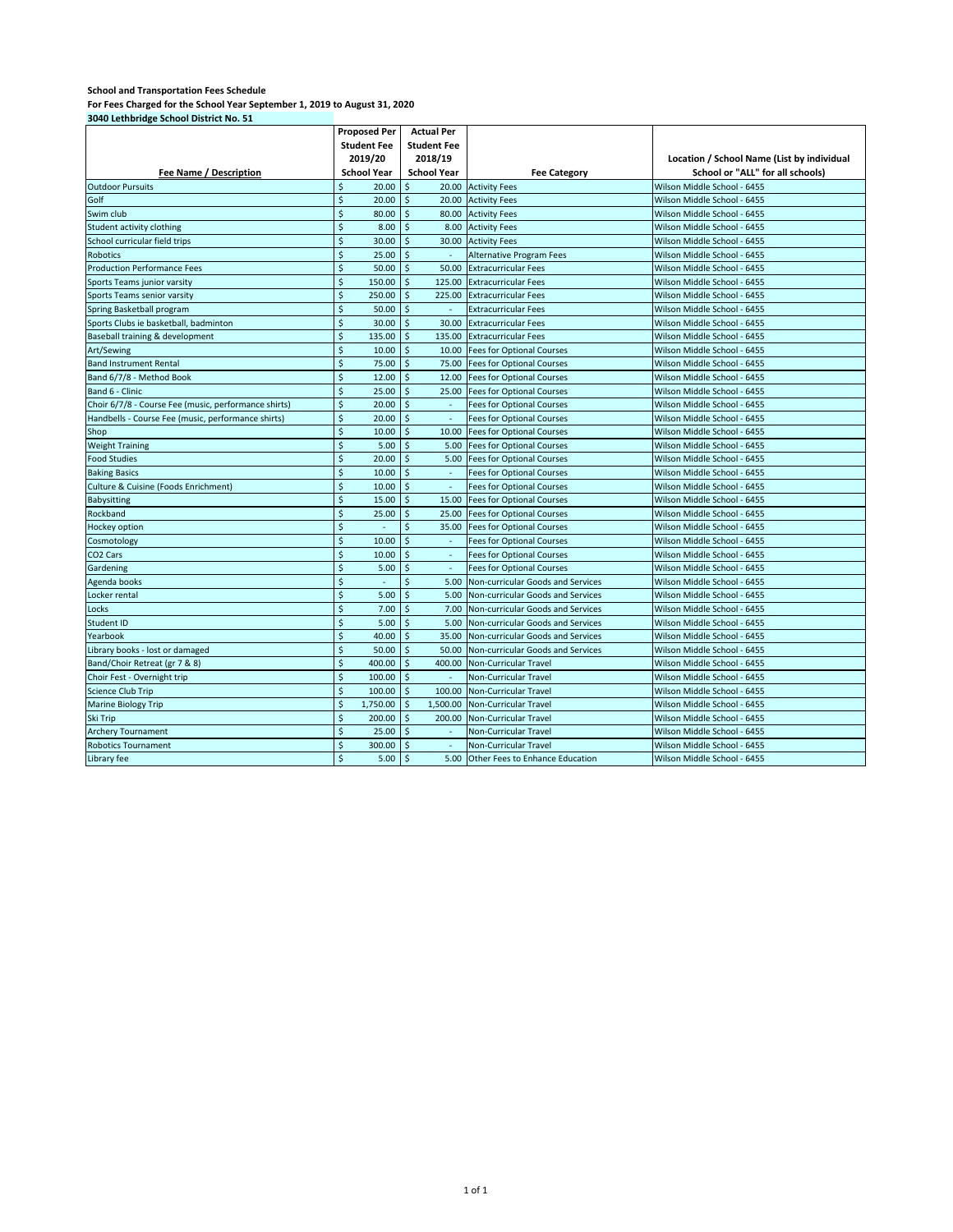| 3040 Ectribituge Senoor Bistrict No. 31                               | <b>Proposed Per</b>            | <b>Actual Per</b>             |                                  |                                            |
|-----------------------------------------------------------------------|--------------------------------|-------------------------------|----------------------------------|--------------------------------------------|
|                                                                       | <b>Student Fee</b>             | <b>Student Fee</b>            |                                  |                                            |
|                                                                       | 2019/20                        | 2018/19                       |                                  | Location / School Name (List by individual |
| Fee Name / Description                                                | <b>School Year</b>             | <b>School Year</b>            | <b>Fee Category</b>              | School or "ALL" for all schools)           |
| Student Activity Fee (Grade Level transportation & field trip fee: \$ | 15.00                          | \$                            | 15.00 Activity Fees              | Gilbert Paterson Middle School - 6442      |
| Grade 8 Year End Farewell Trip/Activity                               | $\mathsf{\hat{S}}$<br>60.00    | $\mathsf{S}$                  | 50.00 Activity Fees              | Gilbert Paterson Middle School - 6442      |
| Grade 6 Grade Level Trip/Activity                                     | \$<br>60.00                    | $\mathsf{S}$<br>$\sim$        | <b>Activity Fees</b>             | Gilbert Paterson Middle School - 6442      |
| Select Choir (accompanist, music, transportation)                     | $\mathsf{\hat{S}}$<br>75.00    | $\mathsf{\hat{S}}$<br>75.00   | <b>Extracurricular Fees</b>      | Gilbert Paterson Middle School - 6442      |
| Hockey (Transportation, Uniforms, Equipment, Coaches exp.)            | $\dot{\mathsf{S}}$<br>225.00   | <sup>\$</sup><br>225.00       | <b>Extracurricular Fees</b>      | Gilbert Paterson Middle School - 6442      |
| Soccer (Student Gear/Equip)                                           | $\zeta$<br>60.00               | $\ddot{\mathsf{s}}$<br>60.00  | <b>Extracurricular Fees</b>      | Gilbert Paterson Middle School - 6442      |
| Cross Country (transportation, League & Zone entry fees)              | \$<br>15.00                    | -Ś<br>15.00                   | <b>Extracurricular Fees</b>      | Gilbert Paterson Middle School - 6442      |
| Basketball Developmental Team (Refs, Tournament & League F \$         | 100.00                         | $\mathsf{S}$<br>75.00         | <b>Extracurricular Fees</b>      | Gilbert Paterson Middle School - 6442      |
| Basketball Rep Team ( Refs, Tournament & League Fees, Uniform \$      | 200.00                         | $\ddot{\varsigma}$<br>150.00  | <b>Extracurricular Fees</b>      | Gilbert Paterson Middle School - 6442      |
| Basketball Rep Team (Individual Player Gear)                          | $\zeta$<br>100.00              | $\ddot{\mathsf{s}}$<br>100.00 | <b>Extracurricular Fees</b>      | Gilbert Paterson Middle School - 6442      |
| Volleyball Developmental Team (Refs, Tournament & League Fe \$        | 75.00                          | \$<br>60.00                   | <b>Extracurricular Fees</b>      | Gilbert Paterson Middle School - 6442      |
| Volleyball Rep Team (Refs, Tournament & League Fees, Uniform \$       | 175.00                         | \$<br>150.00                  | <b>Extracurricular Fees</b>      | Gilbert Paterson Middle School - 6442      |
| Volleyball Rep Team (Individual Player Gear)                          | \$<br>100.00                   | \$<br>100.00                  | <b>Extracurricular Fees</b>      | Gilbert Paterson Middle School - 6442      |
| Badminton (League & Tournament Fees, Equipment, T-Shirt)              | $\ddot{\varsigma}$<br>50.00    | \$<br>50.00                   | <b>Extracurricular Fees</b>      | Gilbert Paterson Middle School - 6442      |
| Musical Theatre (T-Shirt, Performance expenses)                       | $\dot{\mathsf{S}}$<br>20.00    | Ś<br>20.00                    | <b>Extracurricular Fees</b>      | Gilbert Paterson Middle School - 6442      |
| Art (Student Sketchbook and individual project materials)             | $\dot{\mathsf{S}}$<br>20.00    | $\mathsf{\hat{S}}$<br>20.00   | <b>Fees for Optional Courses</b> | Gilbert Paterson Middle School - 6442      |
| Band 6/7/8 - Method Book                                              | \$<br>25.00                    | \$<br>20.00                   | <b>Fees for Optional Courses</b> | Gilbert Paterson Middle School - 6442      |
| Band 6 - Clinic                                                       | $\dot{\mathsf{S}}$<br>40.00    | $\mathsf{\hat{S}}$<br>40.00   | <b>Fees for Optional Courses</b> | Gilbert Paterson Middle School - 6442      |
| Band 7 - Retreat (day trip)                                           | \$<br>75.00                    | \$<br>150.00                  | <b>Fees for Optional Courses</b> | Gilbert Paterson Middle School - 6442      |
| Band 8 - Band Trip (Banff, overnight)                                 | $\mathsf{\hat{S}}$<br>400.00   | \$<br>400.00                  | <b>Fees for Optional Courses</b> | Gilbert Paterson Middle School - 6442      |
| Band 8 - Provincials (Red Deer, day trip)                             | \$<br>75.00                    | Ś<br>150.00                   | <b>Fees for Optional Courses</b> | Gilbert Paterson Middle School - 6442      |
| All Grades - Instrument Rental                                        | $\dot{\mathsf{S}}$<br>100.00   | \$<br>$\sim$                  | <b>Fees for Optional Courses</b> | Gilbert Paterson Middle School - 6442      |
| Band 6 - Instrument Rental                                            | $\mathsf{\hat{S}}$<br>$\sim$   | \$                            | 70.00 Fees for Optional Courses  | Gilbert Paterson Middle School - 6442      |
| Band 7/8 - instrument Rental                                          | $\zeta$<br>$\sim$              | \$                            | 90.00 Fees for Optional Courses  | Gilbert Paterson Middle School - 6442      |
| Band 6/7 - Additional Instrument Rental (2 or more)                   | $\zeta$<br>×.                  | \$                            | 70.00 Fees for Optional Courses  | Gilbert Paterson Middle School - 6442      |
| Band 8 - Additional Instrument Rental (2 or more)                     | $\dot{\mathsf{S}}$<br>$\omega$ | \$                            | 90.00 Fees for Optional Courses  | Gilbert Paterson Middle School - 6442      |
| Band 6/7/8 - Instrument Cleaning Fee                                  | $\dot{\mathsf{S}}$<br>70.00    | \$<br>60.00                   | <b>Fees for Optional Courses</b> | Gilbert Paterson Middle School - 6442      |
| Choir 6/7/8 - Course Fee (music, performance shirts)                  | $\zeta$<br>25.00               | Ŝ.<br>25.00                   | <b>Fees for Optional Courses</b> | Gilbert Paterson Middle School - 6442      |
| Choir 8 - Choral Fest (Edmonton, overnight)                           | $\zeta$<br>300.00              | Ś<br>300.00                   | <b>Fees for Optional Courses</b> | Gilbert Paterson Middle School - 6442      |
| Choral 6/7 - ChoralFest (Calgary, daytrip)                            | $\dot{\mathsf{S}}$<br>60.00    | $\ddot{\mathsf{s}}$<br>60.00  | <b>Fees for Optional Courses</b> | Gilbert Paterson Middle School - 6442      |
| Code Makers (electronic robotic/coding materials)                     | $\mathsf{\hat{S}}$<br>10.00    | <sup>\$</sup>                 | 10.00 Fees for Optional Courses  | Gilbert Paterson Middle School - 6442      |
| Computer (Programs, equipment)                                        | $\dot{\mathsf{S}}$<br>10.00    | $\mathsf{\hat{S}}$<br>10.00   | <b>Fees for Optional Courses</b> | Gilbert Paterson Middle School - 6442      |
| Construction (Student take-home project materials)                    | $\dot{\mathsf{S}}$<br>25.00    | $\ddot{\mathsf{s}}$<br>25.00  | <b>Fees for Optional Courses</b> | Gilbert Paterson Middle School - 6442      |
| Digital Arts (Programs, equipment)                                    | $\zeta$<br>10.00               | $\ddot{\mathsf{s}}$           | 10.00 Fees for Optional Courses  | Gilbert Paterson Middle School - 6442      |
| Fitness (Equipment replacement, repair, maintenance)                  | $\zeta$<br>10.00               | $\ddot{\mathsf{s}}$<br>10.00  | <b>Fees for Optional Courses</b> | Gilbert Paterson Middle School - 6442      |
| Handbells 6 - Course Fee (music, performance shirts)                  | \$<br>15.00                    | $\mathsf{\hat{S}}$<br>15.00   | <b>Fees for Optional Courses</b> | Gilbert Paterson Middle School - 6442      |
| Archery                                                               | $\zeta$<br>25.00               | $\ddot{\mathsf{s}}$<br>25.00  | <b>Fees for Optional Courses</b> | Gilbert Paterson Middle School - 6442      |
| <b>Food Studies</b>                                                   | $\zeta$<br>25.00               | $\mathsf{S}$<br>20.00         | <b>Fees for Optional Courses</b> | Gilbert Paterson Middle School - 6442      |
| Cosmetology                                                           | $\dot{\mathsf{S}}$<br>20.00    | $\ddot{\mathsf{s}}$<br>20.00  | <b>Fees for Optional Courses</b> | Gilbert Paterson Middle School - 6442      |
| <b>Babysitting/First Aid</b>                                          | \$<br>20.00                    | \$<br>20.00                   | <b>Fees for Optional Courses</b> | Gilbert Paterson Middle School - 6442      |
| <b>Scrapbooking (Student materials)</b>                               | \$<br>25.00                    | \$<br>25.00                   | <b>Fees for Optional Courses</b> | Gilbert Paterson Middle School - 6442      |
| Claymation                                                            | \$<br>10.00                    | <sup>\$</sup><br>10.00        | <b>Fees for Optional Courses</b> | Gilbert Paterson Middle School - 6442      |
| <b>Outdoor Education</b>                                              | \$<br>15.00                    | $\ddot{\mathsf{s}}$<br>$\sim$ | <b>Fees for Optional Courses</b> | Gilbert Paterson Middle School - 6442      |
| Select Choir - Provincials (Location TBD)                             | \$<br>150.00                   | Š.<br>150.00                  | <b>Non-Curricular Travel</b>     | Gilbert Paterson Middle School - 6442      |
| Voyage Quebec (1 week, French Immersion)                              | $\zeta$<br>2.500.00            | Ś<br>2.500.00                 | <b>Non-Curricular Travel</b>     | Gilbert Paterson Middle School - 6442      |
| Lock Replacement fee (lost)                                           | \$<br>$\sim$                   |                               | Other Fees                       | Gilbert Paterson Middle School - 6442      |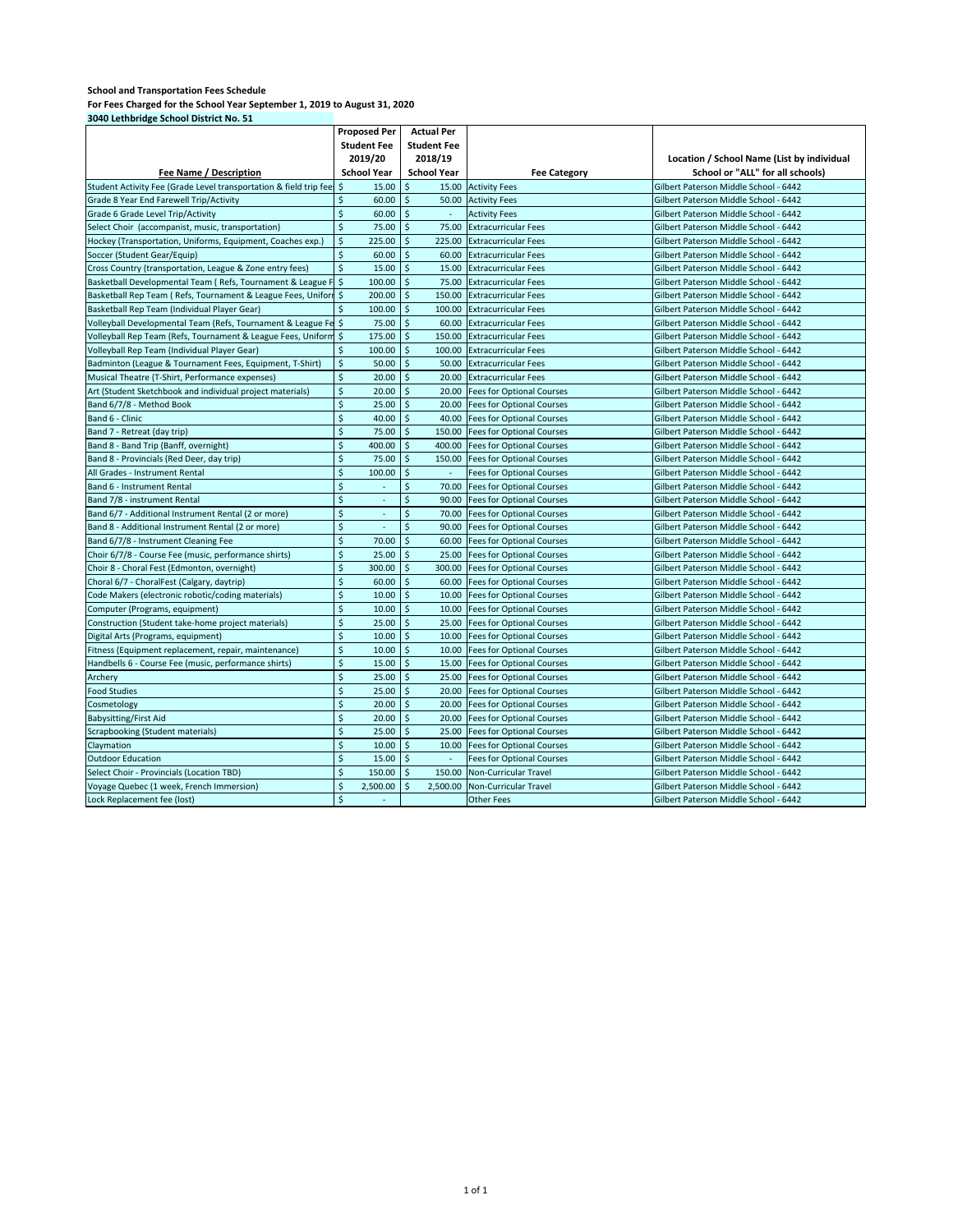| 3040 Lethbridge School District No. 51                   |                              |                               |                                         |                                            |
|----------------------------------------------------------|------------------------------|-------------------------------|-----------------------------------------|--------------------------------------------|
|                                                          | <b>Proposed Per</b>          | <b>Actual Per</b>             |                                         |                                            |
|                                                          | <b>Student Fee</b>           | <b>Student Fee</b>            |                                         |                                            |
|                                                          | 2019/20                      | 2018/19                       |                                         | Location / School Name (List by individual |
| Fee Name / Description                                   | <b>School Year</b>           | <b>School Year</b>            | <b>Fee Category</b>                     | School or "ALL" for all schools)           |
| Kindergarten Field Trips                                 | \$<br>13.50                  | \$<br>49.25                   | <b>Activity Fees</b>                    | Lethbridge Christian School - 6497         |
| Gr. 1 Field Trips                                        | Ś<br>29.50                   | <sup>\$</sup><br>32.00        | <b>Activity Fees</b>                    | Lethbridge Christian School - 6497         |
| Gr. 2 Field Trips                                        | $\dot{\mathsf{S}}$<br>21.00  | \$<br>21.50                   | <b>Activity Fees</b>                    | Lethbridge Christian School - 6497         |
| Gr. 3 Field Trips                                        | \$<br>21.00                  | \$                            | 21.50 Activity Fees                     | Lethbridge Christian School - 6497         |
| Gr. 4 Field Trips                                        | $\zeta$<br>18.50             | Ś                             | 17.50 Activity Fees                     | Lethbridge Christian School - 6497         |
| Gr. 5 Field Trips                                        | $\zeta$<br>53.50             | $\zeta$                       | 27.25 Activity Fees                     | Lethbridge Christian School - 6497         |
| Gr. 6 Field Trips                                        | $\ddot{\varsigma}$<br>47.50  | Ś<br>122.50                   | <b>Activity Fees</b>                    | Lethbridge Christian School - 6497         |
| Gr. 7 Field Trips                                        | $\zeta$<br>26.50             |                               | <b>Activity Fees</b>                    | Lethbridge Christian School - 6497         |
| Gr. 8 Field Trips                                        | \$<br>56.45                  |                               | <b>Activity Fees</b>                    | Lethbridge Christian School - 6497         |
| Gr. 8 Sports Field Trips                                 | $\dot{\mathsf{S}}$<br>146.90 | <sup>\$</sup>                 | 160.75 Activity Fees                    | Lethbridge Christian School - 6497         |
| Learning Support Field Trips                             | $\zeta$                      | $\zeta$<br>8.00               | <b>Activity Fees</b>                    | Lethbridge Christian School - 6497         |
| <b>Student Council Field Trips</b>                       | $\dot{\mathsf{S}}$<br>5.00   | Ś<br>10.00                    | <b>Activity Fees</b>                    | Lethbridge Christian School - 6497         |
| <b>Computer Technology Field Trips</b>                   | $\zeta$<br>22.00             |                               | <b>Activity Fees</b>                    | Lethbridge Christian School - 6497         |
| Other-Society Fee Multiple Children                      | $\zeta$<br>300.00            | $\ddot{\mathsf{s}}$<br>300.00 | <b>Alternative Program Fees</b>         | Lethbridge Christian School - 6497         |
| Other-Society Fee Single Child                           | $\zeta$<br>240.00            | $\ddot{\mathsf{s}}$<br>240.00 | <b>Alternative Program Fees</b>         | Lethbridge Christian School - 6497         |
| Other - Society Fee For Stand Alone Kindergarten on Bus  | $\zeta$<br>50.00             | <sup>\$</sup><br>50.00        | <b>Alternative Program Fees</b>         | Lethbridge Christian School - 6497         |
| Supply fee in lieu of parent supply list                 | $\zeta$<br>30.00             | $\ddot{\mathsf{s}}$<br>30.00  | <b>Basic Instruction Supplies</b>       | Lethbridge Christian School - 6497         |
| Volleyball                                               | $\mathsf{\hat{S}}$<br>30.00  | Ŝ.<br>30.00                   | <b>Extracurricular Fees</b>             | Lethbridge Christian School - 6497         |
| Basketball                                               | $\zeta$<br>30.00             | Ŝ.<br>30.00                   | <b>Extracurricular Fees</b>             | Lethbridge Christian School - 6497         |
| <b>Tournaments</b>                                       | $\zeta$<br>20.00             | \$                            | 20.00 Extracurricular Fees              | Lethbridge Christian School - 6497         |
| Wind Up sports Party                                     | $\zeta$                      | $\zeta$<br>5.00               | <b>Extracurricular Fees</b>             | Lethbridge Christian School - 6497         |
| Band - Three Hills Trip                                  | $\zeta$<br>170.00            | $\zeta$<br>200.00             | <b>Fees for Optional Courses</b>        | Lethbridge Christian School - 6497         |
| Other- Multi Option Fee for each gr. 6 - 8 student       | $\mathsf{\hat{S}}$<br>30.00  | Ś<br>30.00                    | <b>Fees for Optional Courses</b>        | Lethbridge Christian School - 6497         |
| Recorder                                                 | $\zeta$<br>7.50              | <sup>\$</sup><br>7.50         | Non-Curricular Goods and Services       | Lethbridge Christian School - 6497         |
| Other - Special Events -Scientists in Schools/Apple Days | $\zeta$<br>11.00             | Ś<br>11.00                    | Non-curricular Goods and Services       | Lethbridge Christian School - 6497         |
| Other - Memory Book                                      | $\zeta$<br>30.00             | \$<br>30.00                   | Non-curricular Goods and Services       | Lethbridge Christian School - 6497         |
| Other - Learning Support Cooking                         | $\zeta$                      | Ś<br>5.00                     | Non-curricular Goods and Services       | Lethbridge Christian School - 6497         |
| Agendas                                                  | $\zeta$<br>7.00              | $\ddot{\varsigma}$<br>7.00    | Non-curricular Goods and Services       | Lethbridge Christian School - 6497         |
| <b>Textbooks - Lost or Damaged</b>                       |                              | \$<br>100.00                  | Non-curricular Goods and Services       | Lethbridge Christian School - 6497         |
| Locks - Lost                                             |                              | $\dot{\mathsf{S}}$            | 10.00 Non-curricular Goods and Services | Lethbridge Christian School - 6497         |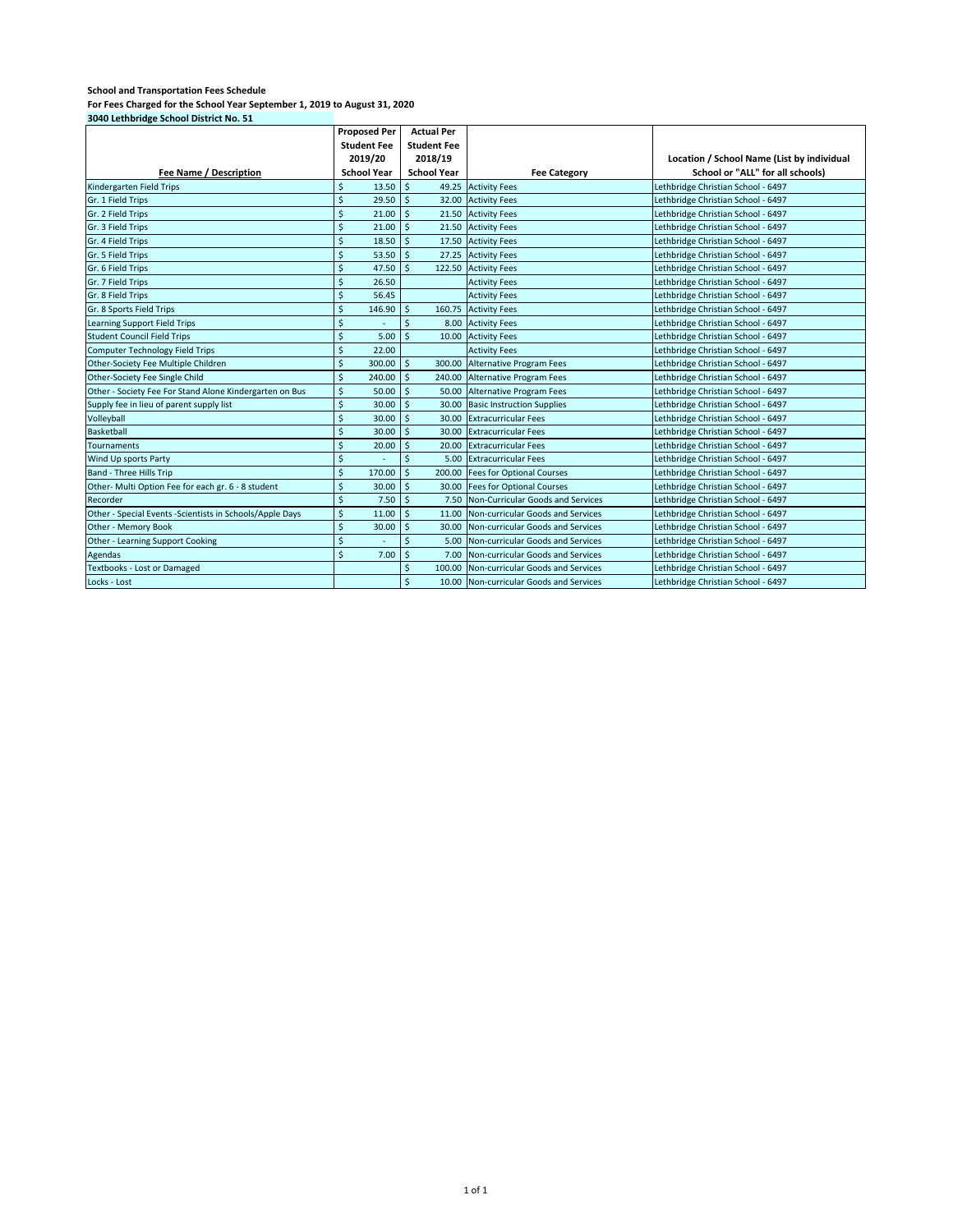|                                                      | <b>Proposed Per</b>          | <b>Actual Per</b>            |                                   |                                              |
|------------------------------------------------------|------------------------------|------------------------------|-----------------------------------|----------------------------------------------|
|                                                      | <b>Student Fee</b>           | <b>Student Fee</b>           |                                   |                                              |
|                                                      | 2019/20                      | 2018/19                      |                                   | Location / School Name (List by individual   |
| Fee Name / Description                               | <b>School Year</b>           | <b>School Year</b>           | <b>Fee Category</b>               | School or "ALL" for all schools)             |
| In-Town Field Trip 6/7/8                             | \$<br>25.00                  | \$                           | 25.00 Activity Fees               | Senator Joyce Fairbairn Middle School - 2198 |
| Out-of-Town Field Trip 6/7/8                         | \$<br>50.00                  | \$<br>50.00                  | <b>Activity Fees</b>              | Senator Joyce Fairbairn Middle School - 2198 |
| Grade Level Activity 6/7/8                           | \$<br>15.00                  | Ś<br>15.00                   | <b>Activity Fees</b>              | Senator Joyce Fairbairn Middle School - 2198 |
| Grade 6 Flight Trip                                  | \$<br>50.00                  |                              | <b>Activity Fees</b>              | Senator Joyce Fairbairn Middle School - 2198 |
| Drama Out-of-Town Field Trip                         | \$<br>60.00                  |                              | <b>Activity Fees</b>              | Senator Joyce Fairbairn Middle School - 2198 |
| Badminton Rep Teams, Boys/Girls                      | \$<br>50.00                  | \$<br>50.00                  | <b>Extracurricular Fees</b>       | Senator Joyce Fairbairn Middle School - 2198 |
| Cross Country Base Fee, Boys/Girls                   | \$<br>25.00                  | $\zeta$<br>15.00             | <b>Extracurricular Fees</b>       | Senator Joyce Fairbairn Middle School - 2198 |
| Volleyball Rep Teams, Boys/Girls                     | $\mathsf{\hat{S}}$<br>300.00 | $\mathsf{\hat{S}}$<br>300.00 | <b>Extracurricular Fees</b>       | Senator Joyce Fairbairn Middle School - 2198 |
| Basketball Rep Teams, Boys/Girls                     | \$<br>300.00                 | \$<br>300.00                 | <b>Extracurricular Fees</b>       | Senator Joyce Fairbairn Middle School - 2198 |
| Volleyball Club Teams, Boys/Girls                    | \$<br>150.00                 | $\zeta$<br>100.00            | <b>Extracurricular Fees</b>       | Senator Joyce Fairbairn Middle School - 2198 |
| Basketball Club Teams, Boys/Girls                    | \$<br>150.00                 | $\zeta$<br>100.00            | <b>Extracurricular Fees</b>       | Senator Joyce Fairbairn Middle School - 2198 |
| Track & Field Boys/Girls                             | \$<br>25.00                  | $\zeta$<br>15.00             | <b>Extracurricular Fees</b>       | Senator Joyce Fairbairn Middle School - 2198 |
| <b>Fitness Club</b>                                  | \$<br>35.00                  | $\mathsf{\hat{S}}$<br>35.00  | <b>Extracurricular Fees</b>       | Senator Joyce Fairbairn Middle School - 2198 |
| Robotic Club (supplies)                              | \$<br>20.00                  | \$<br>20.00                  | <b>Extracurricular Fees</b>       | Senator Joyce Fairbairn Middle School - 2198 |
| Cheerleading                                         | \$<br>500.00                 | \$<br>500.00                 | <b>Extracurricular Fees</b>       | Senator Joyce Fairbairn Middle School - 2198 |
| Art (Supplies and Sketchbook)                        | \$<br>20.00                  | $\zeta$<br>20.00             | <b>Fees for Optional Courses</b>  | Senator Joyce Fairbairn Middle School - 2198 |
| Band - Headstart Clinic (Grade 6)                    | \$<br>10.00                  | Ś<br>10.00                   | <b>Fees for Optional Courses</b>  | Senator Joyce Fairbairn Middle School - 2198 |
| <b>Band Instrument Rental</b>                        | $\mathsf{\hat{S}}$<br>80.00  | Ś<br>80.00                   | <b>Fees for Optional Courses</b>  | Senator Joyce Fairbairn Middle School - 2198 |
| Choir 6/7/8 - Course Fee (music, performance shirts) | \$<br>25.00                  | $\zeta$<br>25.00             | <b>Fees for Optional Courses</b>  | Senator Joyce Fairbairn Middle School - 2198 |
| Cosmotology                                          | \$<br>15.00                  | $\dot{\mathsf{S}}$<br>15.00  | <b>Fees for Optional Courses</b>  | Senator Joyce Fairbairn Middle School - 2198 |
| Dance                                                | \$<br>10.00                  | \$<br>10.00                  | <b>Fees for Optional Courses</b>  | Senator Joyce Fairbairn Middle School - 2198 |
| Design 6/7/8                                         | \$<br>10.00                  | $\zeta$<br>10.00             | <b>Fees for Optional Courses</b>  | Senator Joyce Fairbairn Middle School - 2198 |
| Digital Arts 6/7/8 (programs, equipment)             | \$<br>10.00                  | Ś<br>10.00                   | <b>Fees for Optional Courses</b>  | Senator Joyce Fairbairn Middle School - 2198 |
| Food Studies 6/7/8                                   | \$<br>20.00                  | $\zeta$<br>20.00             | <b>Fees for Optional Courses</b>  | Senator Joyce Fairbairn Middle School - 2198 |
| Outdoor Adventure (off campus activities)            | \$<br>20.00                  | Ś.<br>20.00                  | <b>Fees for Optional Courses</b>  | Senator Joyce Fairbairn Middle School - 2198 |
| Outdoor Ed. Archery                                  | \$<br>25.00                  | \$<br>25.00                  | <b>Fees for Optional Courses</b>  | Senator Joyce Fairbairn Middle School - 2198 |
| Outdoor Ed. Fishing                                  | $\dot{\mathsf{S}}$<br>20.00  | $\dot{\mathsf{S}}$<br>20.00  | <b>Fees for Optional Courses</b>  | Senator Joyce Fairbairn Middle School - 2198 |
| Outdoor Ed. Wilderness                               | \$<br>20.00                  | \$<br>20.00                  | <b>Fees for Optional Courses</b>  | Senator Joyce Fairbairn Middle School - 2198 |
| Sewing 6/7/8                                         | \$<br>15.00                  | $\mathsf{\hat{S}}$<br>15.00  | <b>Fees for Optional Courses</b>  | Senator Joyce Fairbairn Middle School - 2198 |
| Shop/Construction 6/7/8                              | $\mathsf{\hat{S}}$<br>30.00  | Ś<br>25.00                   | <b>Fees for Optional Courses</b>  | Senator Joyce Fairbairn Middle School - 2198 |
| <b>Sports Enrichment</b>                             | \$<br>10.00                  | \$<br>10.00                  | <b>Fees for Optional Courses</b>  | Senator Joyce Fairbairn Middle School - 2198 |
| Replacement Cost for Lost or Damaged Books           | \$<br>80.00                  | $\zeta$<br>80.00             | Non-curricular Goods and Services | Senator Joyce Fairbairn Middle School - 2198 |
| Yearbook                                             | $\mathsf{\hat{S}}$<br>40.00  | Ś<br>40.00                   | Non-curricular Goods and Services | Senator Joyce Fairbairn Middle School - 2198 |
| Major Band Trip                                      | \$<br>2,200.00               | \$<br>2,200.00               | Non-Curricular Travel             | Senator Joyce Fairbairn Middle School - 2198 |
| <b>Major Science Trip</b>                            | \$<br>2,000.00               | $\zeta$<br>2,000.00          | <b>Non-Curricular Travel</b>      | Senator Joyce Fairbairn Middle School - 2198 |
| <b>Major Educational Trip</b>                        | \$<br>2,200.00               | \$<br>2,200.00               | <b>Non-Curricular Travel</b>      | Senator Joyce Fairbairn Middle School - 2198 |
| <b>Choral Retreat Overnight</b>                      | $\dot{\mathsf{S}}$<br>70.00  | $\mathsf{\hat{S}}$<br>70.00  | <b>Non-Curricular Travel</b>      | Senator Joyce Fairbairn Middle School - 2198 |
| <b>Band Overnight Trip</b>                           | \$<br>200.00                 | Ś<br>70.00                   | <b>Non-Curricular Travel</b>      | Senator Joyce Fairbairn Middle School - 2198 |
| Laptop Rental                                        | \$<br>136.00                 |                              | <b>Technology User Fees</b>       | Senator Joyce Fairbairn Middle School - 2198 |
| Laptop Insurance                                     | $\mathsf{\hat{S}}$<br>30.00  |                              | <b>Technology User Fees</b>       | Senator Joyce Fairbairn Middle School - 2198 |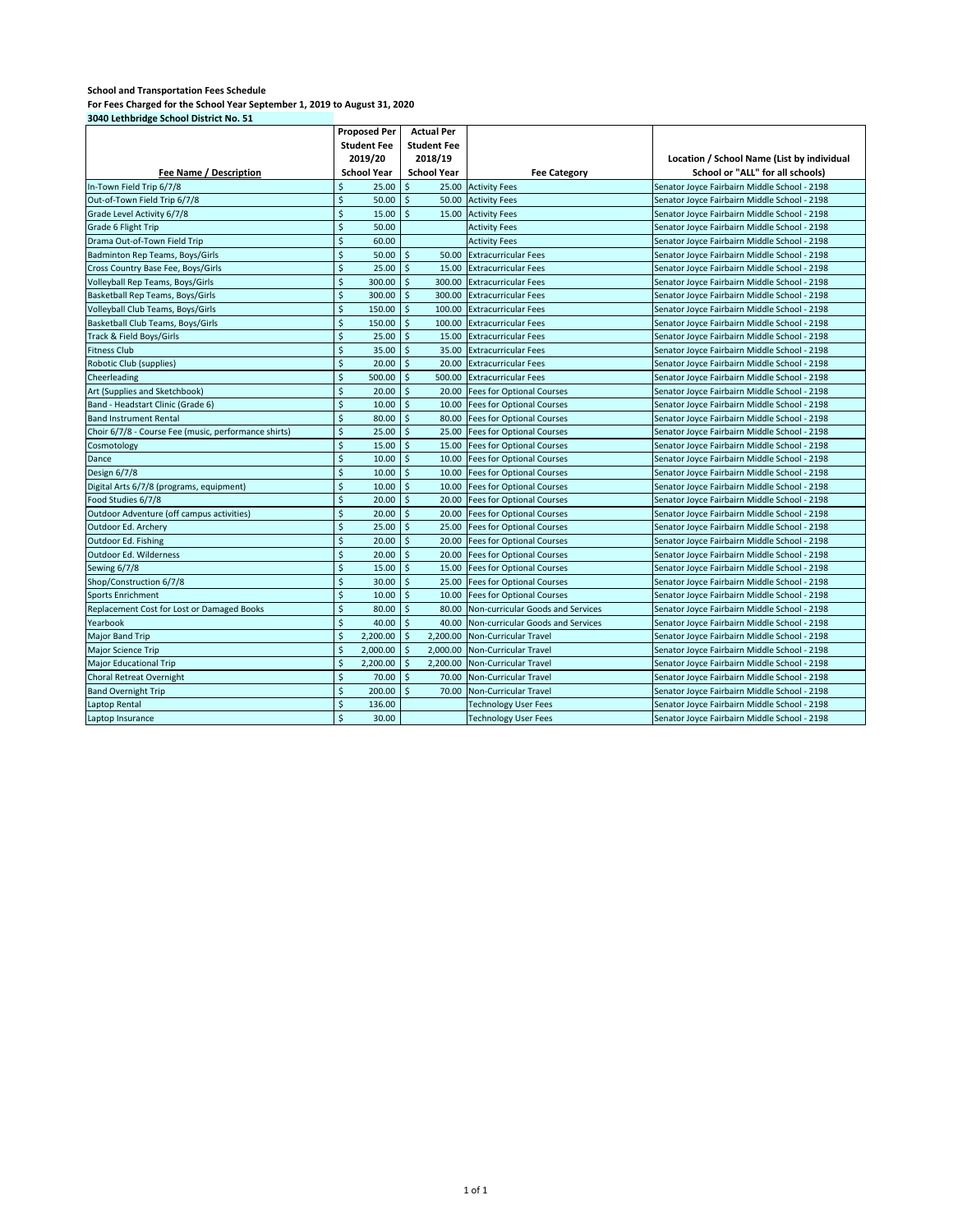#### **School and Transportation Fees Schedule**

**For Fees Charged for the School Year September 1, 2019 to August 31, 2020 3040 Lethbridge School District No. 51**

|                                          | <b>Proposed Per</b>          | <b>Actual Per</b>             |                                                                    |                                            |
|------------------------------------------|------------------------------|-------------------------------|--------------------------------------------------------------------|--------------------------------------------|
|                                          | <b>Student Fee</b>           | <b>Student Fee</b>            |                                                                    |                                            |
|                                          | 2019/20                      | 2018/19                       |                                                                    | Location / School Name (List by individual |
| Fee Name / Description                   | <b>School Year</b>           | <b>School Year</b>            | <b>Fee Category</b>                                                | School or "ALL" for all schools)           |
| <b>FIELD TRIP</b>                        | Ś<br>500.00                  | \$<br>500.00                  | <b>Activity Fees</b>                                               | Lethbridge Collegiate Institute - 6446     |
| <b>CHORAL FEST DAY TRIP</b>              | \$<br>75.00                  | \$<br>75.00                   | <b>Activity Fees</b>                                               | Lethbridge Collegiate Institute - 6446     |
| AB BIG SING EVENT FOR CHOIR NOV2017      | \$<br>75.00                  | $\ddot{\varsigma}$<br>75.00   | <b>Activity Fees</b>                                               | Lethbridge Collegiate Institute - 6446     |
|                                          | \$                           | \$                            |                                                                    |                                            |
| LEARN TO SIGHT SING WORKSHOP CHOIR       | 20.00                        | 20.00                         | <b>Activity Fees</b>                                               | Lethbridge Collegiate Institute - 6446     |
| GOLD BAND/JAZZ BAND MINI RETREAT         | \$<br>50.00                  | \$<br>50.00                   | <b>Activity Fees</b>                                               | Lethbridge Collegiate Institute - 6446     |
| SHED THE MASK/DRAMA                      | \$<br>55.00                  | $\mathsf{S}$<br>50.00         | <b>Activity Fees</b>                                               | Lethbridge Collegiate Institute - 6446     |
| DANCE YOL MOVEMENT CREW                  | \$<br>75.00                  | $\dot{\mathsf{S}}$            | <b>Activity Fees</b>                                               | Lethbridge Collegiate Institute - 6446     |
| ADLC - INDEPENDENT LEARNING CLASS        | \$<br>400.00                 | $\ddot{\mathsf{S}}$<br>400.00 | Alternative Program Fees                                           | Lethbridge Collegiate Institute - 6446     |
| LIFE SKILL PROGRAM                       | \$<br>30.00                  | $\ddot{\varsigma}$<br>30.00   | Alternative Program Fees                                           | Lethbridge Collegiate Institute - 6446     |
| DANCE ARTS ACADEMY                       | \$<br>150.00                 | $\ddot{\varsigma}$<br>150.00  | <b>Alternative Program Fees</b>                                    | Lethbridge Collegiate Institute - 6446     |
| <b>CONNECTIONS PROGRAM</b>               | \$<br>195.00                 | \$<br>195.00                  | <b>Extracurricular Fees</b>                                        | Lethbridge Collegiate Institute - 6446     |
| LCI ATHLETE PACKAGE                      | \$                           | \$<br>65.00                   | <b>Extracurricular Fees</b>                                        | Lethbridge Collegiate Institute - 6446     |
| <b>BADMINTON GR9</b>                     | \$<br>75.00                  | \$<br>75.00                   | <b>Extracurricular Fees</b>                                        | Lethbridge Collegiate Institute - 6446     |
| <b>BADMINTON HIGH SCHOOL</b>             | \$<br>150.00                 | $\zeta$<br>150.00             | <b>Extracurricular Fees</b>                                        | Lethbridge Collegiate Institute - 6446     |
| <b>BASEBALL</b>                          | \$<br>195.00                 | $\ddot{\varsigma}$<br>195.00  | <b>Extracurricular Fees</b>                                        | Lethbridge Collegiate Institute - 6446     |
| <b>BASKETBALL GR9 GIRLS/BOYS</b>         | $\zeta$<br>325.00            | $\zeta$<br>325.00             | <b>Extracurricular Fees</b>                                        | Lethbridge Collegiate Institute - 6446     |
| <b>BASKETBALL JV GIRLS/BOYS</b>          | \$<br>500.00                 | $\zeta$<br>450.00             | <b>Extracurricular Fees</b>                                        | Lethbridge Collegiate Institute - 6446     |
| <b>BASKETBALL SR GIRLS/BOYS</b>          | $\dot{\mathsf{S}}$<br>850.00 | $\dot{\mathsf{S}}$<br>700.00  | <b>Extracurricular Fees</b>                                        | Lethbridge Collegiate Institute - 6446     |
| <b>CROSS COUNTRY</b>                     | \$<br>150.00                 | $\mathsf{S}$<br>100.00        | <b>Extracurricular Fees</b>                                        | Lethbridge Collegiate Institute - 6446     |
| <b>CURLING</b>                           | \$<br>200.00                 | $\frac{1}{2}$<br>170.00       | <b>Extracurricular Fees</b>                                        | Lethbridge Collegiate Institute - 6446     |
| <b>FOOTBALL</b>                          | \$<br>750.00                 | $\zeta$<br>550.00             | <b>Extracurricular Fees</b>                                        | Lethbridge Collegiate Institute - 6446     |
| FOOTBALL SPRING CAMP FEE                 | \$<br>50.00                  | $\zeta$<br>50.00              | <b>Extracurricular Fees</b>                                        | Lethbridge Collegiate Institute - 6446     |
| FOOTBALL TEAM GYM STRIP                  | \$                           | \$<br>25.00                   | <b>Extracurricular Fees</b>                                        | Lethbridge Collegiate Institute - 6446     |
| ATHLETIC PROVINCIAL FEE                  | \$<br>300.00                 | \$<br>100.00                  | <b>Extracurricular Fees</b>                                        | Lethbridge Collegiate Institute - 6446     |
| <b>RUGBY</b>                             | $\dot{\mathsf{S}}$<br>550.00 | \$<br>550.00                  | <b>Extracurricular Fees</b>                                        | Lethbridge Collegiate Institute - 6446     |
| SINGLET - TRACK/FIELD, CROSS COUNTRY     | \$                           | \$<br>35.00                   | <b>Extracurricular Fees</b>                                        | Lethbridge Collegiate Institute - 6446     |
| <b>SOFTBALL</b>                          | \$<br>200.00                 | \$<br>150.00                  | <b>Extracurricular Fees</b>                                        |                                            |
|                                          | \$<br>125.00                 | 100.00                        |                                                                    | Lethbridge Collegiate Institute - 6446     |
| <b>TRACK/FIELD GR9</b>                   |                              | $\ddot{\varsigma}$            | <b>Extracurricular Fees</b>                                        | Lethbridge Collegiate Institute - 6446     |
| TRACK/FIELD HIGH SCHOOL                  | \$<br>125.00                 | \$<br>100.00                  | <b>Extracurricular Fees</b>                                        | Lethbridge Collegiate Institute - 6446     |
| VOLLEYBALL GR9 GIRLS/BOYS                | \$<br>250.00                 | $\zeta$<br>225.00             | <b>Extracurricular Fees</b>                                        | Lethbridge Collegiate Institute - 6446     |
| <b>VOLLEYBALL JV GIRLS/BOYS</b>          | \$<br>500.00                 | $\zeta$<br>450.00             | <b>Extracurricular Fees</b>                                        | Lethbridge Collegiate Institute - 6446     |
| <b>VOLLEYBALL SR GIRLS/BOYS</b>          | \$<br>800.00                 | $\zeta$<br>700.00             | <b>Extracurricular Fees</b>                                        | Lethbridge Collegiate Institute - 6446     |
| VOLLEYBALL HOTEL FEE                     | \$                           | $\frac{1}{2}$<br>100.00       | <b>Extracurricular Fees</b>                                        | Lethbridge Collegiate Institute - 6446     |
| WRESTLING                                | \$<br>600.00                 | $\ddot{\varsigma}$<br>600.00  | <b>Extracurricular Fees</b>                                        | Lethbridge Collegiate Institute - 6446     |
| <b>GOLF</b>                              | \$<br>150.00                 | $\ddot{\varsigma}$<br>$\sim$  | <b>Extracurricular Fees</b>                                        | Lethbridge Collegiate Institute - 6446     |
| <b>BAND COUNCIL</b>                      | \$<br>20.00                  | $\ddot{\varsigma}$<br>$\sim$  | <b>Extracurricular Fees</b>                                        | Lethbridge Collegiate Institute - 6446     |
| ART 10/20/30                             | \$<br>40.00                  | $\zeta$<br>30.00              | <b>Fees for Optional Courses</b>                                   | Lethbridge Collegiate Institute - 6446     |
| ART <sub>9</sub>                         | \$<br>25.00                  | $\ddot{\varsigma}$<br>25.00   | <b>Fees for Optional Courses</b>                                   | Lethbridge Collegiate Institute - 6446     |
| <b>AUTOBODY 9</b>                        | \$<br>30.00                  | \$<br>30.00                   | <b>Fees for Optional Courses</b>                                   | Lethbridge Collegiate Institute - 6446     |
| AUTOBODY 10/20/30                        | \$<br>40.00                  | $\ddot{\varsigma}$<br>40.00   | Fees for Optional Courses                                          | Lethbridge Collegiate Institute - 6446     |
| AUTOBODY INDIVIDUAL PROJECT FEE          | \$<br>500.00                 | $\zeta$<br>500.00             | <b>Fees for Optional Courses</b>                                   | Lethbridge Collegiate Institute - 6446     |
| AUTOMOTIVE 10/20/30                      | \$<br>20.00                  | \$<br>20.00                   | <b>Fees for Optional Courses</b>                                   | Lethbridge Collegiate Institute - 6446     |
| BAND (INSTRUMENT RENTAL FEE)             | \$<br>100.00                 | <sup>\$</sup><br>90.00        | <b>Fees for Optional Courses</b>                                   | Lethbridge Collegiate Institute - 6446     |
| COSMETOLOGY 9/10                         | \$<br>25.00                  | $\ddot{\mathsf{s}}$<br>25.00  | Fees for Optional Courses                                          | Lethbridge Collegiate Institute - 6446     |
| COSMETOLOGY 20/30                        | \$<br>35.00                  | $\mathsf{S}$                  | 35.00 Fees for Optional Courses                                    | Lethbridge Collegiate Institute - 6446     |
| <b>FASHION 9</b>                         | \$<br>25.00                  | $\ddot{\mathsf{s}}$           | 25.00 Fees for Optional Courses                                    | Lethbridge Collegiate Institute - 6446     |
| FASHION10/20/30                          | \$<br>35.00                  | $\ddot{\mathsf{S}}$           | 35.00 Fees for Optional Courses                                    | Lethbridge Collegiate Institute - 6446     |
| FOODS 9                                  | \$<br>35.00                  | \$                            | 25.00 Fees for Optional Courses                                    | Lethbridge Collegiate Institute - 6446     |
| FOODS 10/20/30                           | \$<br>60.00                  | $\zeta$                       | 45.00 Fees for Optional Courses                                    | Lethbridge Collegiate Institute - 6446     |
| INDUSTRIAL ED/CONSTRUCTION SHOP 9        | \$                           | $\zeta$                       |                                                                    |                                            |
| INDUSTRIAL ED/CONSTRUCTION SHOP 10/20/30 | 40.00<br>\$<br>50.00         | $\frac{1}{2}$                 | 30.00 Fees for Optional Courses<br>40.00 Fees for Optional Courses | Lethbridge Collegiate Institute - 6446     |
| CONSTRUCTION SHOP INDIVIDUAL PROJECT FEE | \$                           |                               | 500.00 Fees for Optional Courses                                   | Lethbridge Collegiate Institute - 6446     |
| MUSIC/CHOIR                              | 500.00                       | \$                            |                                                                    | Lethbridge Collegiate Institute - 6446     |
|                                          | \$<br>60.00                  | $\zeta$                       | 60.00 Fees for Optional Courses                                    | Lethbridge Collegiate Institute - 6446     |
| MUSICAL THEATRE 15/25/35                 | \$<br>40.00                  | $\ddot{\mathsf{s}}$           | 35.00 Fees for Optional Courses                                    | Lethbridge Collegiate Institute - 6446     |
| PHYSICAL EDUCATION 20/30                 | \$<br>80.00                  | $\frac{1}{2}$                 | 60.00 Fees for Optional Courses                                    | Lethbridge Collegiate Institute - 6446     |
| PHYSICAL EDUCATION 10                    | \$<br>40.00                  | $\mathsf{S}$                  | 25.00 Fees for Optional Courses                                    | Lethbridge Collegiate Institute - 6446     |
| <b>SPORTS ADMIN</b>                      | \$<br>25.00                  | $\zeta$                       | 25.00 Fees for Optional Courses                                    | Lethbridge Collegiate Institute - 6446     |
| SPORT PERFORMANCE                        | \$<br>30.00                  | $\ddot{\mathsf{S}}$           | 30.00 Fees for Optional Courses                                    | Lethbridge Collegiate Institute - 6446     |
| YOGA 10/20/30                            | \$<br>20.00                  | $\ddot{\varsigma}$            | 20.00 Fees for Optional Courses                                    | Lethbridge Collegiate Institute - 6446     |
| YOGA 9                                   | \$<br>20.00                  | $\ddot{\varsigma}$            | 20.00 Fees for Optional Courses                                    | Lethbridge Collegiate Institute - 6446     |
| ARTISAN ART/WOODWORKING                  | \$<br>100.00                 | $\zeta$                       | 70.00 Fees for Optional Courses                                    | Lethbridge Collegiate Institute - 6446     |
| <b>AUTOMOTIVE 9</b>                      | \$<br>20.00                  | $\zeta$                       | 20.00 Fees for Optional Courses                                    | Lethbridge Collegiate Institute - 6446     |
| <b>ART 35</b>                            | \$<br>30.00                  | $\ddot{\mathsf{s}}$<br>30.00  | <b>Fees for Optional Courses</b>                                   | Lethbridge Collegiate Institute - 6446     |
| ADVANCED ACTING 15/25/35                 | \$<br>40.00                  | $\frac{1}{2}$                 | 35.00 Fees for Optional Courses                                    | Lethbridge Collegiate Institute - 6446     |
| <b>COMPUTER SCIENCE</b>                  | \$<br>35.00                  | $\ddot{\varsigma}$<br>35.00   | <b>Fees for Optional Courses</b>                                   | Lethbridge Collegiate Institute - 6446     |
| ART INDIVIDUAL PROJECT FEE               | \$<br>500.00                 | $\zeta$<br>$\sim$             | <b>Fees for Optional Courses</b>                                   | Lethbridge Collegiate Institute - 6446     |
| <b>BAND UNIFORM</b>                      | \$<br>10.00                  | $\mathsf{S}$<br>$\sim$        | <b>Fees for Optional Courses</b>                                   | Lethbridge Collegiate Institute - 6446     |
| <b>BAND FOLDERS</b>                      | \$<br>25.00                  | $\mathsf{\hat{S}}$<br>$\sim$  | <b>Fees for Optional Courses</b>                                   | Lethbridge Collegiate Institute - 6446     |
| <b>BAND LYRES</b>                        | \$<br>15.00                  | $\mathsf{S}$                  | <b>Fees for Optional Courses</b>                                   | Lethbridge Collegiate Institute - 6446     |
| <b>BAND FOLIOS</b>                       | \$<br>10.00                  | $\ddot{\mathsf{S}}$<br>÷      | <b>Fees for Optional Courses</b>                                   | Lethbridge Collegiate Institute - 6446     |
|                                          |                              |                               |                                                                    |                                            |
| LOST TEXTBOOK FEE                        | \$<br>$161.00$ \$            |                               | 161.00 Non-curricular Goods and Services                           | Lethbridge Collegiate Institute - 6446     |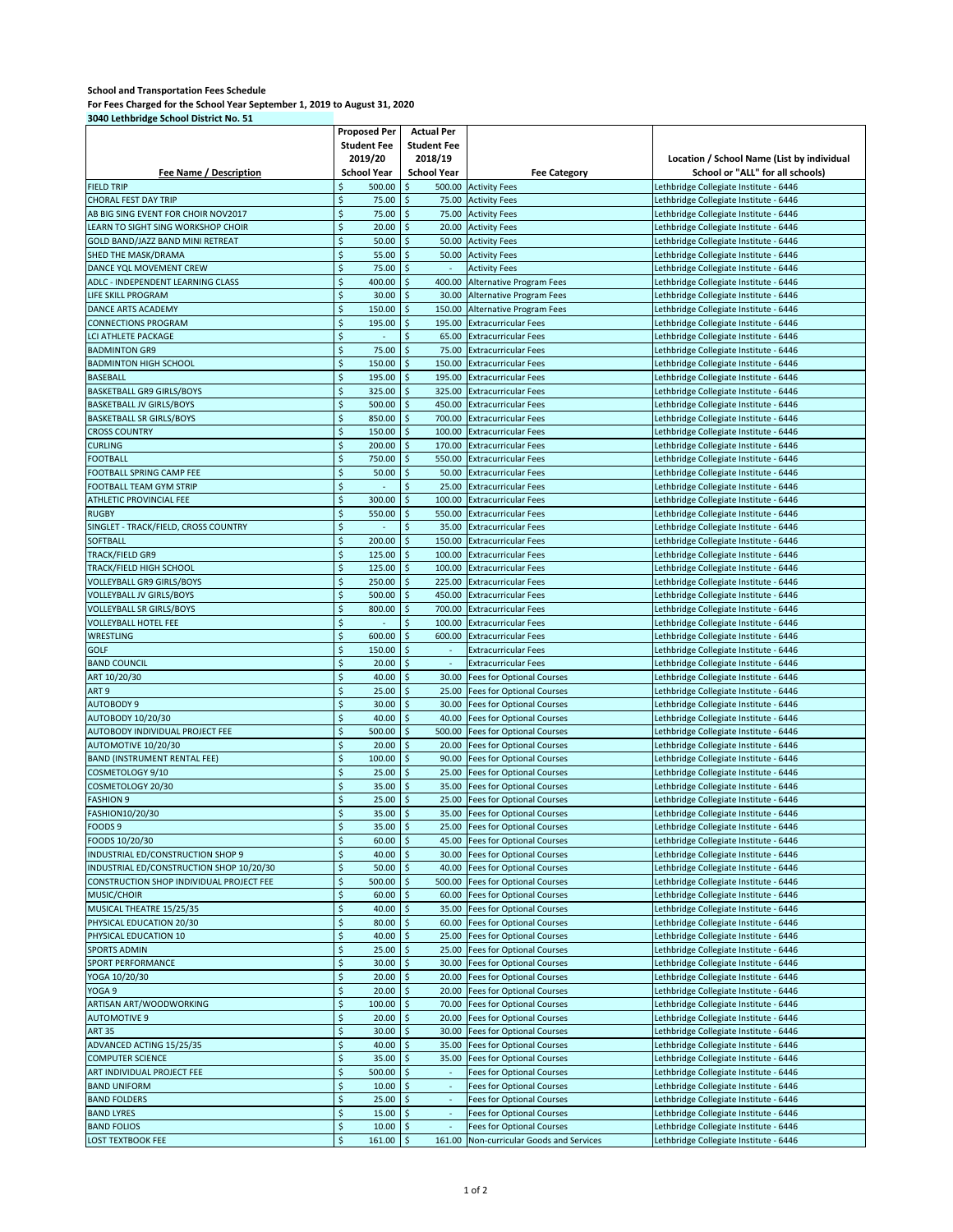| 3040 Lethbridge School District No. 51 |                              |                     |                                         |                                            |
|----------------------------------------|------------------------------|---------------------|-----------------------------------------|--------------------------------------------|
|                                        | <b>Proposed Per</b>          | <b>Actual Per</b>   |                                         |                                            |
|                                        | <b>Student Fee</b>           | <b>Student Fee</b>  |                                         |                                            |
|                                        | 2019/20                      | 2018/19             |                                         | Location / School Name (List by individual |
| Fee Name / Description                 | <b>School Year</b>           | <b>School Year</b>  | <b>Fee Category</b>                     | School or "ALL" for all schools)           |
| <b>LOST LIBRARY BOOK FEE</b>           | 100.00<br>Ś                  | -\$<br>100.00       | Non-curricular Goods and Services       | Lethbridge Collegiate Institute - 6446     |
| <b>GRADUATION CONVOCATION</b>          | Ś<br>100.00                  | $\ddot{\mathsf{s}}$ | 90.00 Non-curricular Goods and Services | Lethbridge Collegiate Institute - 6446     |
| <b>GRADUATION GRAND MARCH/DANCE</b>    | $\mathsf{S}$<br>25.00        | -\$                 | 35.00 Non-curricular Goods and Services | Lethbridge Collegiate Institute - 6446     |
| <b>STUDENT COUNCIL</b>                 | Ś<br>20.00                   | -Ś                  | 20.00 Non-curricular Goods and Services | Lethbridge Collegiate Institute - 6446     |
| <b>YEARBOOK</b>                        | \$<br>45.00                  | -Ś                  | 45.00 Non-curricular Goods and Services | Lethbridge Collegiate Institute - 6446     |
| <b>LCI STUDENT FEE</b>                 | $\zeta$<br>30.00             | \$                  | 30.00 Non-curricular Goods and Services | Lethbridge Collegiate Institute - 6446     |
| <b>CHOIR CHAMBER RETREAT</b>           | Ś<br>160.00                  | -\$                 | 160.00 Non-Curricular Travel            | Lethbridge Collegiate Institute - 6446     |
| <b>CHOIR SINGERS RETREAT</b>           | \$<br>160.00                 | -\$                 | 160.00 Non-Curricular Travel            | Lethbridge Collegiate Institute - 6446     |
| <b>CHOIR TOUR TRIP</b>                 | $\mathsf{S}$<br>5,000.00     | -\$                 | 5,000.00 Non-Curricular Travel          | Lethbridge Collegiate Institute - 6446     |
| <b>MUSICAL THEATRE TRIP</b>            | \$<br>100.00                 | -\$                 | 100.00 Non-Curricular Travel            | Lethbridge Collegiate Institute - 6446     |
| <b>BAND GR9 RED DEER FESTIVAL</b>      | Ś<br>170.00                  | -Ś                  | 150.00 Non-Curricular Travel            | Lethbridge Collegiate Institute - 6446     |
| <b>BAND GR9 SABC RETREAT</b>           | \$<br>140.00                 | -Ś                  | 140.00 Non-Curricular Travel            | Lethbridge Collegiate Institute - 6446     |
| <b>DANCE TOUR TRIP</b>                 | $\mathsf{S}$<br>3,000.00     | -\$<br>3,000.00     | Non-Curricular Travel                   | Lethbridge Collegiate Institute - 6446     |
| <b>BAND TRAVEL TOUR</b>                | Ś<br>3,000.00                | -Ś                  | 1,500.00 Non-Curricular Travel          | Lethbridge Collegiate Institute - 6446     |
| MUSICAL THEATRE FIELD TRIP             | Ś                            | Ś                   | 80.00 Non-Curricular Travel             | Lethbridge Collegiate Institute - 6446     |
| ONE ACT FESTIVAL PROVINCIAL TRIP       | $\mathsf{S}$<br>450.00       | $\zeta$             | 450.00 Non-Curricular Travel            | Lethbridge Collegiate Institute - 6446     |
| <b>TRAVEL CLUB</b>                     | Ś<br>250.00                  | -\$                 | 250.00 Non-Curricular Travel            | Lethbridge Collegiate Institute - 6446     |
| <b>STUDY KEY</b>                       | $\ddot{\mathsf{S}}$<br>18.00 | -Ś                  | 18.00 Other Fees to Enhance Education   | Lethbridge Collegiate Institute - 6446     |
| <b>BUS PASS UPGRADE</b>                | Ś<br>15.00                   | -\$                 | 15.00 Transportation Fees               | Lethbridge Collegiate Institute - 6446     |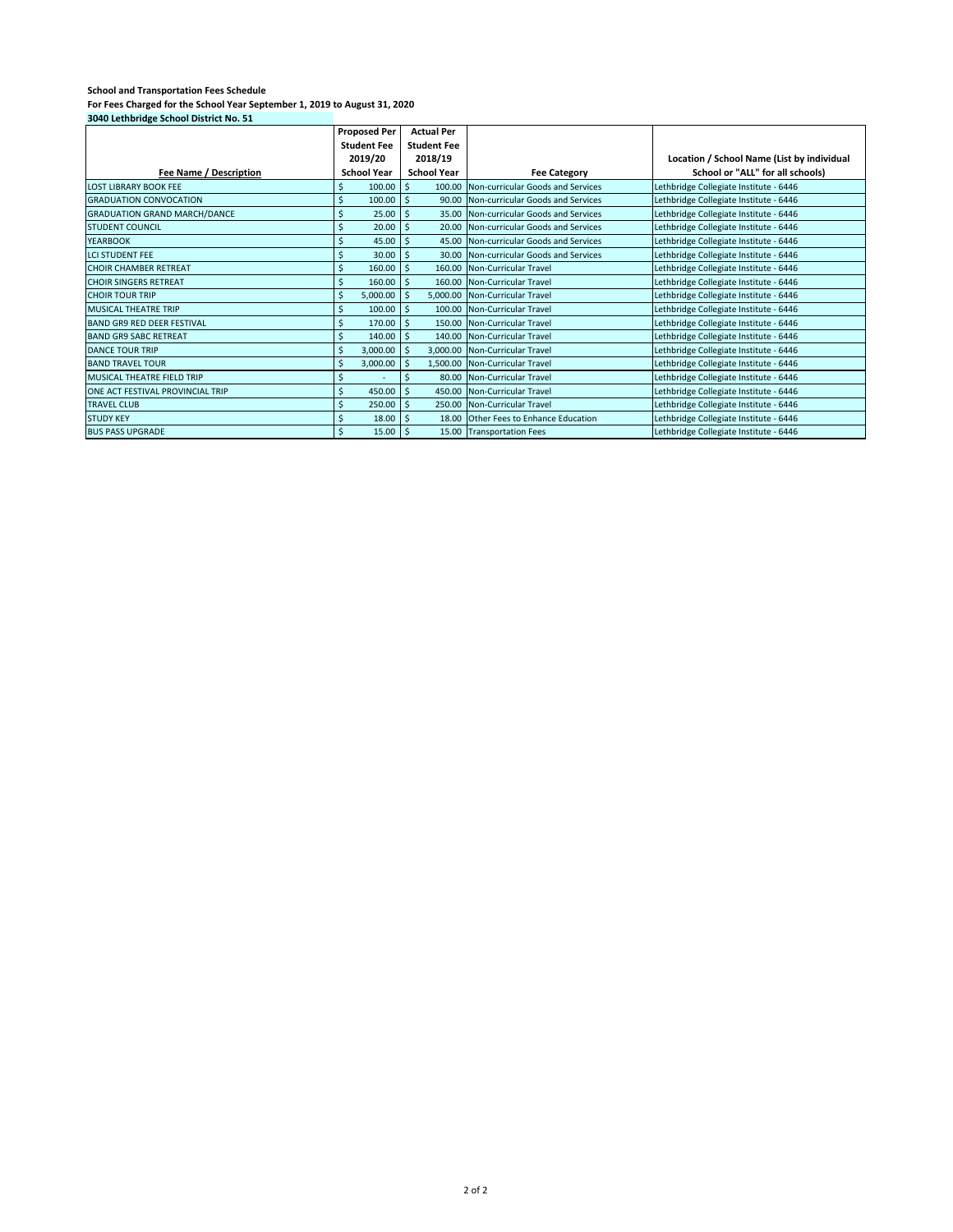| 3040 Lethbridge School District No. 51                          |                              |                    |                                          |                                                                              |
|-----------------------------------------------------------------|------------------------------|--------------------|------------------------------------------|------------------------------------------------------------------------------|
|                                                                 | <b>Proposed Per</b>          | <b>Actual Per</b>  |                                          |                                                                              |
|                                                                 | <b>Student Fee</b>           | <b>Student Fee</b> |                                          |                                                                              |
|                                                                 | 2019/20                      | 2018/19            |                                          | Location / School Name (List by individual                                   |
| Fee Name / Description                                          | <b>School Year</b>           | <b>School Year</b> | <b>Fee Category</b>                      | School or "ALL" for all schools)                                             |
| Field Trips - SAIT (Counselling/Career)                         | \$<br>75.00                  | \$                 | 75.00 Activity Fees                      | Winston Churchill High School - 6466                                         |
|                                                                 |                              |                    |                                          |                                                                              |
| Field Trips - Theatre Calgary (English)                         | \$<br>55.00                  | \$                 | 55.00 Activity Fees                      | Winston Churchill High School - 6466                                         |
| Field Trips - U of L (Physics)                                  | \$<br>10.00                  | \$                 | 10.00 Activity Fees                      | Winston Churchill High School - 6466                                         |
| Field Trips - Fish Farm (Biology)                               | \$<br>15.00                  | \$                 | 15.00 Activity Fees                      | Winston Churchill High School - 6466                                         |
| Field Trips - Dairy (Biology)                                   | $\zeta$<br>15.00             | \$                 | 15.00 Activity Fees                      | Winston Churchill High School - 6466                                         |
| Field Trips - Calgary Science Centre (Biology)                  | \$<br>50.00                  | \$                 | 50.00 Activity Fees                      | Winston Churchill High School - 6466                                         |
| Field Trips - Golf/18 hole course (Phys. Ed.)                   | \$<br>25.00                  | \$                 | 25.00 Activity Fees                      | Winston Churchill High School - 6466                                         |
| Field Trips - U of L climbing wall (Phys. Ed.)                  | \$<br>10.00                  | \$                 | 10.00 Activity Fees                      | Winston Churchill High School - 6466                                         |
| Field Trips - Retreat (Band/Choir)                              | \$<br>500.00                 | \$                 | 500.00 Activity Fees                     | Winston Churchill High School - 6466                                         |
|                                                                 |                              |                    |                                          |                                                                              |
| Field Trips - Small Tour (Band/Choir)                           | \$<br>750.00                 | \$                 | 750.00 Activity Fees                     | Winston Churchill High School - 6466                                         |
| Field Trips - Medium Tour (Band/Choir)                          | \$<br>1,500.00               | \$<br>1,500.00     | <b>Activity Fees</b>                     | Winston Churchill High School - 6466                                         |
| Field Trips - Large Tour (Band/Choir)                           | \$<br>2,500.00               | \$                 | 2,500.00 Activity Fees                   | Winston Churchill High School - 6466                                         |
| Field Trips - Regionals (Robotics club)                         | \$<br>150.00                 | \$                 | 150.00 Activity Fees                     | Winston Churchill High School - 6466                                         |
| Field Trips - Calgary Expo (Cosplay Club)                       | \$<br>75.00                  | \$                 | 75.00 Activity Fees                      | Winston Churchill High School - 6466                                         |
| Other - Life Skills                                             | \$<br>30.00                  | \$                 | 30.00 Alternative Program Fees           | Winston Churchill High School - 6466                                         |
| Badminton                                                       | \$<br>65.00                  | \$                 | 65.00 Extracurricular Fees               | Winston Churchill High School - 6466                                         |
|                                                                 | \$<br>100.00                 | \$                 | 100.00 Extracurricular Fees              | Winston Churchill High School - 6466                                         |
| Badminton - with singlet                                        |                              |                    |                                          |                                                                              |
| Basketball - Boys - Grade 9                                     | \$<br>250.00                 | \$                 | 210.00 Extracurricular Fees              | Winston Churchill High School - 6466                                         |
| Basketball - Boys - JV                                          | \$<br>300.00                 | \$                 | 260.00 Extracurricular Fees              | Winston Churchill High School - 6466                                         |
| Basketball - Boys SV                                            | \$<br>400.00                 | \$                 | 350.00 Extracurricular Fees              | Winston Churchill High School - 6466                                         |
| Basketball - Girls Grade 9                                      | $\ddot{\varsigma}$<br>210.00 | \$                 | 210.00 Extracurricular Fees              | Winston Churchill High School - 6466                                         |
| Basketball - Girls JV                                           | \$<br>260.00                 | \$                 | 260.00 Extracurricular Fees              | Winston Churchill High School - 6466                                         |
| Basketball - Girls SV                                           | \$<br>335.00                 | \$                 | 335.00 Extracurricular Fees              | Winston Churchill High School - 6466                                         |
| <b>Cross Country</b>                                            | \$<br>75.00                  | \$<br>75.00        | <b>Extracurricular Fees</b>              | Winston Churchill High School - 6466                                         |
| Cross Country - with singlet                                    | \$<br>105.00                 | \$                 | 105.00 Extracurricular Fees              | Winston Churchill High School - 6466                                         |
|                                                                 |                              |                    |                                          |                                                                              |
| Curling                                                         | \$<br>150.00                 | \$                 | 135.00 Extracurricular Fees              | Winston Churchill High School - 6466                                         |
| Football                                                        | $\ddot{\varsigma}$<br>350.00 | \$<br>485.00       | <b>Extracurricular Fees</b>              | Winston Churchill High School - 6466                                         |
| Golf                                                            | \$<br>135.00                 | \$                 | 135.00 Extracurricular Fees              | Winston Churchill High School - 6466                                         |
| Rugby - Boys                                                    | $\zeta$<br>250.00            | \$                 | 285.00 Extracurricular Fees              | Winston Churchill High School - 6466                                         |
| Rugby - Girls JV                                                | \$<br>245.00                 | \$                 | 245.00 Extracurricular Fees              | Winston Churchill High School - 6466                                         |
| Rugby - Girls SV                                                | \$<br>285.00                 | \$                 | 285.00 Extracurricular Fees              | Winston Churchill High School - 6466                                         |
| Track & Field                                                   | \$<br>75.00                  | \$                 | 75.00 Extracurricular Fees               | Winston Churchill High School - 6466                                         |
| Track & Field with singlet                                      | $\ddot{\varsigma}$<br>110.00 | \$                 | 110.00 Extracurricular Fees              | Winston Churchill High School - 6466                                         |
|                                                                 |                              |                    |                                          |                                                                              |
| Volleyball - Boys Grade 9                                       | \$<br>210.00                 | \$                 | 210.00 Extracurricular Fees              | Winston Churchill High School - 6466                                         |
| Volleyball - Boys JV                                            | \$<br>260.00                 | \$<br>260.00       | <b>Extracurricular Fees</b>              | Winston Churchill High School - 6466                                         |
| Volleyball - Boys SV                                            | \$<br>335.00                 | \$<br>335.00       | <b>Extracurricular Fees</b>              | Winston Churchill High School - 6466                                         |
| Volleyball - Girls Grade 9                                      | \$<br>210.00                 | \$                 | 210.00 Extracurricular Fees              | Winston Churchill High School - 6466                                         |
| Volleyball - Girls JV                                           | $\dot{\mathsf{S}}$<br>260.00 | \$                 | 260.00 Extracurricular Fees              | Winston Churchill High School - 6466                                         |
| Volleyball - Girls SV                                           | \$<br>335.00                 | \$<br>335.00       | <b>Extracurricular Fees</b>              | Winston Churchill High School - 6466                                         |
| Athletic - Supplemental                                         | \$<br>100.00                 | \$                 | 100.00 Extracurricular Fees              | Winston Churchill High School - 6466                                         |
| Spirit pack (included in proposed sport fee 2018/19)            | \$<br>75.00                  | \$<br>65.00        | <b>Extracurricular Fees</b>              |                                                                              |
|                                                                 |                              |                    |                                          | Winston Churchill High School - 6466                                         |
| HS Sports Team (Tournament Travel 150 -325 km) (1 night)        | $\zeta$<br>25.00             | \$                 | 25.00 Extracurricular Fees               | Winston Churchill High School - 6466                                         |
| HS Sports Team (Tournament Travel 150 -325 km) (2 nights)       | \$<br>50.00                  | \$                 | 50.00 Extracurricular Fees               | Winston Churchill High School - 6466                                         |
| HS Sports Team (Tournament Travel 350 km+) (2 nights)           | \$<br>50.00                  | \$                 | 50.00 Extracurricular Fees               | Winston Churchill High School - 6466                                         |
| HS Sports Team (Tournament Travel 350 km+) (3 nights)           | \$<br>75.00                  | $\zeta$            | 75.00 Extracurricular Fees               | Winston Churchill High School - 6466                                         |
| HS Sports Team (Tournament Travel 350 km+) (4 nights)           | \$<br>100.00                 | \$                 | 100.00 Extracurricular Fees              | Winston Churchill High School - 6466                                         |
| Provincial One Act Drama Festival                               | 350.00 \$<br>$\Rightarrow$   |                    | 350.00 Extracurricular Fees              | Winston Churchill High School - 6466                                         |
| Provincial Music Festival                                       | \$<br>150.00                 | \$                 | 150.00 Extracurricular Fees              | Winston Churchill High School - 6466                                         |
|                                                                 | \$                           |                    |                                          |                                                                              |
| Art - Grades 10-12                                              | 30.00                        | \$                 | 30.00 Fees for Optional Courses          | Winston Churchill High School - 6466<br>Winston Churchill High School - 6466 |
| Art - Grade 9                                                   | \$<br>12.50                  | \$                 | 12.50 Fees for Optional Courses          |                                                                              |
| Band (instrument rental only)                                   | \$<br>100.00                 | \$                 | 90.00 Fees for Optional Courses          | Winston Churchill High School - 6466                                         |
| CTS Construction Technology 10-20-30                            | \$<br>45.00                  | \$                 | 45.00 Fees for Optional Courses          | Winston Churchill High School - 6466                                         |
| CTS Construction Technology Grade 9                             | \$<br>20.00                  | \$                 | 20.00 Fees for Optional Courses          | Winston Churchill High School - 6466                                         |
| CTS Fashion Studies 10-20-30                                    | \$<br>35.00                  | \$                 | 35.00 Fees for Optional Courses          | Winston Churchill High School - 6466                                         |
| CTS Fashion Studies Gr. 9                                       | \$<br>12.50                  | \$                 | 12.50 Fees for Optional Courses          | Winston Churchill High School - 6466                                         |
| CTS Computer Science 10-20-30                                   | \$<br>10.00                  | \$                 | 10.00 Fees for Optional Courses          | Winston Churchill High School - 6466                                         |
| CTS Multimedia 10-20-30                                         | \$                           | \$                 |                                          |                                                                              |
|                                                                 | 10.00                        |                    | 10.00 Fees for Optional Courses          | Winston Churchill High School - 6466                                         |
| Food Studies - 10-20-30                                         | \$<br>45.00                  | S                  | 45.00 Fees for Optional Courses          | Winston Churchill High School - 6466                                         |
| Food Studies - Grade 9                                          | \$<br>15.00                  | \$                 | 15.00 Fees for Optional Courses          | Winston Churchill High School - 6466                                         |
| Physical Education 20-30                                        | \$<br>60.00                  | \$                 | 60.00 Fees for Optional Courses          | Winston Churchill High School - 6466                                         |
| Sports Performance/Sports Medicine                              | \$<br>20.00                  |                    | 20.00 Fees for Optional Courses          | Winston Churchill High School - 6466                                         |
| Tae Kwon Do                                                     | \$<br>30.00                  | \$                 | 30.00 Fees for Optional Courses          | Winston Churchill High School - 6466                                         |
| Outdoor Ed                                                      | \$<br>15.00                  |                    | <b>Fees for Optional Courses</b>         | Winston Churchill High School - 6466                                         |
| Damages - property, equipment                                   | \$<br>500.00                 | \$                 | 500.00 Non-Curricular Goods and Services | Winston Churchill High School - 6466                                         |
| Lost/Replacement Book                                           | \$<br>200.00                 | \$                 |                                          |                                                                              |
|                                                                 |                              |                    | 200.00 Non-Curricular Goods and Services | Winston Churchill High School - 6466                                         |
| Student Fee: Event admission                                    | \$<br>15.00                  | \$                 | 15.00 Non-Curricular Goods and Services  | Winston Churchill High School - 6466                                         |
| Student Fee: Co-curricular Support (Student Council, Athletics, | $\ddot{\varsigma}$<br>20.00  | \$                 | 20.00 Non-Curricular Goods and Services  | Winston Churchill High School - 6466                                         |
| Student Fee: Grad Fund                                          | $\mathsf{\hat{S}}$<br>5.00   | \$                 | 5.00 Non-Curricular Goods and Services   | Winston Churchill High School - 6466                                         |
| Student Fee: Student ID                                         | \$<br>5.00                   | l \$               | 5.00 Non-Curricular Goods and Services   | Winston Churchill High School - 6466                                         |
| Student Fee: Locks/Locker rental                                | \$<br>5.00                   | $\ddot{\varsigma}$ | 5.00 Non-Curricular Goods and Services   | Winston Churchill High School - 6466                                         |
| Graduation                                                      | \$<br>75.00 \$               |                    | 75.00 Non-Curricular Goods and Services  | Winston Churchill High School - 6466                                         |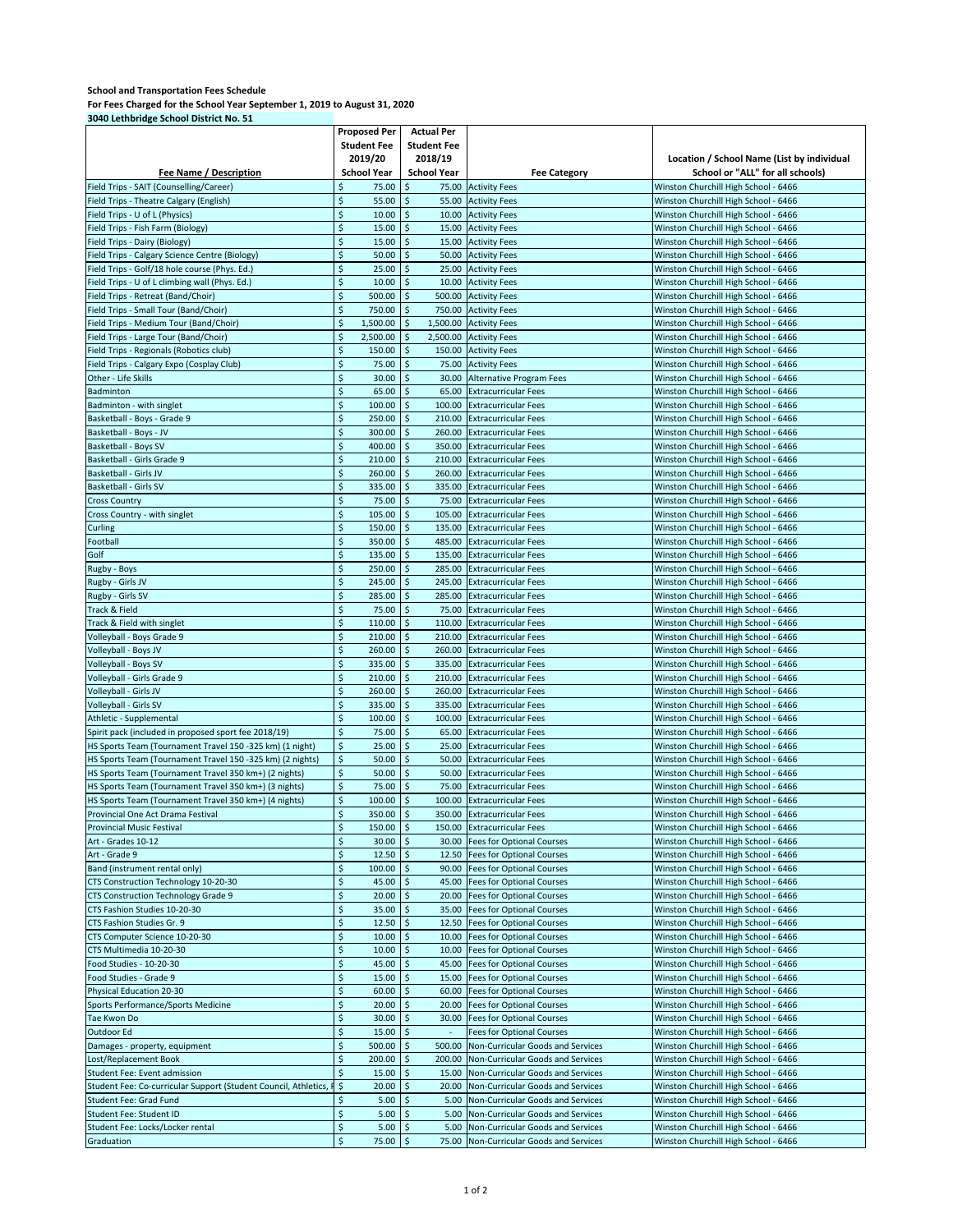| <b>JOHN LETTININGE JUNIOR DISTRICTION JE</b>    |                     |                    |                                         |                                            |
|-------------------------------------------------|---------------------|--------------------|-----------------------------------------|--------------------------------------------|
|                                                 | <b>Proposed Per</b> | <b>Actual Per</b>  |                                         |                                            |
|                                                 | <b>Student Fee</b>  | <b>Student Fee</b> |                                         |                                            |
|                                                 | 2019/20             | 2018/19            |                                         | Location / School Name (List by individual |
| Fee Name / Description                          | <b>School Year</b>  | <b>School Year</b> | <b>Fee Category</b>                     | School or "ALL" for all schools)           |
| Yearbook                                        | 45.00               |                    | 45.00 Non-Curricular Goods and Services | Winston Churchill High School - 6466       |
| Germany Exchange Tour                           | 3,000.00            |                    | 2,400.00 Non-Curricular Travel          | Winston Churchill High School - 6466       |
| Boys' Basketball Tour                           |                     |                    | Non-Curricular Travel                   | Winston Churchill High School - 6466       |
| <b>Football Trip</b>                            | 1,000.00            |                    | 1,000.00 Non-Curricular Travel          | Winston Churchill High School - 6466       |
| Out of Canada Tour                              | 5.000.00            |                    | 4.000.00 Non-Curricular Travel          | Winston Churchill High School - 6466       |
| International Student Diploma Exam fee/per exam | 50.00               |                    | 50.00 Other Fees                        | Winston Churchill High School - 6466       |
| Shop projects (Construction Technology)         | $500.00$ S          |                    | 500.00 Other Fees to Enhance Education  | Winston Churchill High School - 6466       |
| <b>ADLC Course Fees</b>                         | $350.00$   \$       |                    | 350.00 Other Fees to Enhance Education  | Winston Churchill High School - 6466       |
| The Key - study guide (Chemistry/Biology)       | 17.00               |                    | 17.00 Other Fees to Enhance Education   | Winston Churchill High School - 6466       |
| IB Study Guide (IB Chemistry/Biology)           | 50.00               |                    | 50.00 Other Fees to Enhance Education   | Winston Churchill High School - 6466       |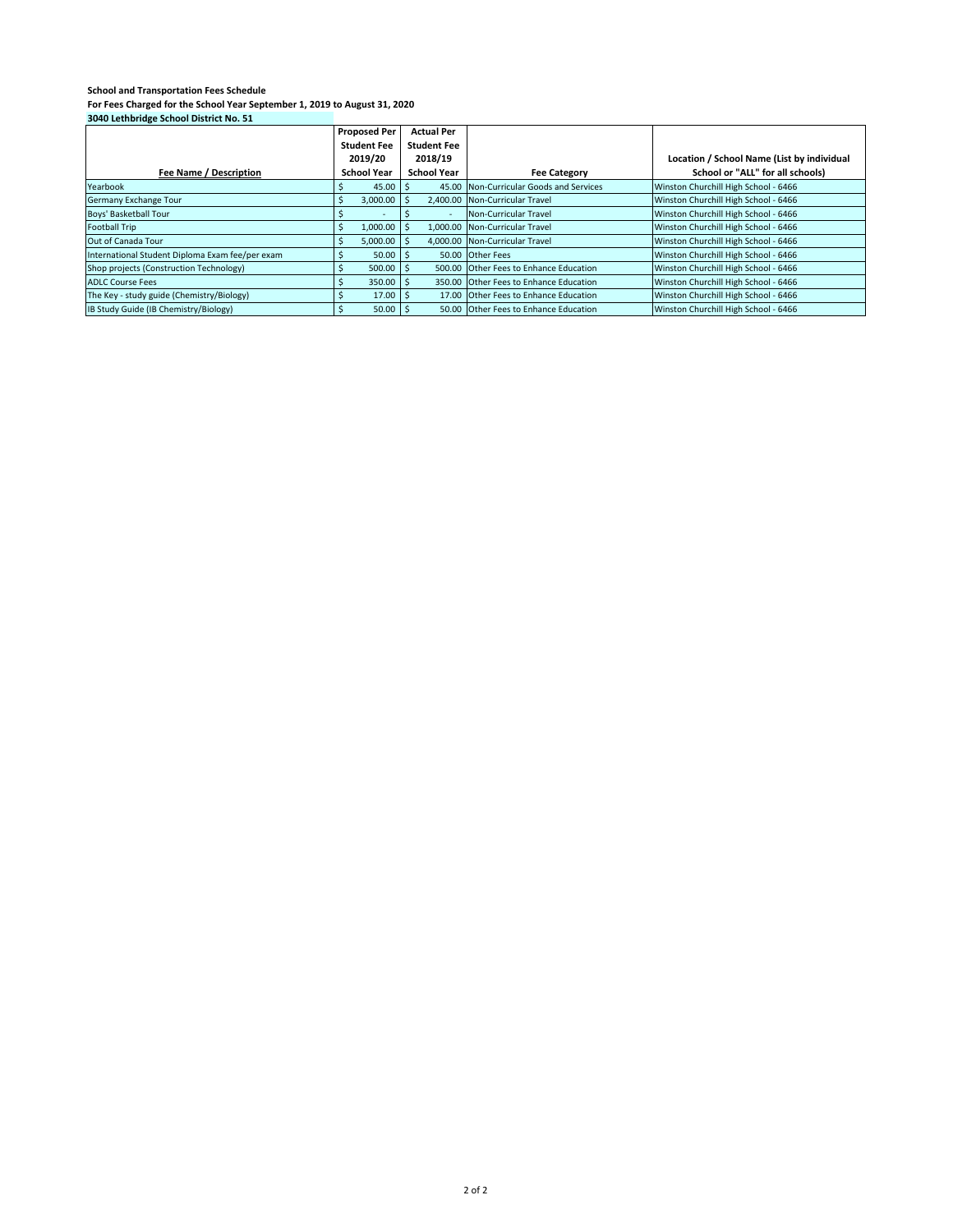#### **School and Transportation Fees Schedule**

**For Fees Charged for the School Year September 1, 2019 to August 31, 2020 3040 Lethbridge School District No. 51**

|                                                | <b>Proposed Per</b><br><b>Student Fee</b><br>2019/20 | <b>Actual Per</b><br><b>Student Fee</b><br>2018/19 |                                        | Location / School Name (List by individual |
|------------------------------------------------|------------------------------------------------------|----------------------------------------------------|----------------------------------------|--------------------------------------------|
| Fee Name / Description                         | <b>School Year</b>                                   | <b>School Year</b>                                 | <b>Fee Category</b>                    | School or "ALL" for all schools)           |
| Convocation                                    | 57.75                                                | 55.00                                              | <b>Activity Fees</b>                   | Chinook High School - 1465                 |
| Drama Festival                                 | $\ddot{\varsigma}$<br>258.00                         | \$<br>246.00                                       | <b>Activity Fees</b>                   | Chinook High School - 1465                 |
| Field Trip (all classes, <150 km)              | \$<br>82.50                                          | \$<br>78.75                                        | <b>Activity Fees</b>                   | Chinook High School - 1465                 |
| Field Trip (all classes, 150-350 km)           | $\zeta$<br>165.00                                    | 157.50<br>\$                                       | <b>Activity Fees</b>                   | Chinook High School - 1465                 |
| Field Trip (all classes, 350+ km)              | \$<br>275.00                                         | \$<br>262.50                                       | <b>Activity Fees</b>                   | Chinook High School - 1465                 |
| Leadership Conference                          | \$<br>50.00                                          | \$<br>48.00                                        | <b>Activity Fees</b>                   | Chinook High School - 1465                 |
| <b>Music Festival</b>                          | \$<br>345.00                                         | \$<br>330.00                                       | <b>Activity Fees</b>                   | Chinook High School - 1465                 |
| Ski Trip                                       | $\zeta$<br>137.00                                    | \$<br>131.25                                       | <b>Activity Fees</b>                   | Chinook High School - 1465                 |
| <b>Activity Fee</b>                            | $\overline{\mathsf{s}}$<br>20.00                     | \$<br>20.00                                        | <b>Activity Fees</b>                   | Chinook High School - 1465                 |
| Badminton - Grade 10-12                        | $\dot{\mathsf{S}}$<br>196.00                         | \$<br>187.25                                       | <b>Extracurricular Fees</b>            | Chinook High School - 1465                 |
| Badminton - Grade 9                            | \$<br>57.75                                          | $\zeta$<br>55.00                                   | <b>Extracurricular Fees</b>            | Chinook High School - 1465                 |
| Baseball                                       | \$<br>288.00                                         | $\zeta$<br>275.00                                  | <b>Extracurricular Fees</b>            | Chinook High School - 1465                 |
| Basketball - Grade 9                           | \$<br>315.00                                         | \$<br>300.00                                       | <b>Extracurricular Fees</b>            | Chinook High School - 1465                 |
| Basketball - JV                                | \$<br>315.00                                         | \$<br>300.00                                       | <b>Extracurricular Fees</b>            | Chinook High School - 1465                 |
| Basketball - SV                                | Ś<br>540.00                                          | \$<br>515.00                                       | <b>Extracurricular Fees</b>            | Chinook High School - 1465                 |
| <b>Cross Country</b>                           | $\ddot{\varsigma}$<br>68.50                          | \$<br>66.00                                        | <b>Extracurricular Fees</b>            | Chinook High School - 1465                 |
| Curling                                        | \$<br>131.25                                         | \$<br>125.00                                       | <b>Extracurricular Fees</b>            | Chinook High School - 1465                 |
| Football                                       | $\zeta$<br>498.00                                    | 475.00<br>\$                                       | <b>Extracurricular Fees</b>            | Chinook High School - 1465                 |
| HS Sports Team (Tournament Travel <150 km)     | \$<br>82.00                                          | \$<br>78.75                                        | <b>Extracurricular Fees</b>            | Chinook High School - 1465                 |
| HS Sports Team (Tournament Travel 150 -350 km) | \$<br>165.00                                         | \$<br>157.50                                       | <b>Extracurricular Fees</b>            | Chinook High School - 1465                 |
| HS Sports Team (Tournament Travel 350+ km)     | \$<br>275.00                                         | \$<br>262.50                                       | <b>Extracurricular Fees</b>            | Chinook High School - 1465                 |
| Rugby                                          | \$<br>370.00                                         | $\mathsf{\hat{S}}$<br>355.00                       | <b>Extracurricular Fees</b>            | Chinook High School - 1465                 |
| Slo-Pitch                                      | $\overline{\mathsf{S}}$<br>189.00                    | \$<br>180.00                                       | <b>Extracurricular Fees</b>            | Chinook High School - 1465                 |
| Track & Field - Grade 10-12                    | $\dot{\mathsf{S}}$<br>46.00                          | \$<br>44.00                                        | <b>Extracurricular Fees</b>            | Chinook High School - 1465                 |
| Track & Field - Grade 9                        | \$<br>11.50                                          | $\ddot{\mathsf{s}}$<br>11.00                       | <b>Extracurricular Fees</b>            | Chinook High School - 1465                 |
| Volleyball - Grade 9                           | \$<br>212.00                                         | $\ddot{\mathsf{s}}$<br>202.00                      | <b>Extracurricular Fees</b>            | Chinook High School - 1465                 |
| Volleyball - JV                                | \$<br>275.00                                         | \$<br>262.00                                       | <b>Extracurricular Fees</b>            | Chinook High School - 1465                 |
| Volleyball - SV                                | \$<br>692.00                                         | Ś<br>660.00                                        | <b>Extracurricular Fees</b>            | Chinook High School - 1465                 |
| <b>Volleyball Spring Camp</b>                  | Ś<br>51.50                                           | Ś<br>49.50                                         | <b>Extracurricular Fees</b>            | Chinook High School - 1465                 |
| Art 9                                          | $\ddot{\varsigma}$                                   | \$<br>25.00                                        | <b>Fees for Optional Courses</b>       | Chinook High School - 1465                 |
| Art 10/20/30                                   | \$<br>÷,                                             | \$<br>30.00                                        | <b>Fees for Optional Courses</b>       | Chinook High School - 1465                 |
| Computers                                      | \$<br>×.                                             | \$<br>10.00                                        | <b>Fees for Optional Courses</b>       | Chinook High School - 1465                 |
| Construction Technology 10/20/30               | \$<br>ä,                                             | \$<br>45.00                                        | <b>Fees for Optional Courses</b>       | Chinook High School - 1465                 |
| <b>Construction Technology 9</b>               | \$<br>÷,                                             | \$<br>30.00                                        | <b>Fees for Optional Courses</b>       | Chinook High School - 1465                 |
| Digital Media 10/20/30                         | $\zeta$                                              | \$<br>15.00                                        | <b>Fees for Optional Courses</b>       | Chinook High School - 1465                 |
| <b>Fashion Studies 9</b>                       | \$<br>÷,                                             | \$<br>25.00                                        | <b>Fees for Optional Courses</b>       | Chinook High School - 1465                 |
| Fashion Studies 10/20/30                       | $\overline{\mathsf{S}}$                              | \$<br>35.00                                        | <b>Fees for Optional Courses</b>       | Chinook High School - 1465                 |
| Food Studies 10/20/30                          | $\zeta$                                              | $\zeta$<br>45.00                                   | <b>Fees for Optional Courses</b>       | Chinook High School - 1465                 |
| Food Studies 9                                 | \$                                                   | $\ddot{\varsigma}$<br>25.00                        | <b>Fees for Optional Courses</b>       | Chinook High School - 1465                 |
| <b>Forensic Science</b>                        | \$<br>L.                                             | $\dot{\mathsf{S}}$<br>10.00                        | <b>Fees for Optional Courses</b>       | Chinook High School - 1465                 |
| French                                         | \$<br>$\mathcal{L}_{\mathcal{A}}$                    | \$<br>20.00                                        | <b>Fees for Optional Courses</b>       | Chinook High School - 1465                 |
| Guitar                                         | Ś<br>÷,                                              | \$<br>15.00                                        | <b>Fees for Optional Courses</b>       | Chinook High School - 1465                 |
| Judo                                           | Ś                                                    | \$<br>25.00                                        | <b>Fees for Optional Courses</b>       | Chinook High School - 1465                 |
| <b>Physical Education</b>                      | $\zeta$                                              | \$<br>60.00                                        | <b>Fees for Optional Courses</b>       | Chinook High School - 1465                 |
| Rock & Pop                                     | \$<br>ä,                                             | \$<br>15.00                                        | <b>Fees for Optional Courses</b>       | Chinook High School - 1465                 |
| Spanish                                        | \$<br>×.                                             | \$<br>30.00                                        | <b>Fees for Optional Courses</b>       | Chinook High School - 1465                 |
| Sports Performance 10/20/30                    | \$<br>ä,                                             | \$<br>30.00                                        | <b>Fees for Optional Courses</b>       | Chinook High School - 1465                 |
| Sports Performance 9                           | \$<br>÷,                                             | \$<br>25.00                                        | <b>Fees for Optional Courses</b>       | Chinook High School - 1465                 |
| Judo- Gi                                       | $\zeta$<br>57.75                                     | \$<br>55.00                                        | <b>Fees for Optional Courses</b>       | Chinook High School - 1465                 |
| Bus Rental (transportation only)               | \$                                                   | \$<br>126.00                                       | Non-curricular Goods and Services      | Chinook High School - 1465                 |
| Locker Rental                                  | $\overline{\xi}$<br>16.50                            | \$<br>15.75                                        | Non-curricular Goods and Services      | Chinook High School - 1465                 |
| Lost Library Book fee                          | $\zeta$<br>176.00                                    | \$<br>168.00                                       | Non-curricular Goods and Services      | Chinook High School - 1465                 |
| Lost Textbook Fee                              | \$<br>176.00                                         | \$<br>168.00                                       | Non-curricular Goods and Services      | Chinook High School - 1465                 |
| Student ID                                     | $\mathsf{\hat{S}}$<br>5.25                           | $\dot{\mathsf{S}}$                                 | 5.00 Non-curricular Goods and Services | Chinook High School - 1465                 |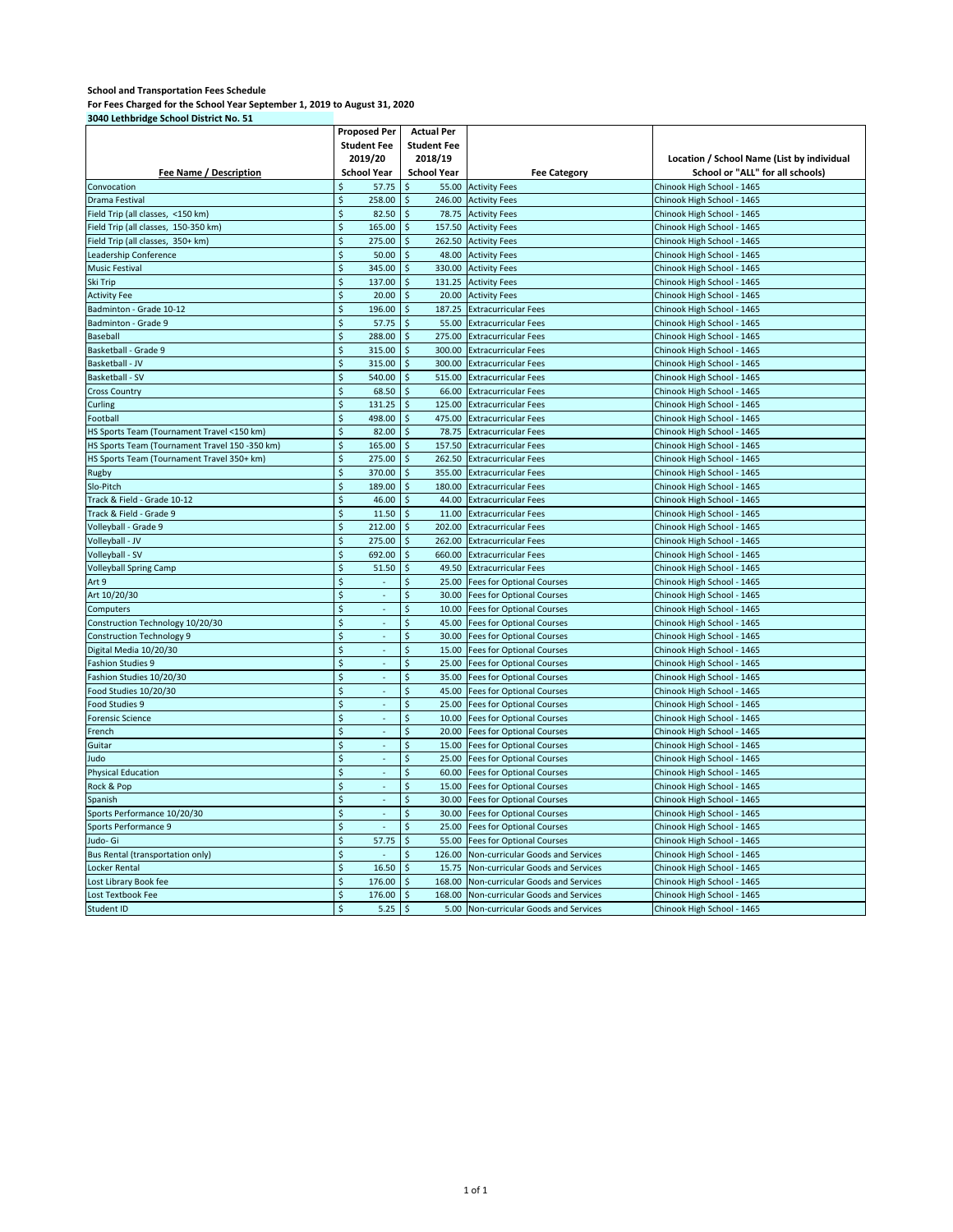| 3040 Lethbridge School District No. 51      |                              |                             |                                         |                                            |
|---------------------------------------------|------------------------------|-----------------------------|-----------------------------------------|--------------------------------------------|
|                                             | <b>Proposed Per</b>          | <b>Actual Per</b>           |                                         |                                            |
|                                             | <b>Student Fee</b>           | <b>Student Fee</b>          |                                         |                                            |
|                                             | 2019/20                      | 2018/19                     |                                         | Location / School Name (List by individual |
| Fee Name / Description                      | <b>School Year</b>           | <b>School Year</b>          | <b>Fee Category</b>                     | School or "ALL" for all schools)           |
| Weight Room, Gym, Fitness Centre            | \$<br>5.00                   | \$<br>5.00                  | <b>Activity Fees</b>                    | Victoria Park High School - 6449           |
| <b>Event Planning</b>                       | \$<br>5.00                   | Ŝ.                          | 5.00 Fees for Optional Courses          | Victoria Park High School - 6449           |
| Nature & Wellness                           | \$<br>10.00                  | Ś<br>10.00                  | <b>Fees for Optional Courses</b>        | Victoria Park High School - 6449           |
| Photography                                 | \$<br>10.00                  | Ś<br>10.00                  | <b>Fees for Optional Courses</b>        | Victoria Park High School - 6449           |
| <b>Physical Education Active Living</b>     | \$<br>10.00                  | Ś<br>10.00                  | <b>Fees for Optional Courses</b>        | Victoria Park High School - 6449           |
| Robotics/Code Makers                        | \$<br>10.00                  | Ŝ.<br>10.00                 | <b>Fees for Optional Courses</b>        | Victoria Park High School - 6449           |
| <b>Advanced Placement Art</b>               | $\mathsf{\hat{S}}$<br>25.00  | .s<br>25.00                 | <b>Fees for Optional Courses</b>        | Victoria Park High School - 6449           |
| Art                                         | $\mathsf{\hat{S}}$<br>25.00  | $\mathsf{\hat{S}}$<br>25.00 | <b>Fees for Optional Courses</b>        | Victoria Park High School - 6449           |
| <b>Construction Technology</b>              | \$<br>25.00                  | $\mathsf{\hat{S}}$<br>25.00 | <b>Fees for Optional Courses</b>        | Victoria Park High School - 6449           |
| <b>Fashion Studies</b>                      | \$<br>25.00                  | \$<br>25.00                 | <b>Fees for Optional Courses</b>        | Victoria Park High School - 6449           |
| <b>Food Studies</b>                         | \$<br>25.00                  | \$<br>25.00                 | <b>Fees for Optional Courses</b>        | Victoria Park High School - 6449           |
| Work Experience/RAP                         | \$<br>25.00                  | \$<br>25.00                 | <b>Fees for Optional Courses</b>        | Victoria Park High School - 6449           |
| <b>Stepping Away</b>                        | \$<br>50.00                  | $\zeta$<br>50.00            | <b>Fees for Optional Courses</b>        | Victoria Park High School - 6449           |
| Overage Student Fee                         | \$<br>100.00                 | \$<br>100.00                | <b>Fees for Optional Courses</b>        | Victoria Park High School - 6449           |
| Summer School Fee Overage Student Fee       | \$<br>100.00                 | \$<br>100.00                | <b>Fees for Optional Courses</b>        | Victoria Park High School - 6449           |
| Cosmetology                                 | \$<br>25.00                  | \$<br>25.00                 | <b>Fees for Optional Courses</b>        | Victoria Park High School - 6449           |
| <b>Student ID Card</b>                      | \$<br>5.00                   | \$<br>5.00                  | Non-curricular Goods and Services       | Victoria Park High School - 6449           |
| Locker Rental                               | Ś<br>5.00                    | Ś<br>5.00                   | Non-curricular Goods and Services       | Victoria Park High School - 6449           |
| <b>Nutrition &amp; Wellness</b>             | Ś<br>10.00                   | Ś<br>10.00                  | Non-curricular Goods and Services       | Victoria Park High School - 6449           |
| <b>Textbook Deposit</b>                     | \$<br>75.00                  | Ś<br>75.00                  | Non-curricular Goods and Services       | Victoria Park High School - 6449           |
| Summer School Fee Student ID Card           | Ś<br>10.00                   | \$<br>10.00                 | Non-curricular Goods and Services       | Victoria Park High School - 6449           |
| Summer School Fee Nutrition Fee             | $\mathsf{\hat{S}}$<br>15.00  | \$<br>15.00                 | Non-curricular Goods and Services       | Victoria Park High School - 6449           |
| Summer School Fee Textbook Deposit          | $\mathsf{\hat{S}}$<br>100.00 | \$<br>100.00                | Non-curricular Goods and Services       | Victoria Park High School - 6449           |
| Orange Shirt Day T-Shirt                    | $\mathsf{\hat{S}}$<br>10.00  | Ś<br>10.00                  | Non-curricular Goods and Services       | Victoria Park High School - 6449           |
| Victoria Park School T-Shirt                | $\mathsf{\hat{S}}$<br>10.00  | Ś<br>10.00                  | Non-curricular Goods and Services       | Victoria Park High School - 6449           |
| Lost Library Books                          | \$<br>50.00                  | Ś<br>50.00                  | Non-curricular Goods and Services       | Victoria Park High School - 6449           |
| <b>Lost Textbooks</b>                       | \$<br>200.00                 | Ś<br>200.00                 | Non-curricular Goods and Services       | Victoria Park High School - 6449           |
| <b>Encounters With Canada Participation</b> | $\mathsf{\hat{S}}$<br>200.00 | Ŝ.<br>200.00                | Non-curricular Goods and Services       | Victoria Park High School - 6449           |
| <b>Grad Photos</b>                          | \$<br>10.00                  | Ŝ.<br>10.00                 | Non-curricular Goods and Services       | Victoria Park High School - 6449           |
| <b>Grad Banquet</b>                         | \$<br>12.00                  | \$<br>12.00                 | Non-curricular Goods and Services       | Victoria Park High School - 6449           |
| Grad Fee                                    | \$<br>20.00                  | Ŝ.<br>20.00                 | Non-curricular Goods and Services       | Victoria Park High School - 6449           |
| <b>Grad Hoodie</b>                          | $\mathsf{\hat{S}}$<br>40.00  | .s                          | 40.00 Non-curricular Goods and Services | Victoria Park High School - 6449           |